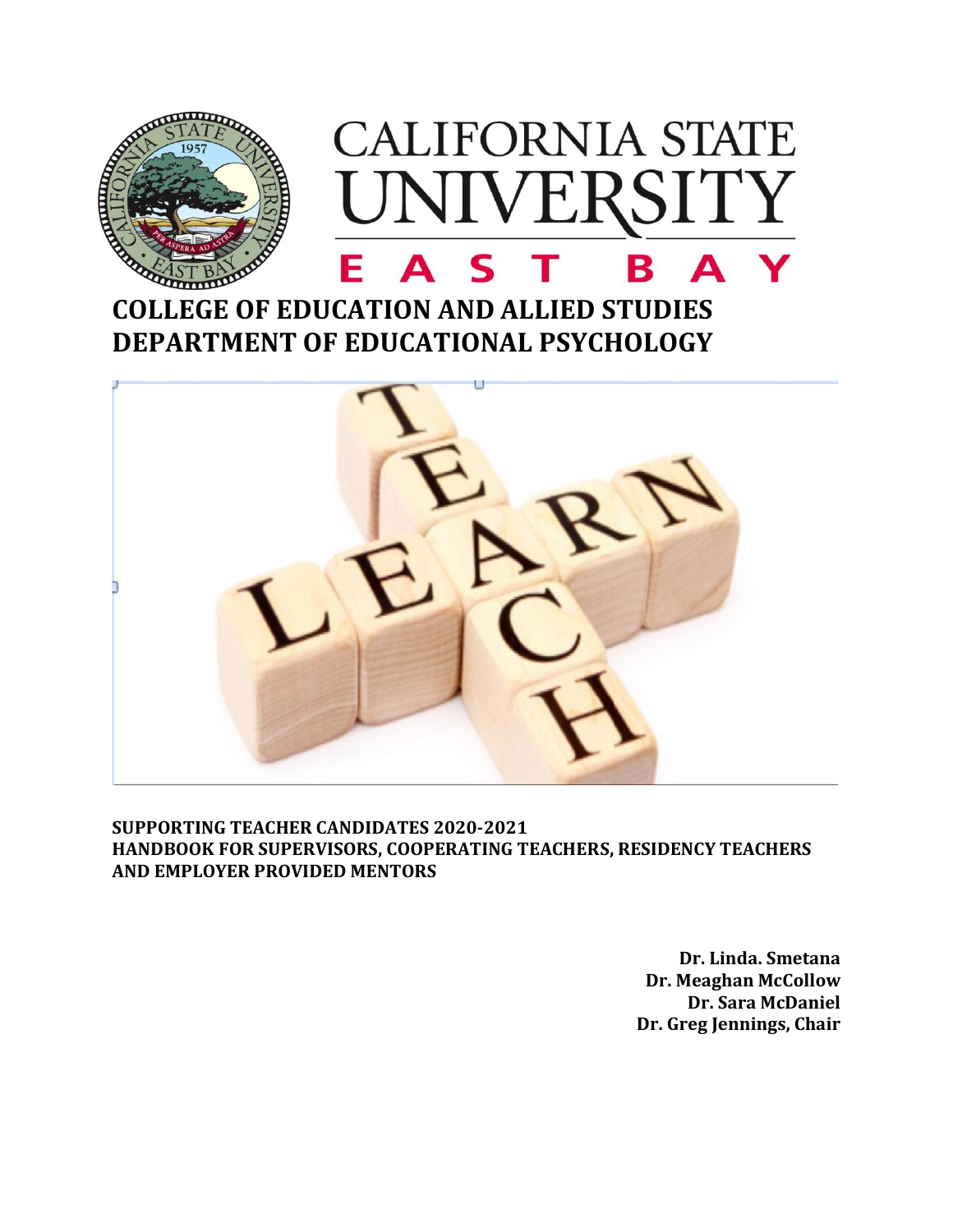*At this time of the Covid-19 pandemic, information presented this document is open to change including addition or deletions of requirements, change in processes or procedures. Please contact the Program Coordinator with questions, concerns or clarifications. Supervision may be completed virtually though the use of GoReact, [get.goreact.com](http://get.goreact.com/) a platform for online supervision. Courses for fall 2020 will be online.*

## **Table of**

| <b>WELCOME</b>                                                            | 4  |
|---------------------------------------------------------------------------|----|
| <b>OVERVIEW OF CANDIDATE SUPPORT</b>                                      | 5  |
| <b>Program Coordinator</b>                                                | 6  |
| <b>University Supervisor</b>                                              | 7  |
| <b>Cooperating Teacher or Residency Mentor Teacher</b>                    | 10 |
| <b>Employer Provided Mentor</b>                                           | 13 |
| <b>CANDIDATE SUPPORT AND ASSESSMENT</b>                                   | 15 |
| <b>Lesson Plans</b>                                                       | 15 |
| <b>Fieldwork Experience Binder</b>                                        | 16 |
| Internships                                                               | 16 |
| <b>Individualized Intern Plan</b>                                         | 17 |
| <b>My Internship Journal</b>                                              | 18 |
| <b>Teaching Performance Expectations (TPEs) for Education Specialists</b> | 18 |
| <b>English Language Development for Education Specialists</b>             | 19 |
| <b>Summative Evaluation</b>                                               | 19 |
| <b>Lack of Progress</b>                                                   | 20 |
| <b>Dismissal (Declassification)</b>                                       | 21 |
| <b>OVERVIEW OF FIELDWORK EXPERIENCES</b>                                  | 21 |
| <b>Fieldwork Experience Placements</b>                                    | 21 |
| <b>Substitute Teaching</b>                                                | 23 |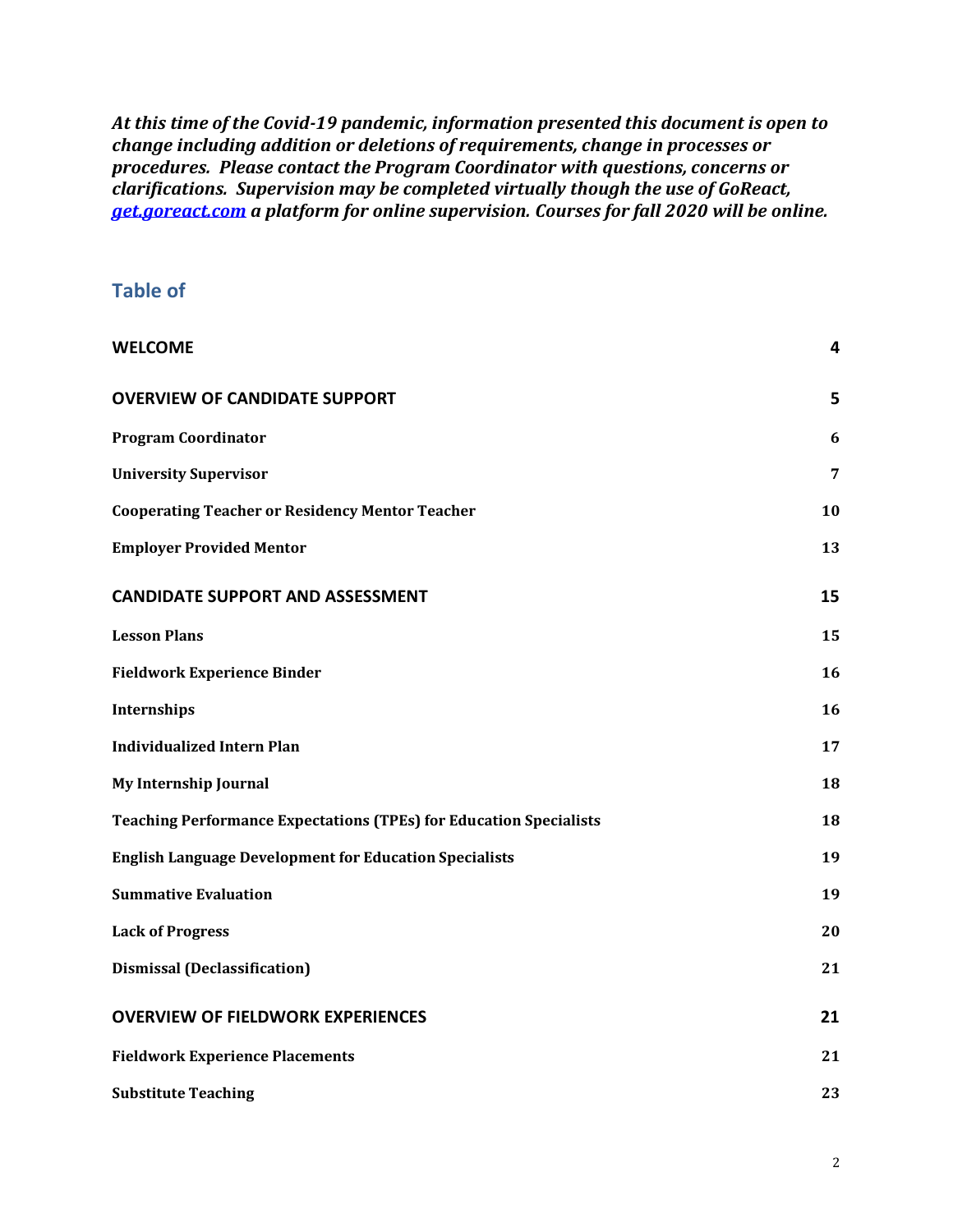| <b>CANDIDATE SUPPORT</b>                                | 24 |
|---------------------------------------------------------|----|
| <b>Office of Equity and Diversity</b>                   | 24 |
| <b>Accommodations</b>                                   | 24 |
| <b>CONTACT INFORMATION</b>                              | 24 |
| <b>ADDITIONAL INFORMATION FOR CANDIDATE SUPPORT</b>     | 25 |
| APPENDICES, CHECKLISTS, AND OTHER MATERIALS             | 27 |
| <b>Appendix A Supervisor Checklist</b>                  | 28 |
| <b>Appendix B Binder Requirements *</b>                 | 29 |
| <b>Appendix D Summative Evaluation Form</b>             | 31 |
| Appendix E Fieldwork/Student Teaching Improvement Plan* | 33 |
| <b>Appendix F: Declassification Policy</b>              | 34 |
| <b>Appendix G Lesson Plan Template</b>                  | 35 |
| Appendix H Fall 2020 Schedule of Courses*               | 37 |
| <b>Appendix I Sample Field Based Observation Form</b>   | 39 |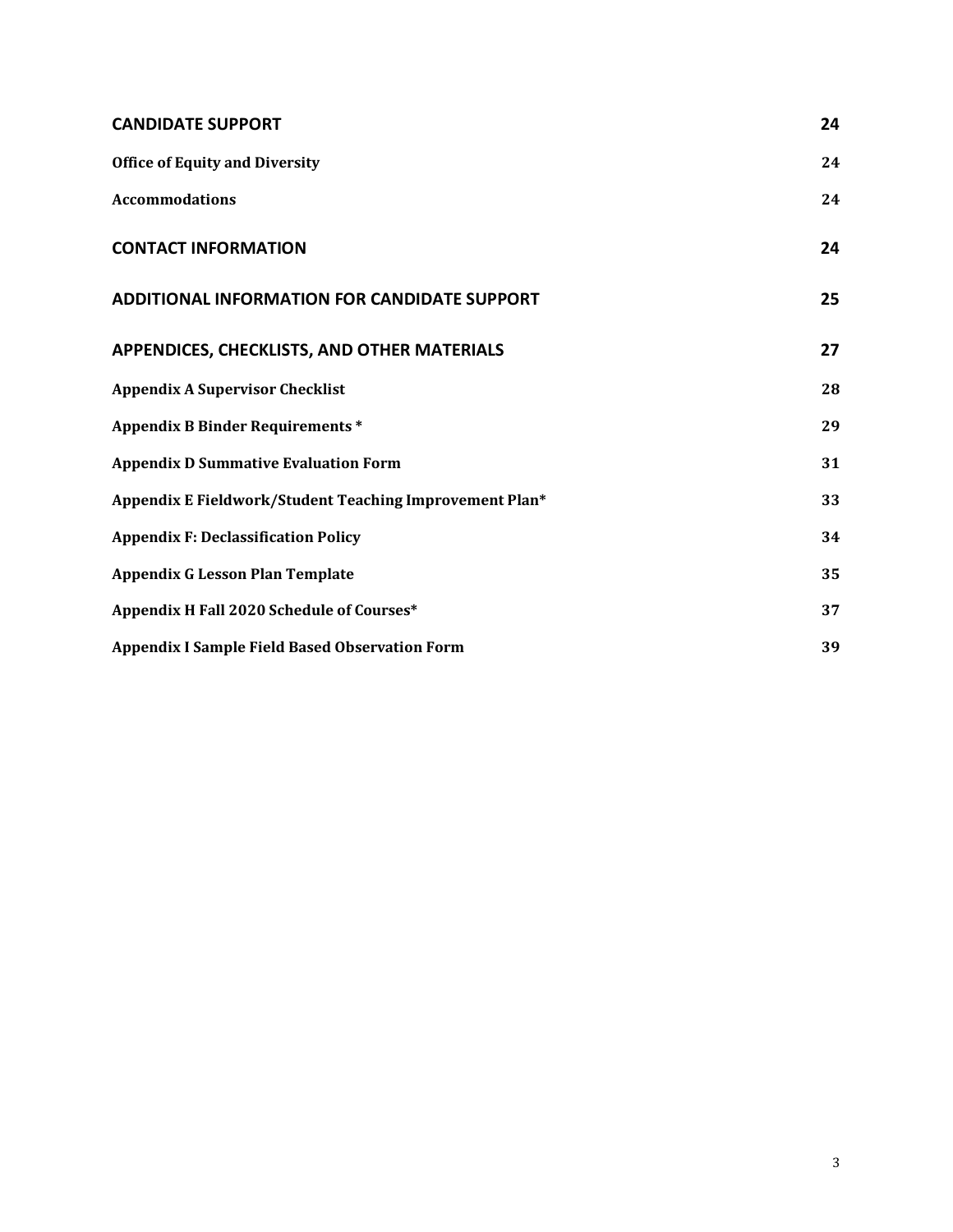## **Welcome**

<span id="page-3-0"></span>Thank you for your willingness to work with the Education Specialist Mild Moderate and Moderate Severe Disabilities credential candidates at California State University, East Bay (CSUEB). As mentors, colleagues and supervisors, your guidance and expertise are instrumental in the preparation of special education teachers (k-22) and service providers to deliver content, information and services to students with special needs, their families and communities. You are an integral part of the development and success of future teachers.

Social justice and democracy are exemplified through the credential and master's degree programs in the Department of Educational Psychology. These ideals permeate not only the coursework and intellectual climate of our programs, but also guide credential candidates' experiences through field placements, seminars, classroom visits and interactions, written assignments, reading, lectures, and team meetings. The focus of our work is on developing and improving the quality of life of our students and their families. Each program credential and master's degree program is committed to prepare individuals to successfully engage in diverse environments and be active members of their communities. Candidates are prepared to be competent, reflective educators and practitioners who embrace the role they have in the academic, social and emotional development and education of all children.

Guiding our work in the goal to prepare candidates in becoming reflective, collegial professionals who embody the values of social justice, collaboration, access, and democracy in education.

Over time we hope each candidate will:

• Demonstrate knowledge, skills, and dispositions aligned with professional standards to implement universal design practices and research-based programs to achieve equitable learning outcomes including access to the academic core curriculum;

• Create positive learning environments, systems, and practices in which all individuals are treated with respect, dignity, trust, and fairness;

• Work collaboratively with students, parents, service providers, and professional colleagues to achieve equitable learning outcomes and equitable, positive learning environments;

• Work collaboratively to develop instructional, management and effective practices that meet the needs of students with a range of abilities;

• Provide experiences, instruction and environments that support students with disabilities to participate in a range of experiences that result in students reaching their potential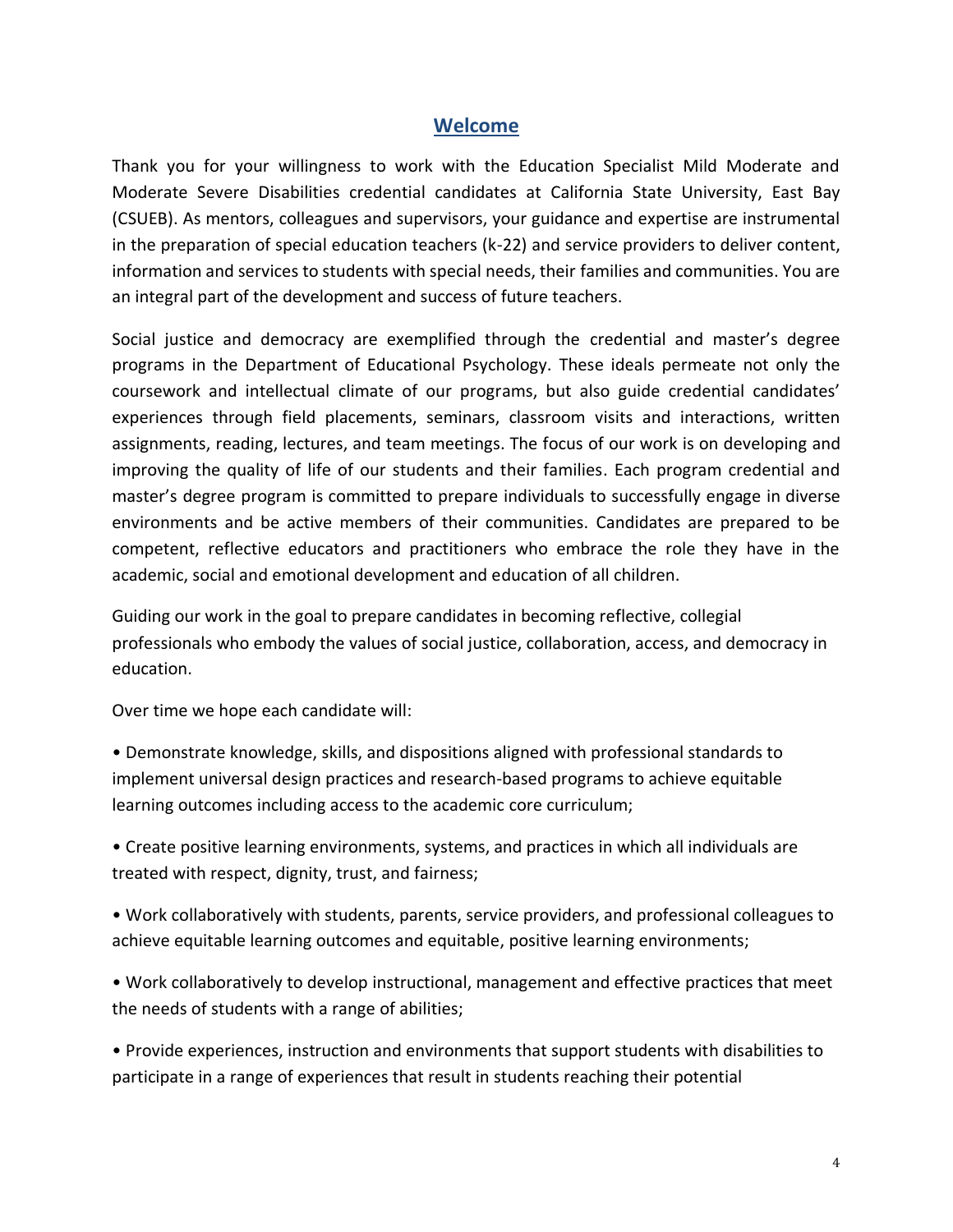• Know and demonstrate the content knowledge, pedagogical content knowledge and skills, and pedagogical and professional knowledge and skills, as defined by the California Commission on Teacher Credentialing [CTC] Standards for the Preliminary Education Specialist Credential with the authorization in Mild/Moderate or Moderate/Severe Disabilities.

In doing so each candidate becomes a leader in her/his educational community and develops the skills to create dynamic learning environments, assess student learning, organize subject matter and content for multilevel delivery, and plan and deliver effective lessons. Education Specialist candidates create, monitor and implement data based Individual Education Plans, design instructional and behavioral/social supports, collaborate with parents, caregivers, teachers and other service providers to support students.

This handbook is intended to provide you in your role as a University Supervisor, Cooperating Teacher or Employer Provided Mentor or other type of support personnel with an overview of the Education Specialist Mild Moderate and Moderate Severe Disabilities credential programs and as a resource for your responsibilities and CEAS policies. You will also find important forms and placement information. We know that individual do not develop the knowledge, skills and dispositions for becoming Education Specialists in a vacuum. The guidance that you provide to candidates is invaluable and appreciated. You are an integral part of the development and success of future Education Specialists. Should you have any questions, or require additional information, please feel free to contact us.

We look forward to working with you,

- Dr. Linda Smetana, Program Coordinator
- Dr. Meaghan McCollow, Program Faculty
- Dr. Sara McDaniel, Program Faculty
- <span id="page-4-0"></span>Dr. Greg Jennings, Chair, Department of Educational Psychology

## **Overview of Candidate Support**

Education Specialist Candidates are prepared for their positions though a combination of coursework, fieldwork and professional activities. Program Faculty, University Supervisors, Cooperating Teachers and Employer Provided Mentors each have a role in the candidate's development. This handbook provides an orientation to the candidate support process and information regarding respective roles in the mentoring and candidate support and assessment/evaluation. Supporting teacher candidates is a team process that includes those at the University, district, and school site.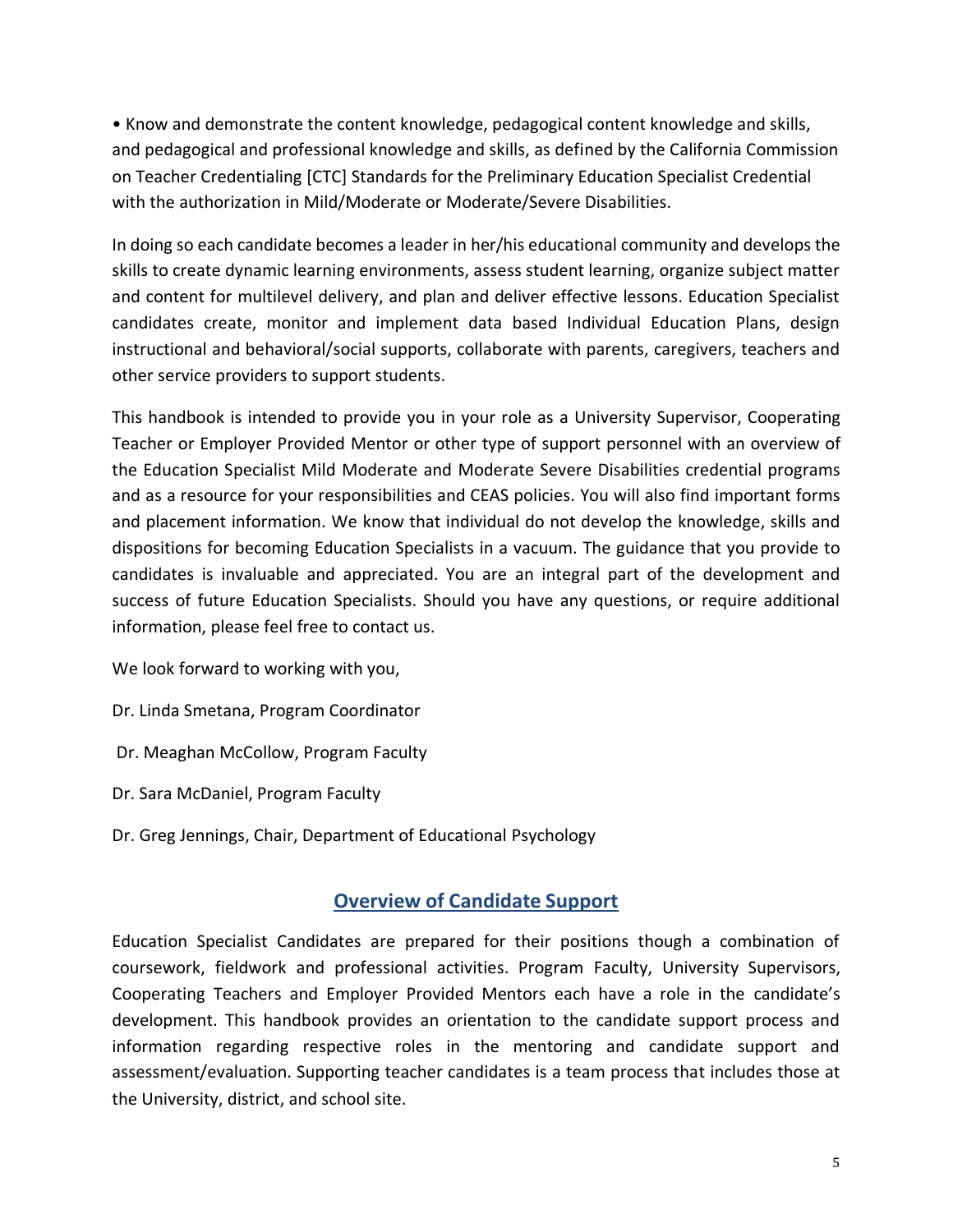# <span id="page-5-0"></span>**Program Coordinator**

The Education Specialist Program has a single coordinator who oversees the management of the Mild Moderate and Moderate Severe authorizations. The Program Coordinator is responsible for the overall management of the program including organization and schedule of courses, recruitment of adjunct faculty and fieldwork supervisors, and communication with school district and county education as well as Commission on Teacher Credentialing personnel. The Program Coordinator also serves as an advisor for candidates and the contact person for part time faculty, supervisors and other personnel.

The Program Coordinator often works with program faculty to advise teacher candidates, communicate on behalf of teacher candidates with other campus based services including Accessibility Services and the Credential Student Service Center. In addition, the Program Coordinator serves as the representatives of the Special Education programs to the Department of Educational Psychology, the College of Education and Allied Studies, the University and local school districts. Often the Program Coordinator creates materials for program organization and administration, analyze program data and work with faculty, supervisors and advisory committee members to improve program effectiveness.

The Program Coordinator may become involved in supporting teacher candidates in the field at the request of the University Supervisor, the Cooperating Teacher, the Employer Provided Mentor or site administration. This support may be in the form of an observation, conference with the cooperating teacher and/or site administration. The Program Coordinator serves as the course and program advisor to teacher candidates and participate in the teacher candidate and support or the declassification process. **University Supervisors, Cooperating Teachers and Employer Provided Mentors should consult the Program Coordinator with issues of concern regarding candidates or the program. Communication is the key to supporting the candidates. Feel free to contact the Program Coordinator at any time.**

The Program Coordinator conducts outreach to schools, districts and county offices of education. The focus of such outreach is the development of sites for fieldwork and student teaching observations and placements as well as the recruitment of candidates for the credential programs.

The Program Coordinator must approve all policies and procedures. Often the Program Coordinator is responsible for the development and implementation of directives from the Commission on Teacher Credentialing, the University, school districts or county offices of education.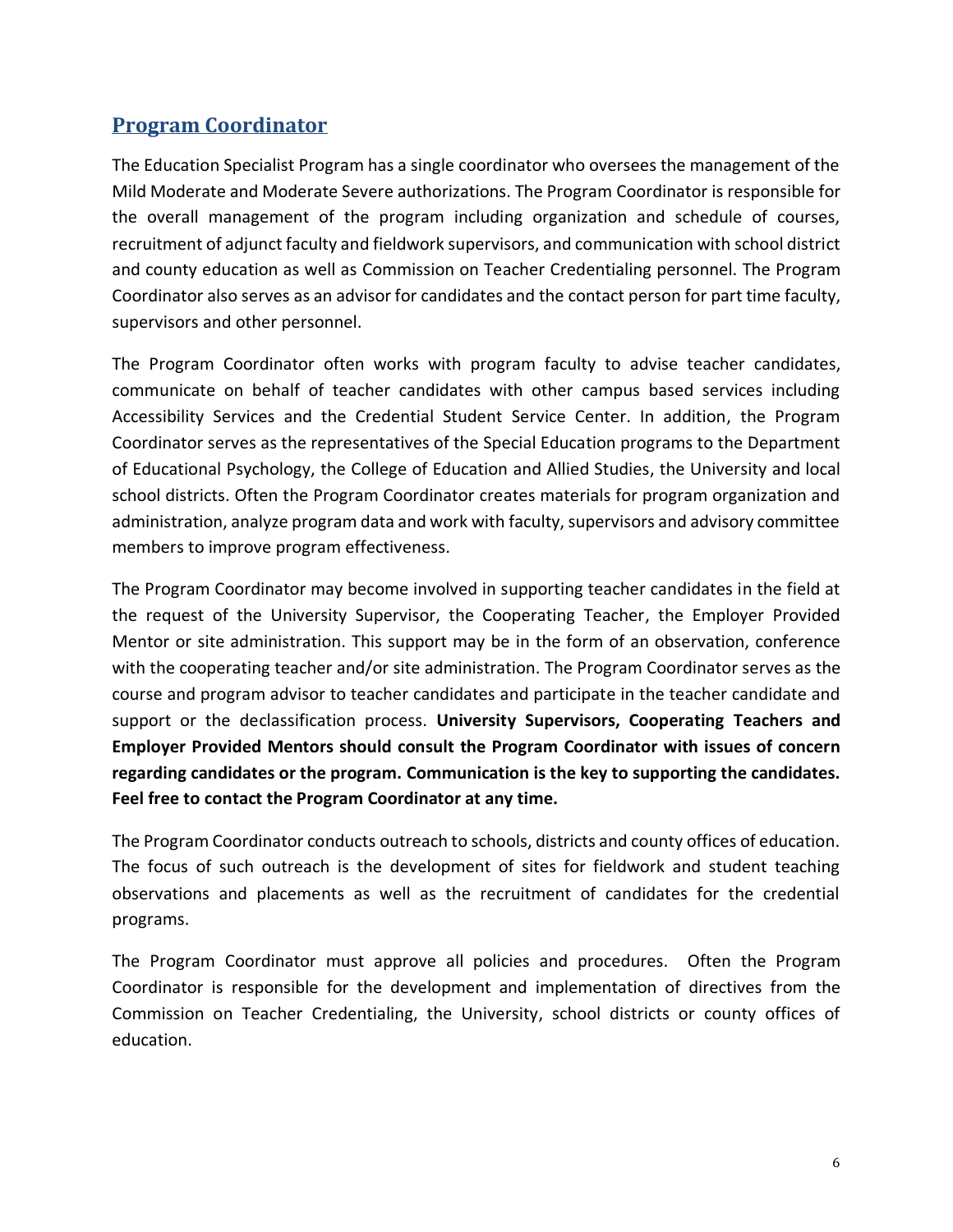# <span id="page-6-0"></span>University Supervisor

The University Supervisor represents the university in the pk/k-12 schools and post secondary sites and plays a key role in the credentialing process. The University Supervisor serves as a liaison to cooperating schools and agencies and to the University. As the eyes and ears in the field the University Supervisor provides valuable feedback to the program, identifies areas of need and make recommendations for program change or improvement. The University Supervisor develop rapport with the cooperating teacher or intern mentor and work collaboratively with them in the development of the candidate. The relationship in the field is a triad consisting of the candidate, university supervisor, and cooperating teacher or intern mentor. The University supervisor with the cooperating teacher or employer provided mentor, highlights the teacher preparation program responsibilities, requirements, and class assignments to be accomplished over the course of the fieldwork/student teaching or internship experience.

The University Supervisor is a critical individual in the development of Education Specialist candidates. He/she provides coaching, mentoring and meaningful, including candidate assessment and evaluative feedback through observation, discussion, conferences and other forms of communication to candidates and interns. Candidate reflection on practice, the setting of goals for short term and long term performance are often a result of the supervision process.

The University Supervisor observes and evaluates the student teacher in the cooperating teacher's classroom placement or model of service delivery. The focus of the University Supervisor's effort is to support the candidate's teaching towards the development of content and strategies that positively impact leaning. When student learning does not take place in the expected manner or does not take place, the University Supervisor serves as critical professional in the evaluation of the student's learning process. Thus, the University Supervisor may suggest another method, set of materials or lesson organization for candidates to try.

He/she helps the candidate to relate his/her teaching and service delivery experiences to previous academic and fieldwork and current professional preparation and practice. The University Supervisor often explains and reconciles any differences between the philosophy and methods employed by the cooperating teacher or service delivery or site partner and those presented in the credential program.

The University Supervisor shares with cooperating teachers or mentors, information of importance and solicits information about the performance of the candidate. He/she may confer with the Cooperating Teacher or Employer Provided Mentor on a regular basis about the progress, areas of needed growth, and recognizing the areas of talents of the teacher candidate. The focus on the supervision process is to provide the candidate with a constructive and beneficial a student/intern teaching experience. The University Supervisor also explains and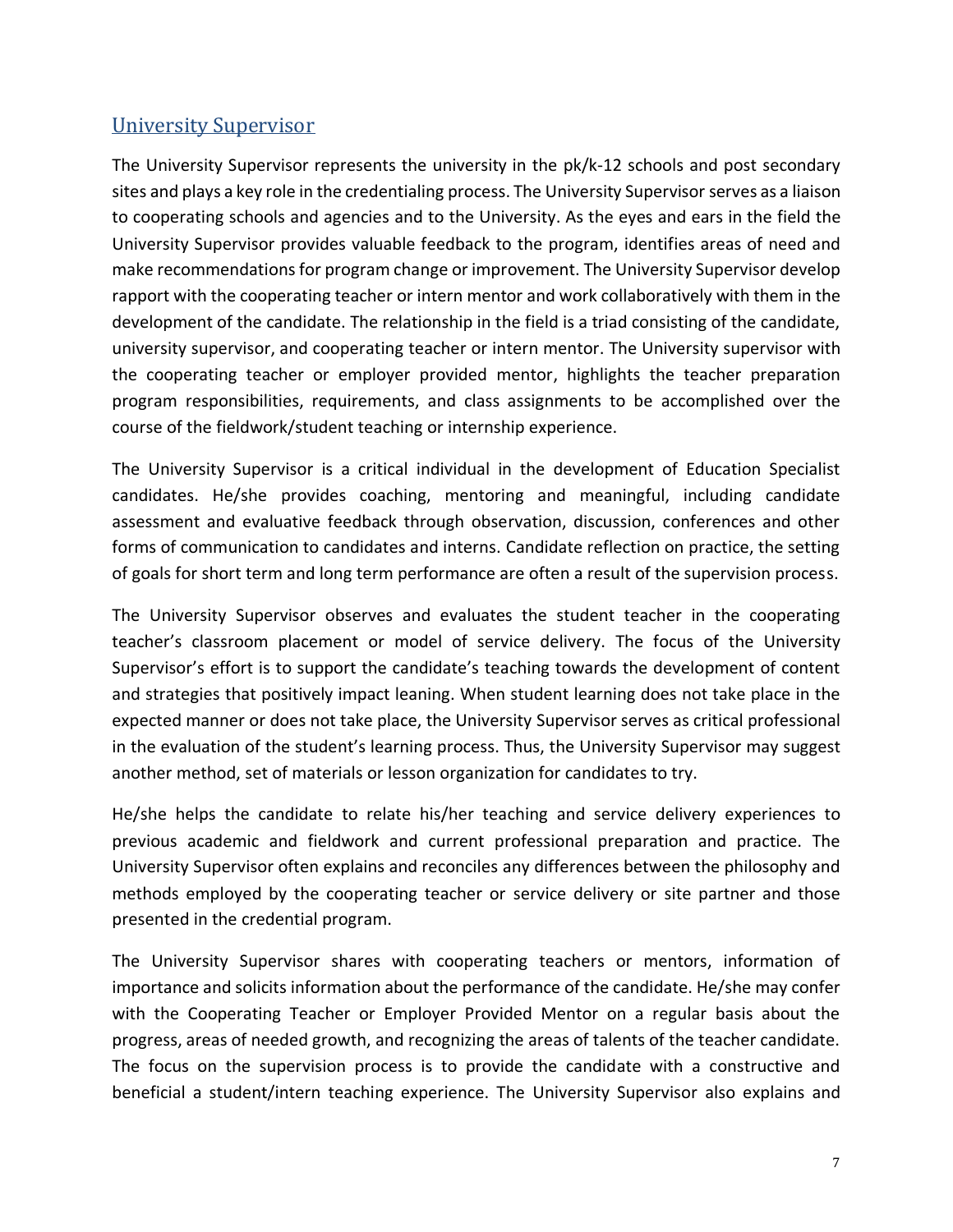reconciles any differences between the philosophy or methods employed by the cooperating teacher or site partner and those presented in the credential program.

#### Supervision Process

The University Supervisor schedules at least 6 visits per semester long placement with teacher candidate, approximately 1 visit every 10 days of fieldwork intern or student teaching. Observations should occur at different times, content areas and when possible models of service delivery. During final student teaching, at least one observation will occur during the teacher candidate's solo teaching experience. Before the first visit, the University Supervisor will meet with their candidates and if possible, the cooperating teacher or the employer provided mentor to learn about the candidate, the context of instruction (classroom, cooperating teacher), and the candidates' goals for themselves during the experience. At this time the University Supervisor will present the expectations for candidate performance over the course of the experience.

The University Supervisor assesses the context of the instruction and collaborates with the candidates to develop a plan for the supervision and feedback process. When appropriate **candidates are reminded to submit lesson plans 24-48 hours prior to the observation** in order for the University supervisor to provide feedback in a pre-conference email or phone call. Candidates should arrange the observations so that their University Supervisor can view them, the candidates, completing a specific task or service. For example, if candidates are providing in class support during a writing lesson, the candidates should provide their University Supervisors with the focus of the lesson, the focus of the instructional support, a description of how the support will be provided and how the effectiveness of the support will be evaluated. (Sample Lesson Plans and Observation forms may be found at the end of the handbook.)

Regardless of the model of service delivery, **candidates are expected to have a prepared lesson, instruction sequence, case management activity for the University Supervisor to observe**. **Supporting students without a defined lesson plan is not considered appropriate material for the University Supervisor to observe.** Thus, the University Supervisor should request those candidates supporting students in inclusive settings to provide an outline of their goals for the support at the time of observation and the practices that will be observed. (Optional carbonless duplicate forms may be available for use. They are available in the Teacher Education Office, Room AE 250.) If the carbonless forms are used, a copy of the notes is provided to the candidate.

After each lesson is observed, the University Supervisor and candidate participate in a post observation conference of approximately 30 minutes. At this time the University Supervisor provides feedback to the candidate with ideas for future instruction. Questions prompting analysis reflection and are often presented to the candidate. Additionally, the candidate has the opportunity to share ideas for curriculum, instruction and behavioral support or seek assistance,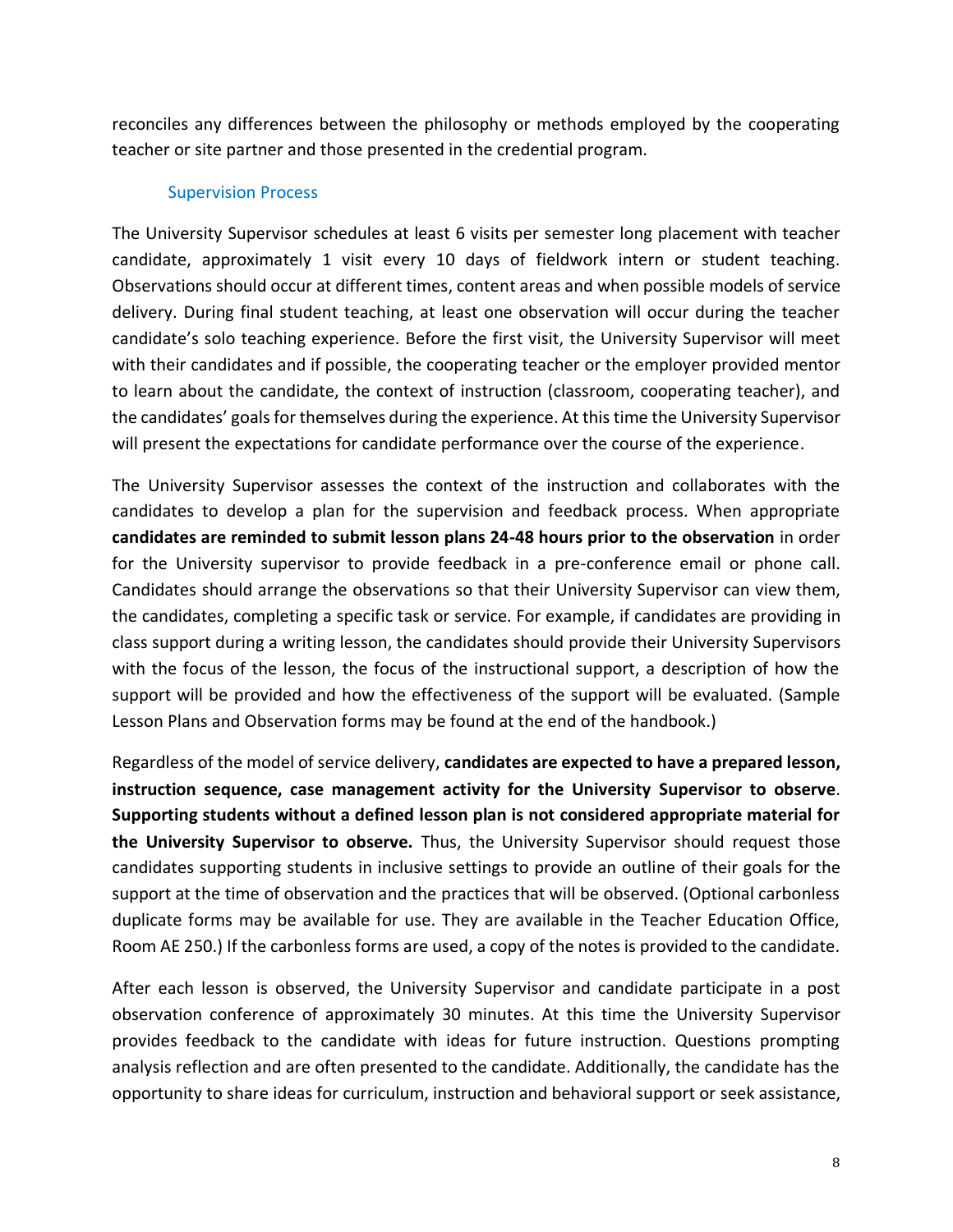clarifications in specific areas. The Cooperating Teacher or Employer Provided Mentor may be invited to participate in the post observation conference. The University supervisor may meet with the intern's employer provided mentor as a part of the candidate's support process.

University Supervisor also provides guidance to the teacher candidate or intern teacher in the areas of case management, collaboration, instructional design, positive behavior support and assessment and IEP development and monitoring. **This support may come in the form of onsite visits, phone and e-mail and other communications with the candidate**. The candidate and/or intern may request that one of the visits take place during a non instructional activity such as the observation of an IEP meeting or the review of an assessment report. Over the course of the program at least one observation of an IEP meeting is required.

The University Supervisor evaluates the teacher candidate or intern teacher on an on-going basis and provides objective documentation to support his/her assessment of specific areas of the teacher candidate's knowledge, dispositions and performances. Feedback to candidate is directly tied to the Teaching Performance Expectations for Education Specialists. At the end of the placement, University Supervisor will lead a 3 way conference with the candidate, the cooperating teacher or in the case of interns - site administrator and the candidate. (The employer provided mentor is not involved in the evaluation process and thus is not in attendance at the final evaluation meeting.) At this time the formal Fieldwork Evaluation form is completed.

Over the course of the semester, the University Supervisor should see their candidates demonstrating the many roles of the education specialist.

## When Difficulties Arise

There are times when the candidate's placement may exhibit policies or procedures that are in conflict with the philosophy or practices of the candidate or the University Supervisor. **If there is dissonance, the University Supervisor should contact the Program Coordinator. At no time should the Cooperating Teacher be publicly addressed regarding the issues of concern.** A meeting with the Cooperating Teacher should be requested. The Program Coordinator or site administrator may be invited by the University Supervisor or the Cooperating Teacher to attend the meeting. Teacher candidates may not be told to leave or not to return to the placement by the University Supervisor.

The responsibility of the University Supervisor is to provide support to the candidate and then evaluate the candidate's performance. It is not the responsibility of the University Supervisor to pass judgement on the methods, materials, policies, procedures of the classroom or model of service delivery. The Program Coordinator may move a candidate based on information obtained from the University Supervisor.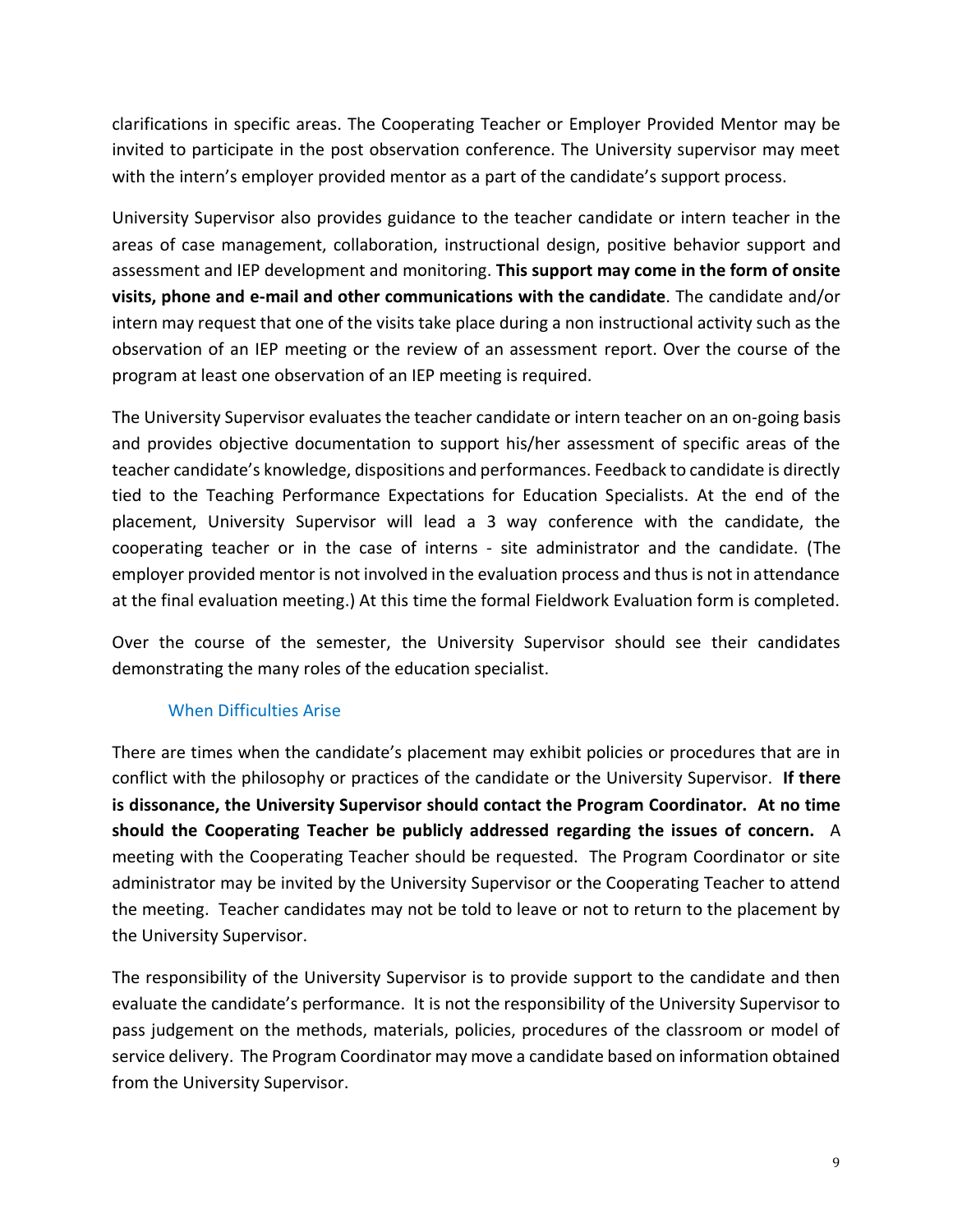If a University Supervisor is asked to leave a school or district, the individual may not be retained by the University for the following semester.

# <span id="page-9-0"></span>Cooperating Teacher or Residency Mentor Teacher

The Cooperating Teacher is one of the most important influences in stimulating professional growth of teacher candidates. Often it is the fieldwork experiences that form the teacher candidate's perception of their role, responsibilities and practices as a teacher. Since student teaching is a cooperative venture, both teacher candidate and Cooperating Teacher have much to share with each other.

The Cooperating Teacher provides an environment in which teacher candidates plan appropriate lessons, analyze student behavior, develop positive student behaviors and adapt teaching styles to optimize learning by all students. Fieldwork and student teaching provide the candidates with opportunities to link theory from university courses to practice in the field. The integration of theory and practice should encourage teacher candidates to own ideas, apply them in an educational setting, and be reflective in evaluating their lessons with a focus on student learning. Thus, the Cooperating Teacher's role is one of modeling, support and evaluation. The Cooperating Teacher and University Supervisor with work with candidatesto set expectations for candidate's work in the placement in addition to those expectations set forth in the fieldwork course syllabus. Candidates should share their course syllabi with their Cooperating Teacher at the beginning of the fieldwork experience. In this way the Cooperating Teacher can prepare opportunities for the candidates to complete course assignments.

The Cooperating Teacher's role begins prior to the arrival of the teacher candidate. The Cooperating Teacher meets with the candidate or the candidate and the University Supervisor prior to the beginning of the placement. It is at this time that the Cooperating Teacher learns about their candidate's interests and talents, background and experiences and then shares information about the students and school community.

The Cooperating Teacher prepares the school community, students and parents for the arrival of the teacher candidate. Activities may include informing faculty and staff about the teacher candidate's arrival and introduction at a faculty meeting or other event. Often the teacher candidate is presented to the classroom and school community as a resident teacher, participating or collaborating teacher as opposed to a student teacher. (The term 'student teacher' often conveys one who is not really a teacher and may lead to difficulties during the solo teaching experience or with parents who are concerned about someone learning to teach working with their children.) The Cooperating Teacher shares the benefits of having a teacher candidate in the classroom and in the school community. He/she explains to the students that a University Supervisor will be visiting in order to observe teaching techniques and class responses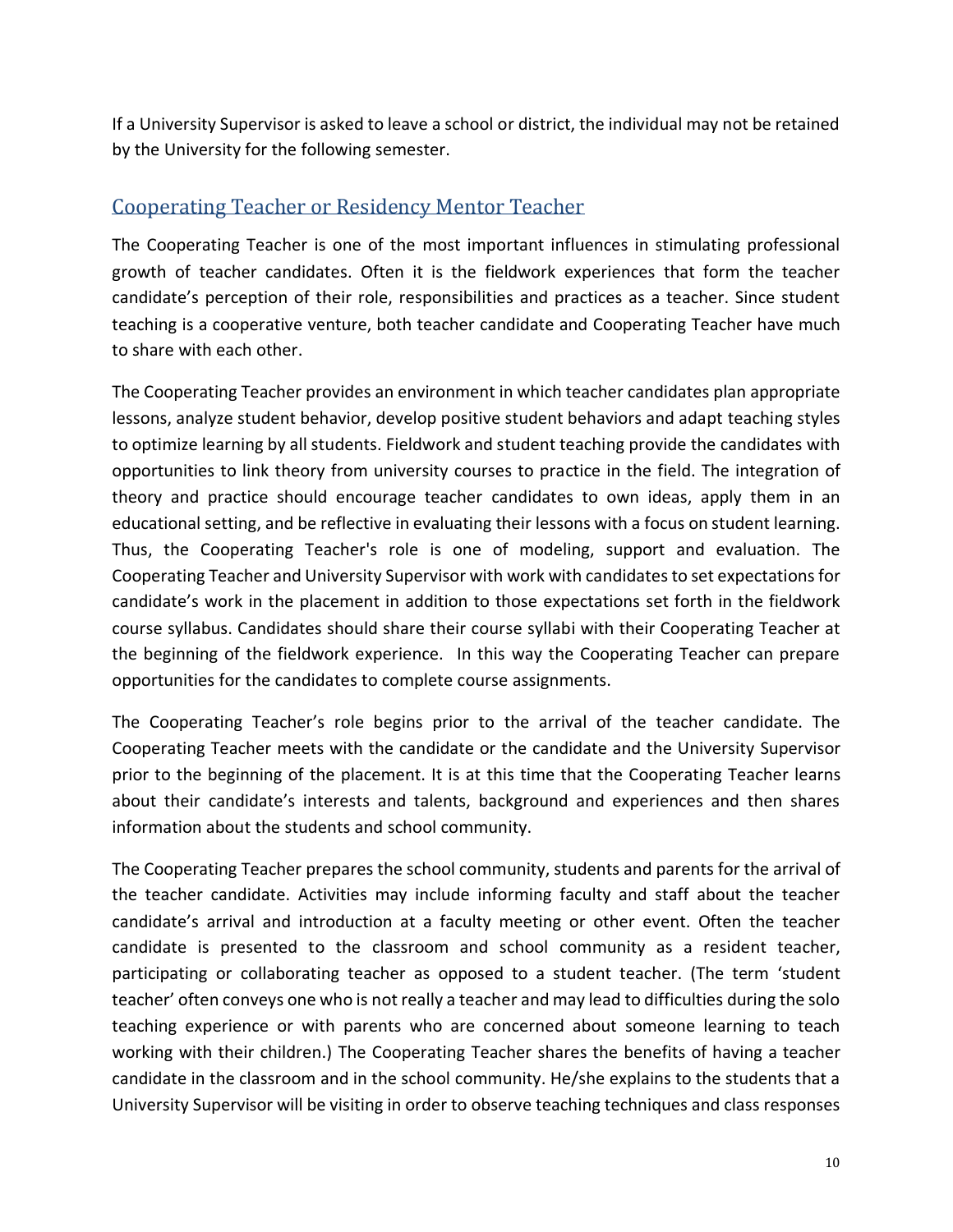to the work of the teacher candidate. The Cooperating Teacher emphasizes to the students that when the teacher candidate is in charge of the class, questions, requests, and comments should be addressed to the teacher candidate.

The Cooperating Teacher may develop specific plans for welcoming the teacher candidate as well as opportunities for the candidate to visit other classes. Learning the policies and procedures of the school is an important part of the teacher candidate's orientation to the experience including a link to a website or Google group, folder or handbook with materials such as copies of the school calendar, master schedule, time schedule, fire drill and other emergency instructions schedule of teachers' meetings and parent-teacher meetings. Other materials may include copy of short and long-range plans, curriculum guide and websites, faculty handbook and list of faculty members. Additional forms or links to forms may include administrative forms, such as attendance register, textbook slips, hall pass, field trip form, transfer slip, student handbook or school guidelines and procedures. A part of making the classroom welcoming, the Cooperating Teacher creates a space where the teacher candidate can work, store their belongings and keep materials and their lesson plans. If appropriate, the Cooperating Teacher also has copies of texts, teachers' manuals/guides and course outlines and a classroom seating chart for the teacher candidate's use.

The Cooperating Teacher shares that the student teaching experience will involve more than just classroom, small group instruction, or student support, as the specific model of service delivery may involve more than direct instruction. Teacher candidates may also be involved in assessment of student's work and behaviors, positive intervention development and support, IEP, 504 plan development and implementation and student study team meetings.

The Temple University website provides information regarding the role and responsibilities of the Cooperating Teacher and strategies to actively include the teacher candidate in the placement [https://sites.temple.edu/edresources/ofp/student-teaching/cooperating](https://sites.temple.edu/edresources/ofp/student-teaching/cooperating-teachers/ct-roles-responsibilities/)[teachers/ct-roles-responsibilities/.](https://sites.temple.edu/edresources/ofp/student-teaching/cooperating-teachers/ct-roles-responsibilities/)

### Including the Teacher Candidate in the Fieldwork/Student Teaching Experience

The Cooperating Teacher incorporates strategies to move the teacher candidate into an active role in the classroom as soon as possible. The Cooperating Teacher sharesinformation about the curriculum available and instructional materials. The Cooperating Teacher shares that the student teaching experience will involve more than just classroom, small group instruction, or student support, as the specific model of service delivery may involve more than direct instruction. Teacher candidates may also be involved in assessment of student's work and behaviors, positive intervention development and support, IEP, 504 plan development and implementation and student study team meetings.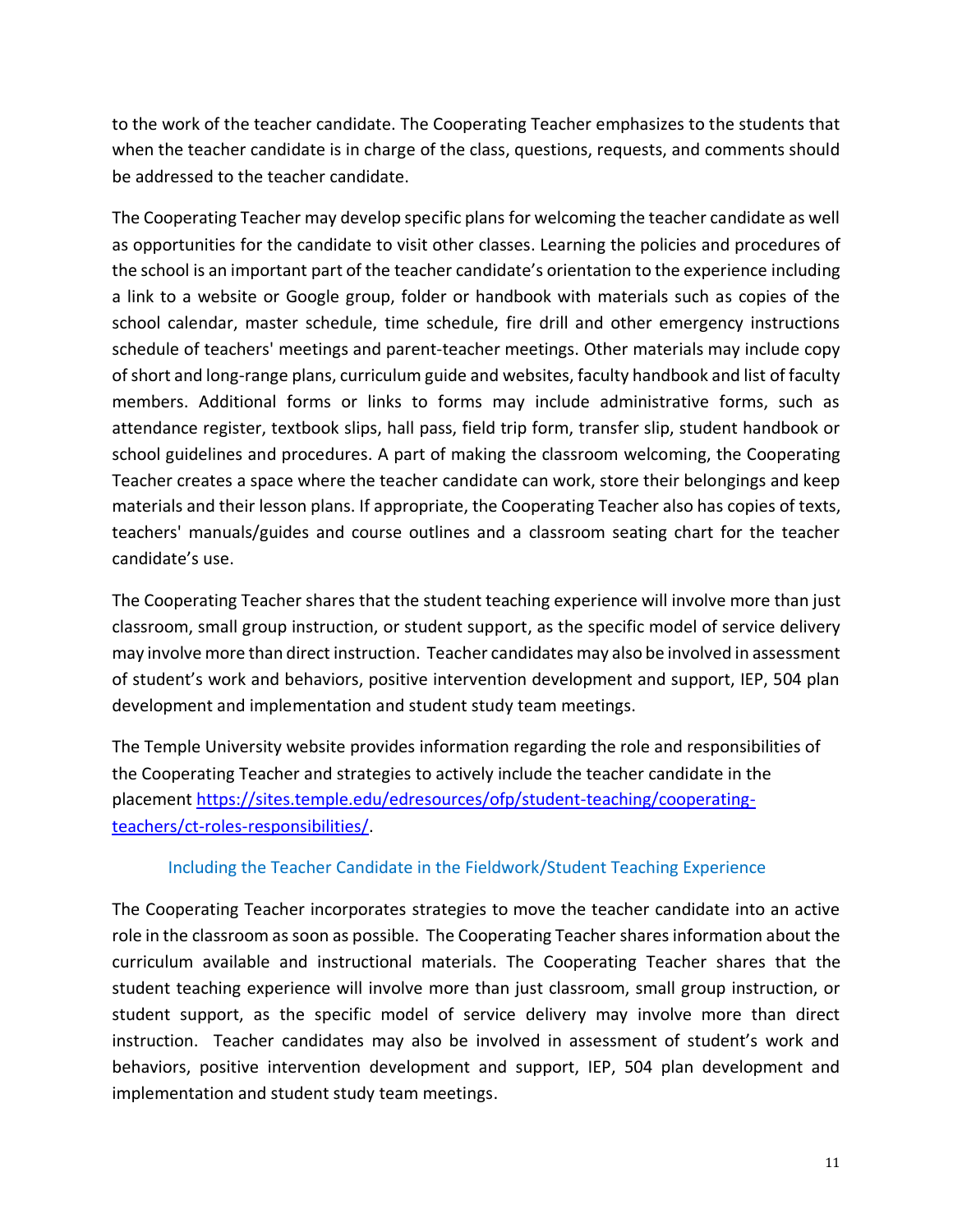One way for the teacher candidates to make connections with students is to learn about them. In this way the teacher candidate is able to differentiate instruction or the learning environment to meet student needs. Cooperating teachers can set up opportunities for the teacher candidates to learn about the interests, needs, backgrounds of the students in the classroom.

### Sharing with the Teacher Candidate

The Cooperating Teacher teaches the teacher candidates through modeling of the plan, teach, reflect, apply cycle. Within the cycle, Cooperating Teachers demonstrate teaching practices that represent contemporary research and best practices. When possible, the Cooperating Teachers make explicit their thinking and the process that they employed in decision made including the assessment of student knowledge and planning and implementing of instruction. Through share planning the teacher candidate learns about the complexity of planning and the many factors that influence an instructional or curriculum decision. After lessons are taught, the Cooperating Teacher may debrief with the teacher candidate, determining why or why not the lessons were effective. Teachers candidates should be encouraged to participate the problem solving/debriefing process.

It is anticipated that over the course of the placement the teacher candidate will become more involved in the planning and the instructional process. Teacher candidates may begin working with a single student or small groups of student and then progress to working with more students, the whole class or expanding the content of the instruction to incorporate many facets of the curriculum. The teacher candidate may begin with a single classroom or center or routine and teach more each week of the placement. The Cooperating Teacher may explain the use of assessments and the data collected from the assessment. In addition, the Cooperating teacher may share the process for establishing present levels of performance and the goal generation process based on the student performance.

The Cooperating Teacher is expected to view the teacher candidate teaching and interacting with students. The teacher candidate is expected to professionally receive and respond to feedback provided, in a confidential manner, by the Cooperating Teacher. The time and content learned in fieldwork or student teaching is critical to the development of the teacher candidate and information such as alternative strategies for teaching and assessment enhance the teacher candidate's knowledge and skills. The Cooperating Teacher should communicate on a regular basis about the teacher candidate's development in terms of planning, teaching, assessing and carrying out interactions with students. The Cooperating Teacher should encourage the teacher candidate to share questions, thoughts and soliciting advice.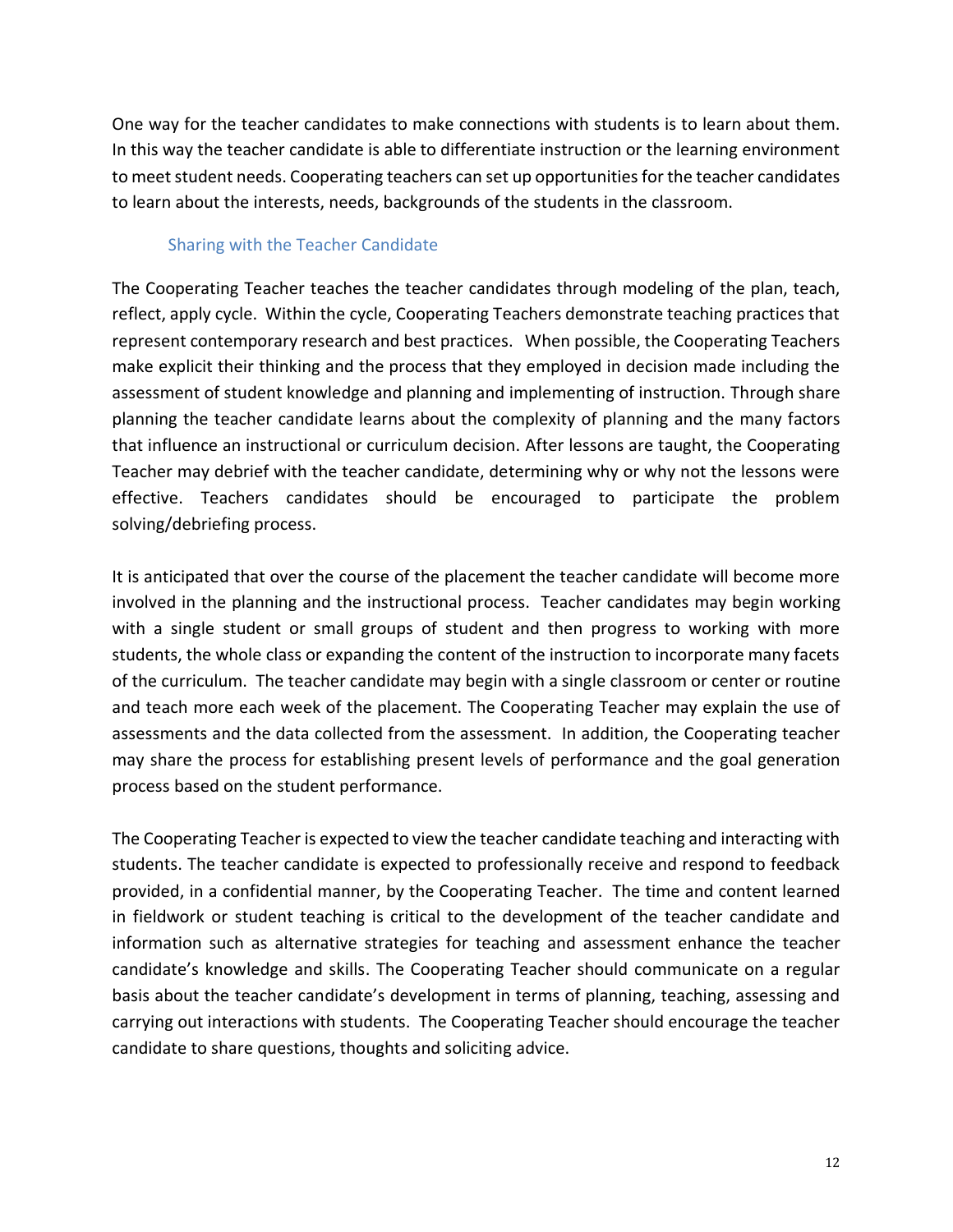Other way of participating in the classroom and the school include observing classes and other teacher activities, assist a student who has missed classes or who has special needs. Candidates may administer a test, take attendance, bring students in from recess or tutor a student and/or help students individually during guided practice time in class. As candidate skills develop, they may assist in the development of the IEP and run/participate in an IEP Meeting.

The Cooperating Teacher and their teacher candidate create a schedule for the assumption of responsibilities over the course of the placement. Though tentative, the schedule presents a plan for the teacher candidate to become more visible as the instructional leader. Communication among the Cooperating Teacher, the teacher candidate and the University Supervisor is key to the successful student teaching placement. Communication options may include a journal, emails, a set time for meeting as well as on the spot conversations. Chronicles of important content may serve as a record of the salient elements of the teacher candidate's growth.

The University Supervisor should check in with the Cooperating Teacher or Mentor regarding candidate's progress on a regular basis. Both parties should share observation notes and work as a team to support the candidates in developing effective practices.

## When Difficulties Arise

Communication with the teacher candidate and the University Supervisor is essential in the teacher candidates support process. However sometimes misunderstandings or problems arise. The Cooperating Teacher should share any concerns with the teacher candidate first and then with the University Supervisor. The University Supervisor will work with all parties to bring about a resolution.

# <span id="page-12-0"></span>Employer Provided Mentor

The assignment of an Employer Provided Mentor (Mentor) for intern teachers is required by the MOU between CSU East Bay and partner districts. Each intern candidate must be assigned an employer provided mentor during the **first three weeks of the internship**. The Mentor holds the same credential as the candidate is seeking, and is available to consult with the candidate on a regular basis. The mentor orients the intern to the school and share policies and procedures. In addition, the mentor often serves as a liaison from the intern to the site or the district. Support may include a review of specific curriculum, student data or IEPs, Mentors assist the intern with the development of classroom environments, structures, routines and implementation of positive behavior intervention supports.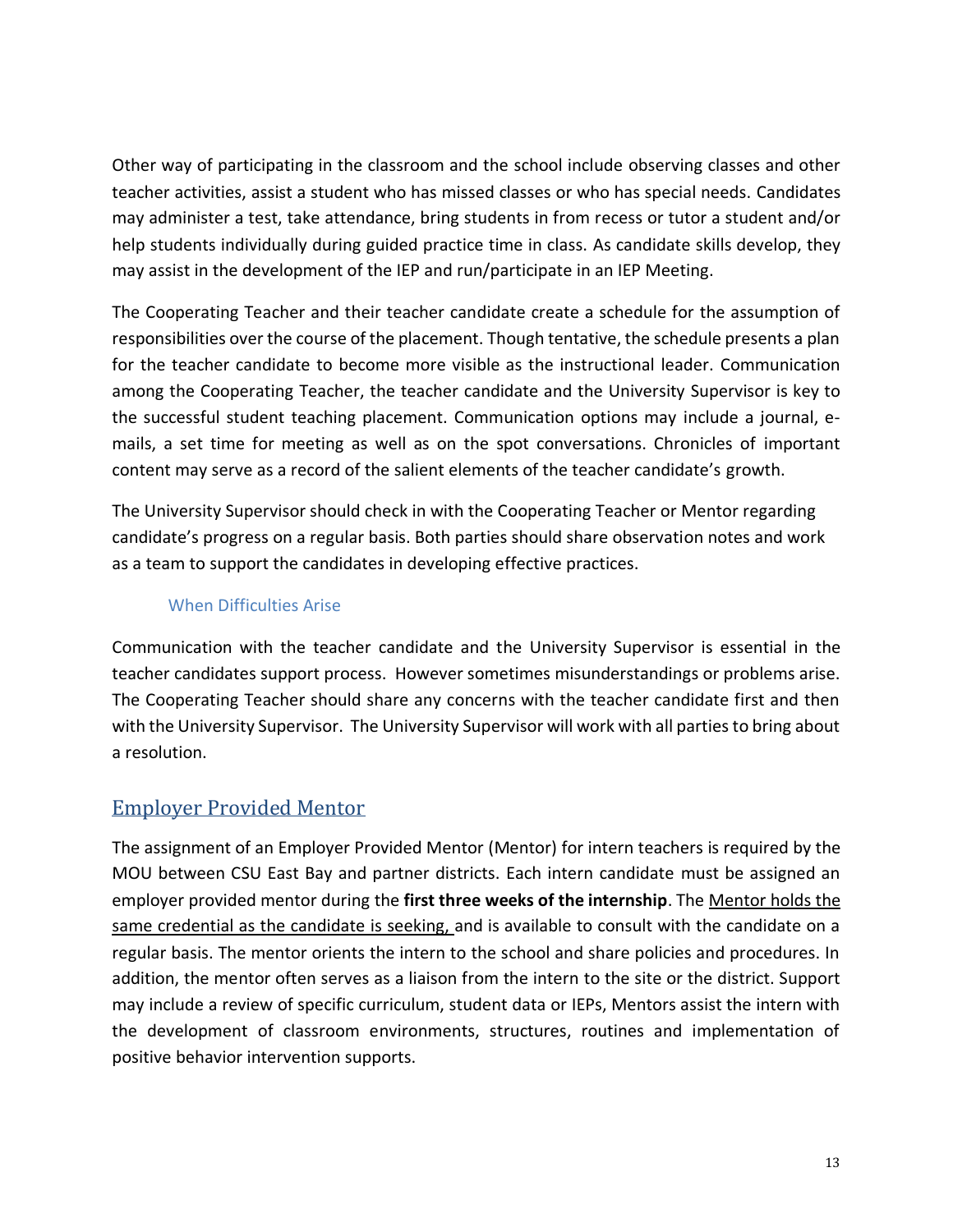The Mentors is an integral part of the 144 hours of general support/mentoring and supervision provided to each intern teacher per school year, including coaching, modeling, and demonstrating within the classroom; assistance with course planning; and problem-solving regarding students, curriculum, and development of effective teaching methodologies. The 144 hours are divided evenly between the University and the district. Candidates earning the ELD authorization require an additional 45 hours of support for teaching English Learners.

A minimum of two hours of support/mentoring and supervision must be provided to an intern teacher every five instructional days by the employer and the university. The Mentor ensures that interns receive two hours of support per week. This support may be in the form of a faceface meeting, grade level/department meeting, staff or district meeting, district/SELPA professional development, visits to other classrooms and programs. Mentors may meet with the intern candidate for approximately an hour a week to provide support, guidance and information that facilitate the intern's development of effective practice.

The Mentor is the onsite or near site professional support for the candidate. In this role the mentor develops a sustaining and thoughtful relationship with the intern, which may be characterized by trust, sharing and reflections while serving as a professional positive role model. The Mentor serves as support for the intern and may share information with the intern's University Supervisor. Any information gathered through observation or discussion is for formative assessment purposes and may not be used for evaluation purposes by the intern's site administrator. The Mentor may take an active role in the intern's class or program and may model strategies for developing routines, creating curriculum or instructing and assessing students. As support, the mentor is often the closest to the candidate and have the greatest understanding of the candidate, the service delivery context and the school. The Mentor should contact the University Supervisor or the Program Coordinator if situations arise that may require their attention. The University Supervisor or Program Coordinator may intervene through communications to the site administrator if needed.

**Mentors provide a minimum of an hour a week of direct support to the intern teacher**. This support is based on the needs of the candidate and may include evaluation of student files, scheduling, collaborating with general education teachers, curriculum adaptations or modifications. For example, mentors may model for the intern while carrying out the responsibilities of their position as a employee of the school district. Areas for modeling may include, but are not limited to planning and implementation of instruction and assessment, interactions that may take place during IEP meetings or interactions with parents and other service providers. As Interns watch the mentor in action, they view effective practices to emulate. Mentors also approve candidate's participation in site, district and regional professional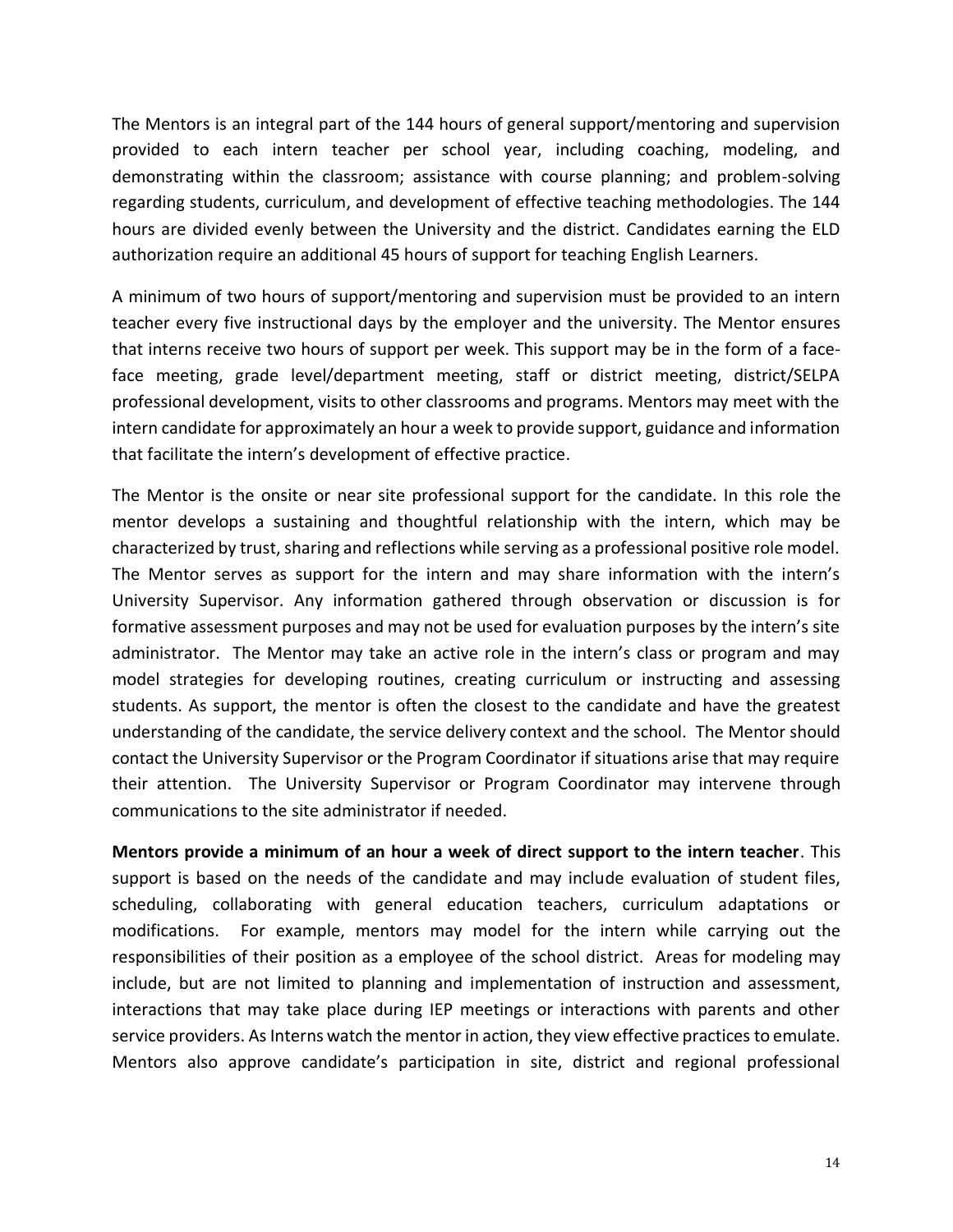<span id="page-14-0"></span>development, as well as site and district meetings with service personnel. Education Specialists must meet additional content specific for the roles of the profession.

# **Candidate Support and Assessment**

All teacher candidate must meet CTC Standards for performance in the areas of planning and instruction, assessment, practices for meeting the social, emotional, behavioral and academic needs of diverse learners. Differentiated levels of support are required for candidates as student teachers, teachers teaching on permits and intern teachers. Interns receive University support throughout the program. Candidates teaching on permits and candidates completing the fieldwork as student teachers, receive the same level of supervision each semester of the program.

# <span id="page-14-1"></span>Lesson Plans

The Education Specialist program does not have a standardized lesson plan that candidates are required to use. This is due to the large number of districts and schools with which we partner that have their own required formats. Since Education Specialists have a range of responsibilities, they may be observed delivering instruction assessing or supporting students in a number of contexts and configurations. Candidates may use a variety of lesson formats including those required by the district, suggested by cooperating teacher, obtained through university coursework, and/or a lesson plan structure/format supplied by the supervisor. We know that candidates learn to plan and organize instruction, monitor student progress, and assess student learning during the teacher preparation program. Thus, deliberate instructional planning is critical to candidate success. University Supervisors, Cooperating Teachers or Employer Provided Mentors help the candidate understand that the lesson plan is often the foundation of instruction. Over the course of the program, candidates' lesson plans should represent a variety of content areas and instructional formats with appropriate scaffolds and supports.

Co teaching, in class instructional support, small group instruction should be accompanied by a lesson plan or outline. For example, if a candidate is supporting writing instruction in the general education classroom, the outline should include the purpose of the writing lesson, the targeted purposes of the instructional support, the strategies that the candidate will employ, the assessment to determine instructional support effectiveness.

If the observation is of a meeting or a collaborative session, an agenda or outline of the event should be provided to the University supervisor. These materials will focus the University supervisor's observation of the event.

Lessons plans that are linked to content standards, student's IEP goals and the TPEs for Education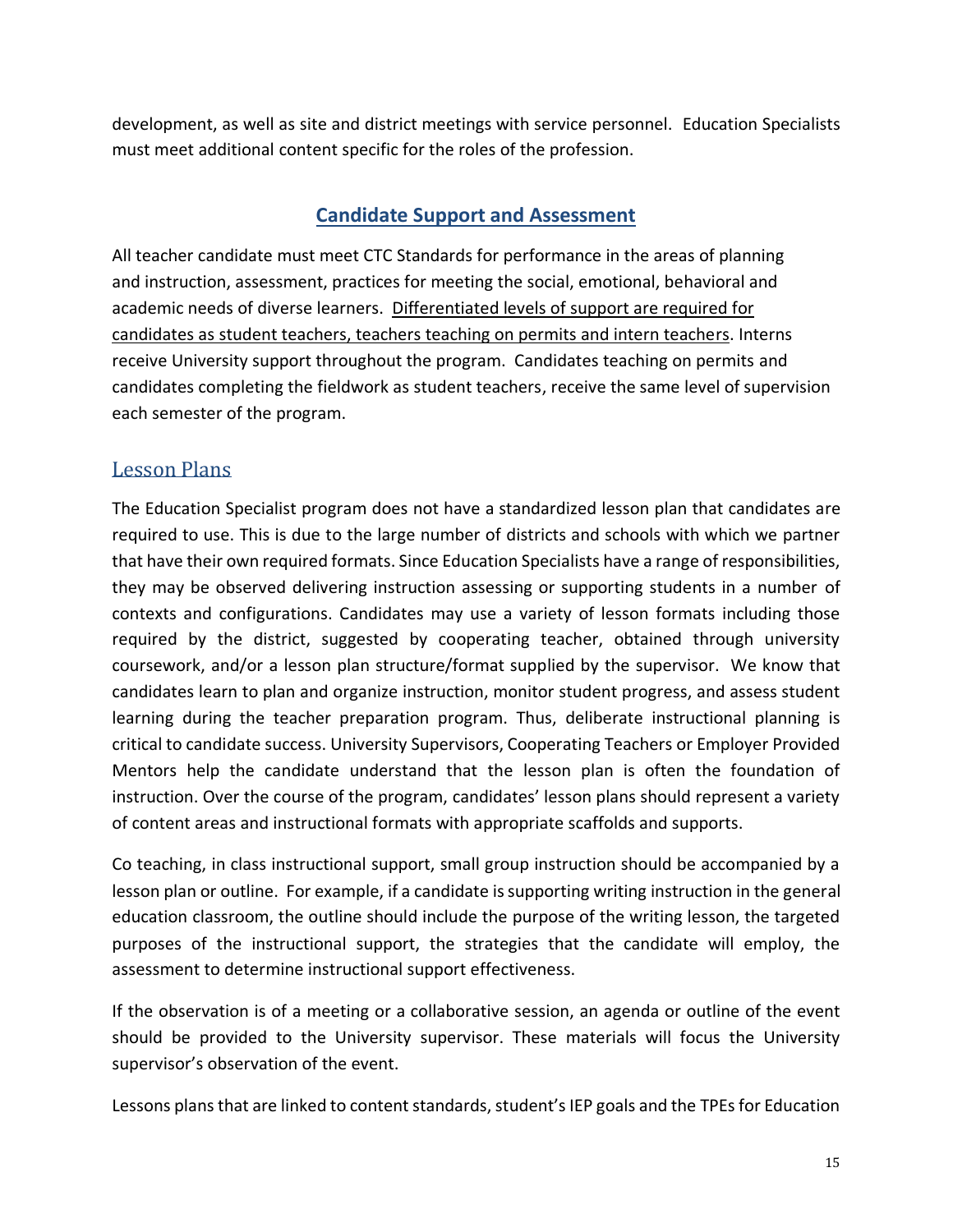Specialists support candidates understanding of the instructional planning and implementation, and assessment process. When lesson plans are linked to student's IEP goals the teacher, or candidates has evidence of attending to student's abilities and needs in the instructional and assessment process. A sample template for the lesson plan is found in Appendix G.

# <span id="page-15-0"></span>Fieldwork Experience Binder

Candidates maintain a binder that serves as evidence towards meeting the Teaching Performance Expectations for Education Specialists. Much of the content will be incorporated into the candidate's Professional Portfolio completed during the full time student teaching experience and presented in SPED 697. The fieldwork experience binder

# <span id="page-15-1"></span>**Internships**

Candidates teaching as Intern teachers are teachers of record and are responsible of the day to day operation of the classroom. Candidates may become interns in the first year of the program if they enter the program holding a valid multiple or single subject credential. Another pathway for internships during the first year of the program includes candidate completion of the Summer Session of courses that meet the 120 hours of content and candidate completion of the CSET and CBEST requirements.

Interns develop and practice their teaching skills by working as the teacher of record in the classroom. Cal State University East Bay and the District share responsibility for providing each Intern with 189 minimum hours of annual support, mentoring and supervision. The 189 hours will include 144 hours of support, mentoring, and supervision in general education and an additional 45 hours of annual support, mentoring, and supervision related to teaching English learners. A minimum of two hours of support, mentoring, and supervision shall be provided to an intern teacher every five instructional days.

Consistent with CTC policy, Interns who begin their assignment after the beginning of the school year shall receive a minimum level of support, mentoring, and supervision equal to four hours times the number of instructional weeks remaining in the school year.

University Supervisors provide support, mentoring, and supervision to Interns. The support consists of on-site observations and conferences, email and phone support. University Supervisors conduct a minimum of 16 visits general education / special education observations and post observation conferences over the course of the school year. An additional 4 observation visits and 4 conferences are made by the University Supervisor to observe the Intern teaching English Learners who need to meet the ELD requirement. A total of 20 observations and conferences will take place between the University Supervisor and the Intern totaling 32 hours.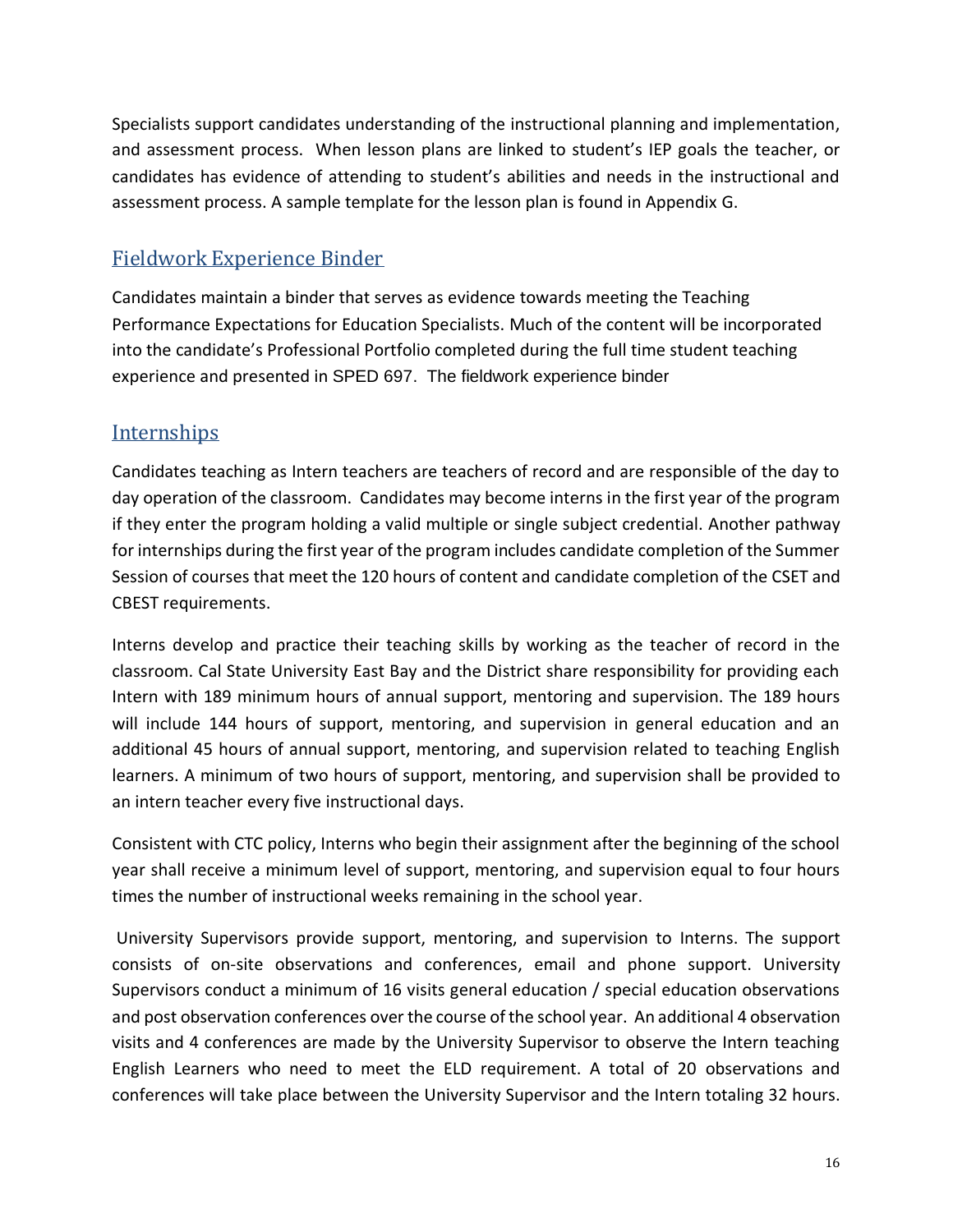The University Supervisor provides 30 hours of email and phone support during the school year.

University Supervisors meet in person with the Employer Provided Mentor at least twice times per semester (once every 8 weeks) to discuss the Intern's progress. Additionally, the Employer Provided Mentor and University Supervisor exchange emails or communicate by phone or text at least once every two weeks.

# <span id="page-16-0"></span>Individualized Intern Plan

The list below highlights activities that may be included as candidates support and logged to document support hours from the site and the University. The list is not exhaustive. Any activity that will lead to develop of teaching and assessment practices, case management, positive behavior support and professional development may be included in the IIP.

- 1. Observation of others teaching, delivering services
- 2. Intern Supervision by Mentor or University Supervisor
- 3. Conferences, in person on or off site
- 4. Email or telephone conferences
- 5. Grade level/department/site based meetings
- 6. Instructional planning and implementation
- 7. Logistical help before or after school (setting up case files, schedules, IEP dates)
- 8. Participation in district, local, regional or statewide conferences
- 9. Assessment of student learning including review and discussion of assessment results
- 10. Editing work-related writing (letters to parents, teachers, announcements, schedules, etc.)
- 11. Completion of interactive journal (Intern and either US or EPM)

12. Mentoring activities specific to Education Specialist interns such as assessment reports, development of IEPs and conferences with parents, service providers and/or general education teachers

13. Site based intervention teams and meetings with service delivery

14. Other activities as deemed appropriate by the University Supervisor and the Employer Provided Mentor.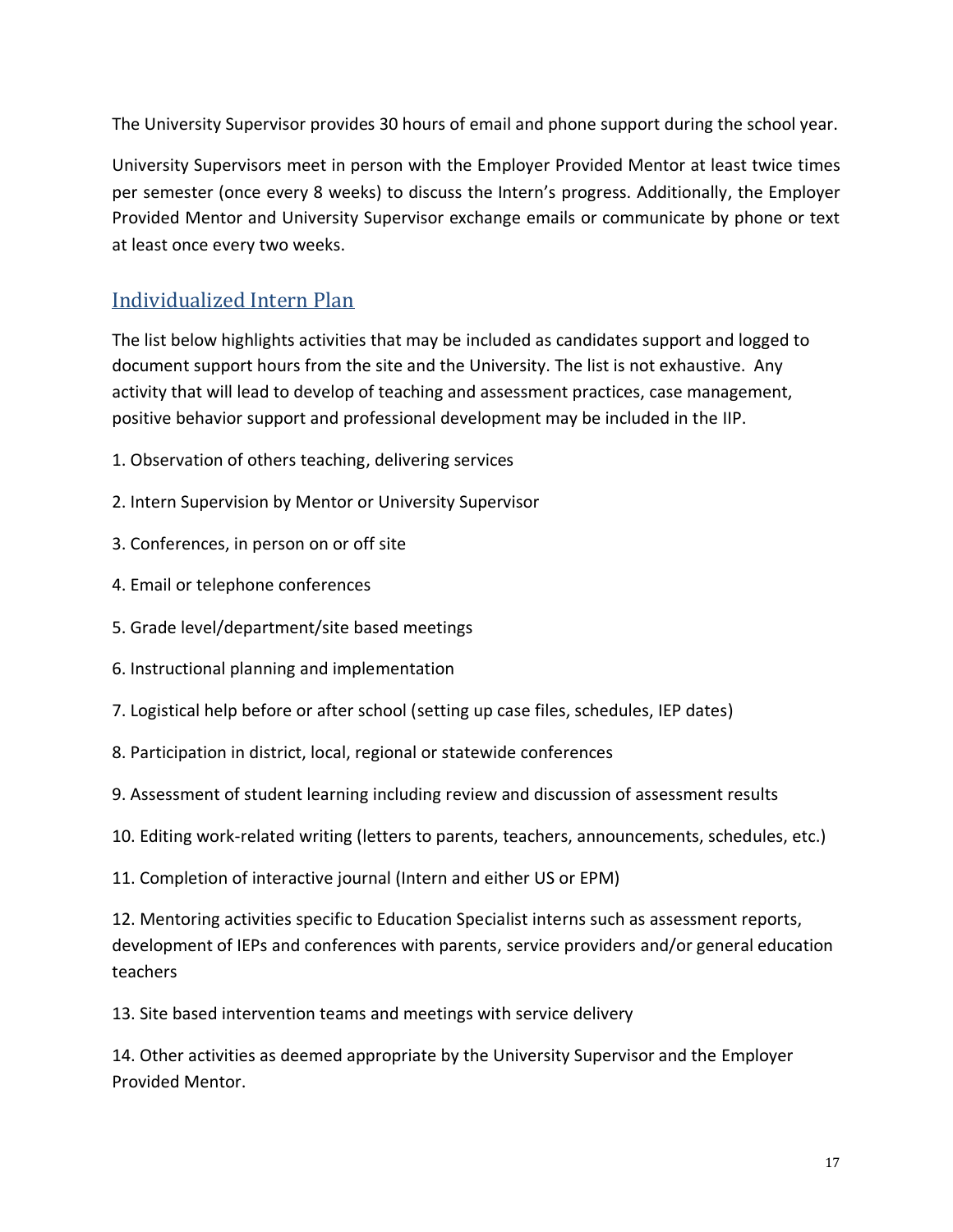# <span id="page-17-0"></span>My Internship Journal

Interns log their hours through the application My Internship Journal, www.myinternshipjournal.com created by the company Time 2 Track. University Supervisors verify university support including site visits and other communications and the Employer Provided Mentor verifies district support using this program. Both University Supervisors and Employer Provided Mentors receive an invitation to use My Internship Journal. Candidates cannot request approval for support hours until both parties have an active account. (The link below includes further direction in setting up an account and approving hours. Interns attend a session on the use of the hour management software. See <https://support.time2track.com/article/106-time2track-basics-for-supervisors> for information on setting up their account and verifying candidate support.) The account will be set up for you by the Program Coordinator.

# <span id="page-17-1"></span>Teaching Performance Expectations (TPEs) for Education Specialists

The Teaching Performance Expectations for Education Specialists and core content and fieldwork experiences structure the work of the Education specialist regardless of whether the candidate is completing the credential program fieldwork experiences as a student teacher or an intern teacher. Cooperating Teachers and University Supervisors provide evidence for the TPEs in observation notes. These notes are shared with the candidate and may anchor conversations about curriculum, instructional strategies and practices, classroom management, student engagement, case management as well as other topics. Candidates may choose to share artifacts such as student work samples, lesson and behavior support plans, data and reflections as evidence of their performance with respect to the Teacher Performance Expectations. The Summative Fieldwork Evaluation for each semester is based on the content of the Teaching Performance Expectations. Over the course of the program teacher candidates are expected to move from demonstration of competency at a 2 level (on a scale of 1-4) to competency at the 3 and 4 levels.

University Supervisors may choose to include evidence for candidates' movement towards mastery of the Teaching Performance Expectations for Education Specialists in observation notes. Copies of notes in handwritten or electronic form should be provided to the candidate. The notes should be comprehensive enough so that another professional could envision the elements of the instructional or service delivery. A sample Fieldwork Summative Evaluation form may be found as Appendix D.

Candidates who are not demonstrating progress will be supported through the development of an intervention plan developed with the consultation of the Cooperating Teacher or the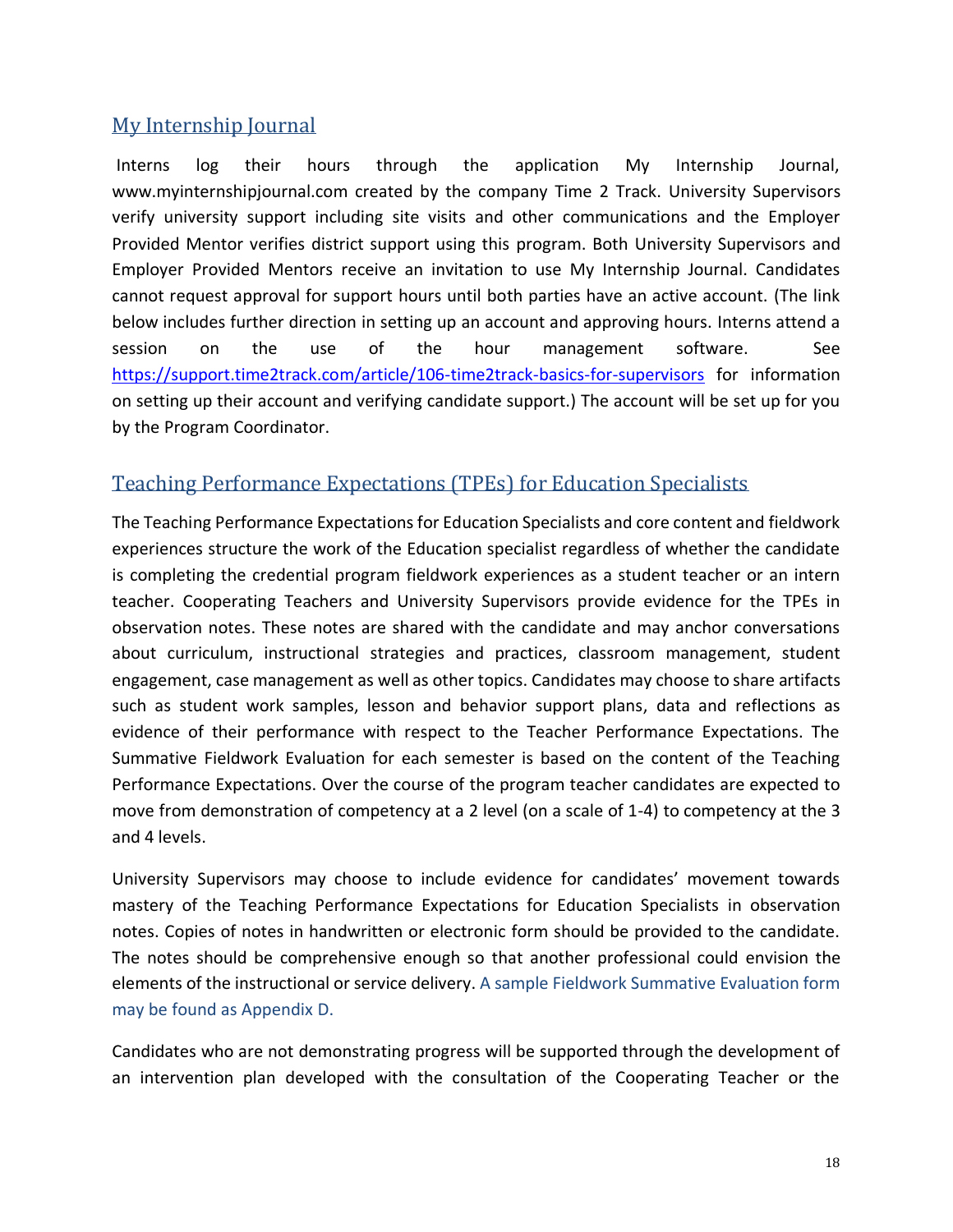Employer Provided Mentor and the University Supervisor. If a candidate is not making sufficient progress towards the TPEs,

When candidates are not making sufficient progress towards the TPEs, University Supervisors should contact the Program Coordinator. Together the Program Coordinator and University Supervisor develop an improvement plan and present it in writing to the candidate. Prior to this time the University Supervisor should have had communication with the cooperating teacher/site service provider and the candidate regarding the candidate's performance. (Please follow the sample improvement plan included as Appendix D.) Problems should be addressed early so candidates have the opportunity to develop appropriate knowledge and skills.

Communication among candidates, University Supervisors and Cooperating Teachers, Employer Provided Mentors or service providers is essential. If a candidate is not given fair warning of subpar performance it is difficult to issue a grade of "NC" for the field experience. Our goal is to have our candidates succeed within the framework of the program and provide them with the support needed to do so.

# <span id="page-18-0"></span>English Language Development for Education Specialists

Education Specialist candidates who enter the program without a general education credential must meet the requirements for the English Language Development (CLAD) authorization. In addition to coursework, candidates must demonstrate their ability to teacher English Learners as a part of intern teaching or fieldwork/student teaching placements. The University Supervisor and Cooperating Teacher must observe at least one English Language Development (ELD) lesson in each placement. This observation will assist the candidate in meeting the ELD requirements.

Candidates must demonstrate that they have included 3 lessons for English Learners over the course of the program in their service delivery.

Interns in either public or private schools must meet the state mandated requirements of working with English Learners. If the internship site cannot supply sufficient English Learners the intern must fulfill this requirement at another site. For interns at private schools, this must be fulfilled in a public school. During the year and on their own time, these interns must arrange 45 hours of documented work in classrooms with English Learners. The University Supervisors will work with candidates to complete the ELD requirements.

## <span id="page-18-1"></span>Summative Evaluation

University Supervisors should take the lead in scheduling and running the summative evaluation conference at the end of the placement. For Interns, a summative evaluation with the site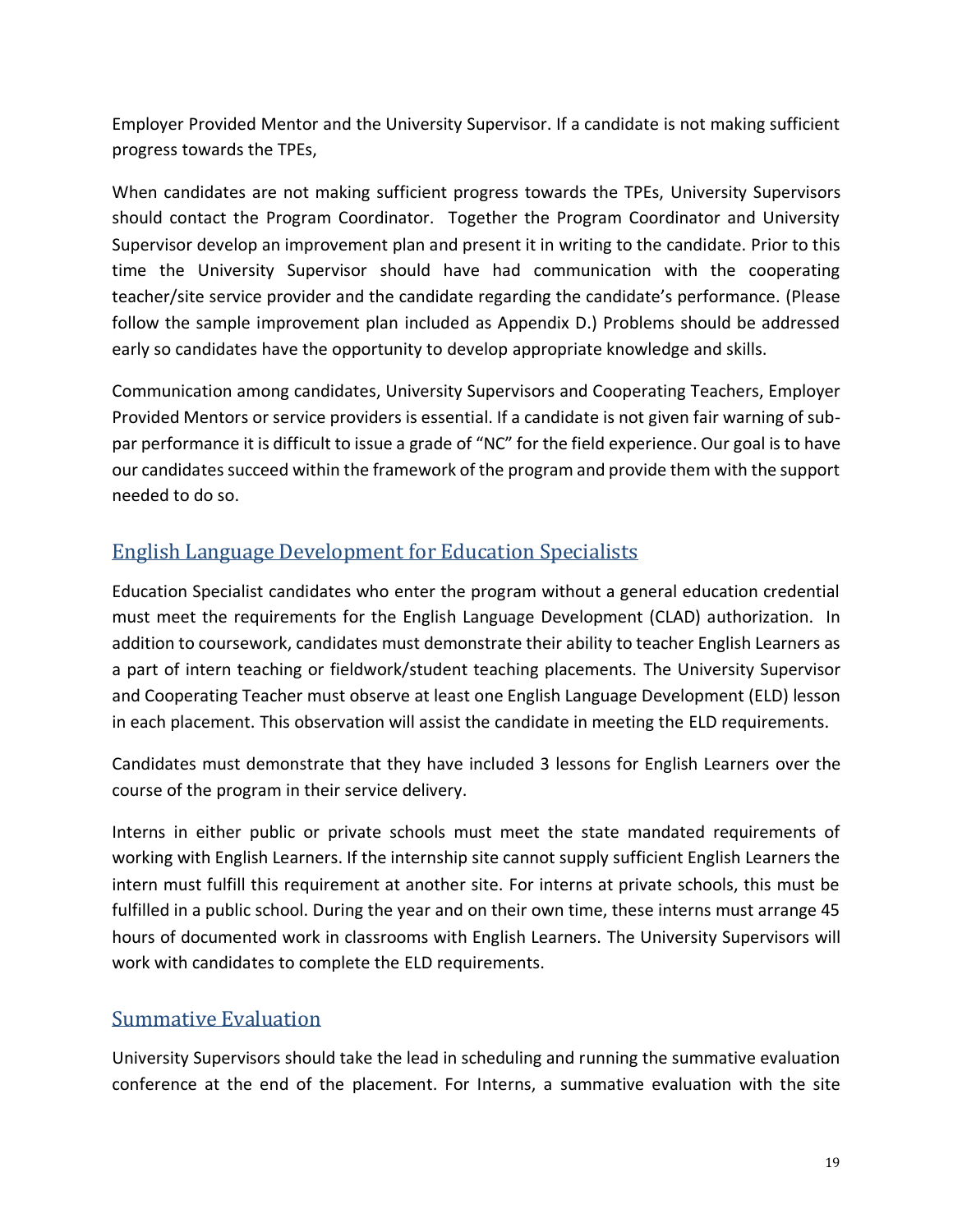administrator is conducted each quarter. After a candidate's solo-teaching period concludes, all three parties (candidate, supervisor, and cooperating teacher or site administrator) meet to discuss the growth attained by the candidate over the course of the placement. Prior to the conferences, University Supervisors and either Cooperating Teachers or site administrators each complete a Summative Field Experience Evaluation form that validates the candidate's performance in the field. Thus, every candidate is expected to have two sets of evaluation forms per field practicum. It is beneficial to have the candidate or intern complete the same evaluation form as a self-evaluation experience. The Summative Field Experience Evaluation form serves to structure the candidate's reflection on their performance during the experience.

All parties must sign and date each of the forms. They must also retain a signed copy of each set of forms for their records. For the first placement period, the combined scores of the supervisor and the cooperating teacher or administrator should total no less than 60. For the second placement the total must be no less than 78 points with no more than three "2"s given by any single evaluator. An Improvement Plan is required for a candidate who will receive less than a passing score. (In case the administrator or cooperating teacher is unable to complete the scoring, the totals should be 30 and 39 respectively.) Copies of the Summative evaluation forms may be found as Appendix C.

# <span id="page-19-0"></span>Lack of Progress

Candidates must have completed and received a grade of B or better in appropriate coursework prior to beginning fieldwork experiences. Candidates who have incomplete grades will not be able to enroll in coursework until the work to remove the incomplete grade has been completed. Faculty are encouraged to set firm timelines for the completion of work to remove the incomplete grade. Generally, no more than 4 weeks are provided to complete course assignments after the completion of the course.

University Supervisors take the lead in candidate support and improvement. With the input from the Program Coordinator and Cooperating Teacher on Mentor, University Supervisors have the major responsibility for developing an improvement plan and presents it in writing to the candidate. Problems or areas of concern should be addressed early so candidates have the opportunity to learn effective practices and make positive changes.

Early notice to candidates is essential if a candidate is not given fair warning of sub-par performance it is difficult to issue a grade of "NC" for the field work. Program faculty strives to have candidates succeed within the framework of the program. University Supervisors should check in with the Cooperating Teacher or District Employed Mentor regarding candidate's progress on a regular basis. Both parties should share observation notes and work as a team to help the candidate improve.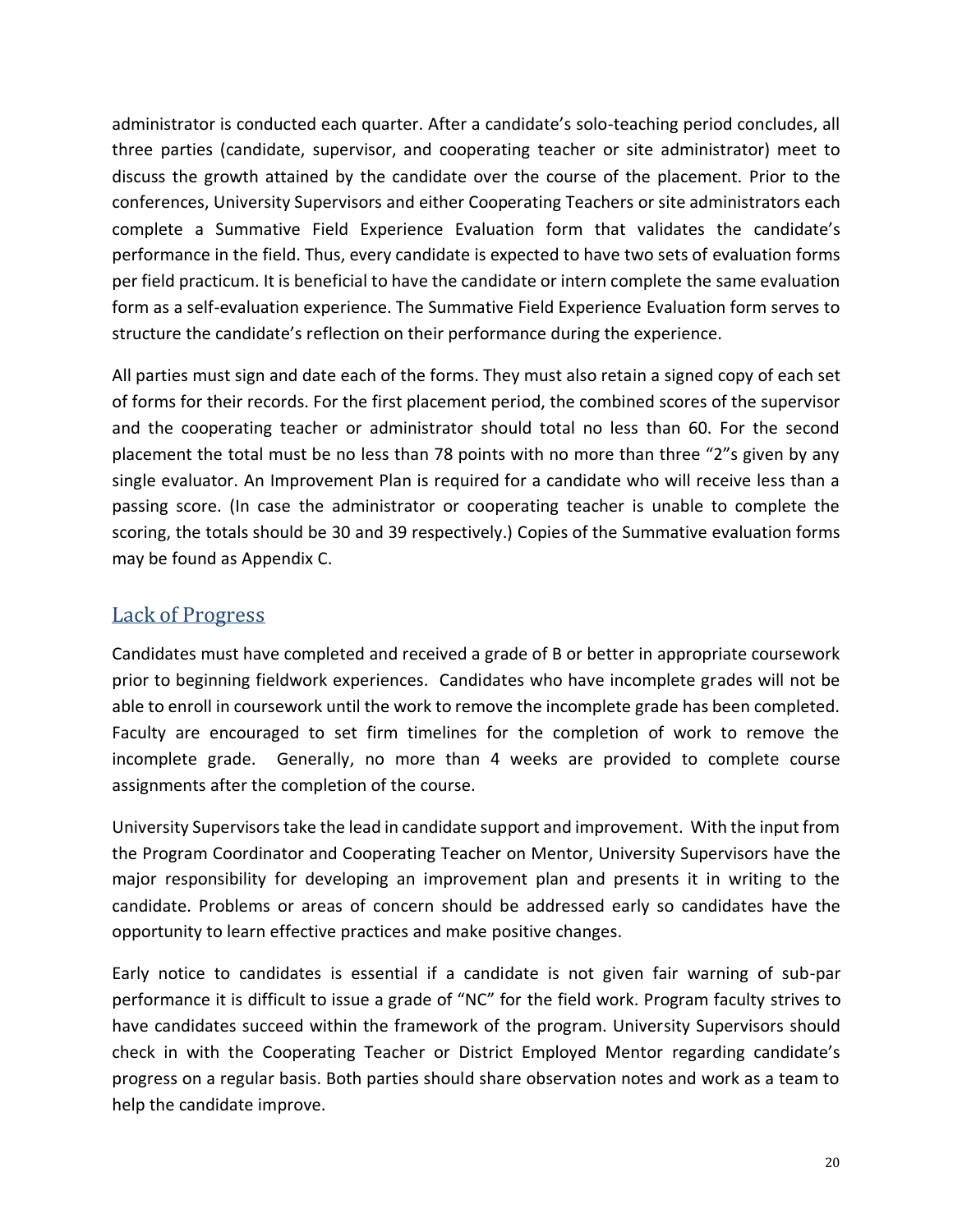University Supervisor should also check in with the Education Specialist Credential Coordinator on a periodic basis. This is particularly important if the candidate is struggling. Communicate problems early; do not wait for them to improve on their own.

# <span id="page-20-0"></span>Dismissal (Declassification)

If a candidate breaks any laws or behaves in a highly inappropriate manner the University Supervisor, Cooperating Teacher or Mentor should please contact the Education Specialist Program Coordinator immediately. If the University Supervisor, Cooperating Teacher or Mentor observes a candidate behave in a manner that requires reporting as a Mandated Reporter, please do so. If a Cooperating Teacher or a site administrator, principal contacts you and asks for a candidate to be removed please contact the Program Coordinator immediately. Ask the candidate to leave the site immediately and not to return to the classroom to retrieve belongings. Arrangements will be made to retrieve candidate's possessions.

<span id="page-20-1"></span>Specific procedures for declassification may be found as Appendix E.

# **Overview of Fieldwork Experiences**

Candidates complete the fieldwork experiences (placements) under the guidance of a Cooperating Teacher (as a student teacher), as the teacher of record teaching on a Commission on Teacher Credentialing permit, or an Intern teacher, the teacher of record teaching on the Intern Teaching Credential. Candidates teaching on a permit or an Intern Credentials are responsible for the day to day operation of the class. Candidates must meet specific requirements in order to complete the fieldwork experience as an Intern teacher. Candidates teaching as the teacher of record teaching on a permit receive the same support as student teachers. Over the course of the program candidates completing the fieldwork and student teaching experiences as student teachers will have experiences in multiple models of service delivery across age levels. The cooperating teacher, university supervisor, school district calendar and candidate determine the exact sequence of student teaching activities.

# <span id="page-20-2"></span>Fieldwork Experience Placements

All Education Specialist Credential candidates participate in three supervised fieldwork experiences over the course of the two-year program. These experiences take place spring semester of the first year of the program, and fall and spring semesters of the second year of the program. These placements provide candidates to experience the many roles of the education specialist and the various models of service delivery from kindergarten through age 22. Each placement increases in time in the classroom and responsibilities. The solo teaching experience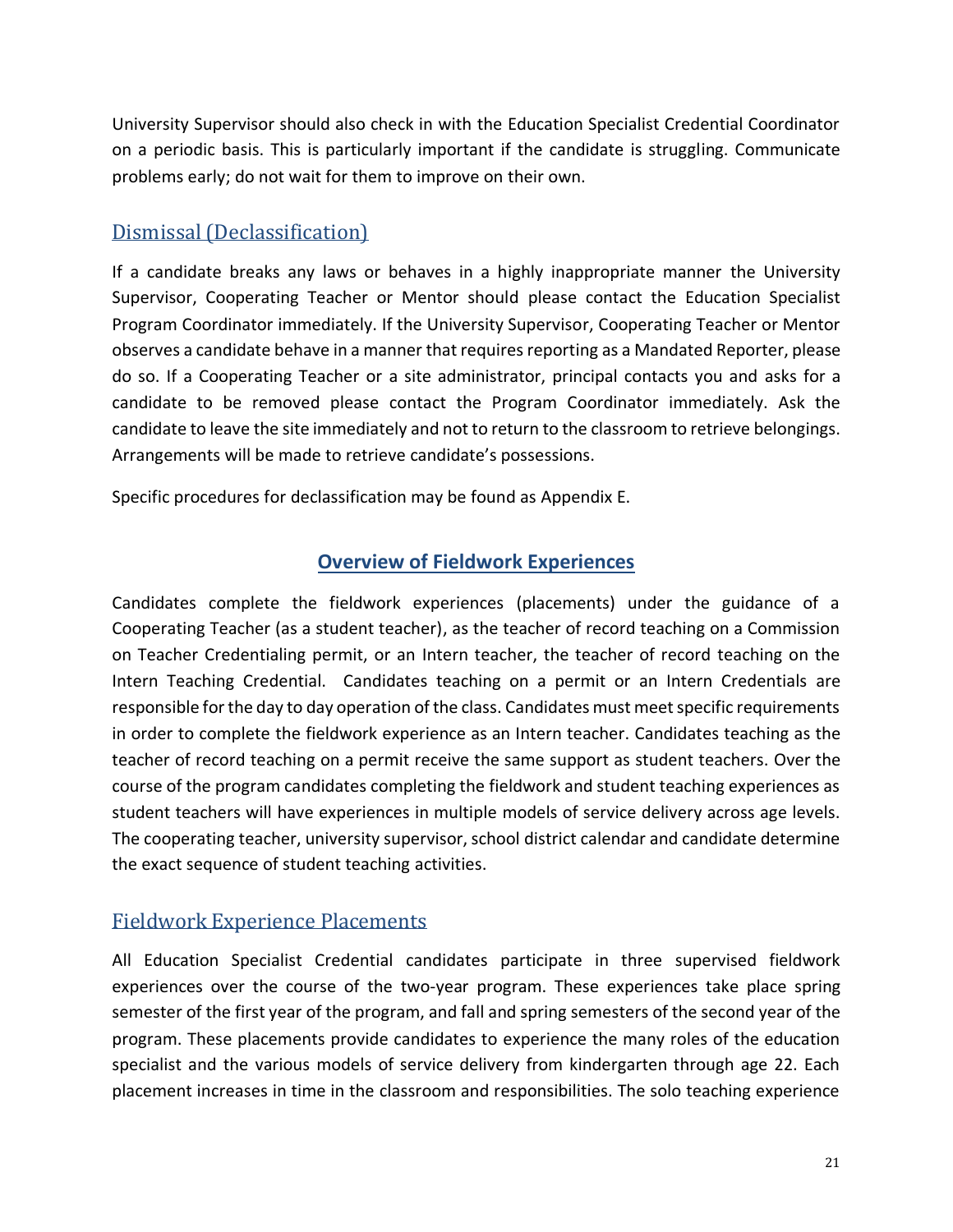is not limited to direct instruction or support services to students. It includes scheduling of IEPs, collaboration with general education teachers and other service providers, classroom management and with the Cooperating Teacher, communication with parents. During the solo teaching experience teacher candidates are to participate in all site meetings. The Solo teaching experience takes place in the Final Student Teaching Experience

The Program Coordinator makes all of the placement arrangements. Candidates may request a specific placement, however, the request may or may not be granted. Efforts are made to keep candidates within 30 minutes of their home; however the placement may be 60 minute away.

Candidates who are interns will complete the Fieldwork and Student Teaching Experiences as the teacher of record and will follow their district's schedule.

The **first experience** is identified as SPED 611 Fieldwork I Mild Moderate Disabilities or SPED 615 Fieldwork I Moderate Severe Disabilities (3 units each). Candidates are in the placement 3 days a week or the equivalent.

This experience begins spring semester of the first year of the program, generally the Tuesday after the Martin Luther King holiday and ends at the time of University commencement. In this placement candidates learn about their students, plan and deliver instruction. In addition, candidates should be learning about the other service providers at the site, the process for identification of students to receive special education services, and the strategies and methods to support academic learning and positive behavioral supports. Participation in site based meetings and conferences is highly recommended. Additional content is found in the SPED 611 and SPED 615 course syllabi.

The **second experience** is identified as SPED 612 Fieldwork II Mild Moderate Disabilities or SPED 616 Fieldwork II Moderate Severe Disabilities (3 units each). Candidates are in the placement 4 days a week or the equivalent.

This experience begins at the beginning of the fall semester of the second year of the program and ends mid December. At this time many candidates are interns, teachers of record, for their class or program. Candidates who are not teachers of record should move quickly into the role of assisting the cooperating teacher in the planning and delivery of instruction, assessment and positive behavioral supports. Candidates should able to carry out informal assessments of student learning and begin to carry out some formal assessments. Candidates may participate in fall teacher-parent conferences, IEP, 504 or Student Study Team meetings.

Candidates should have time working with students in a variety of instructional formats including general education. Co-teaching with general education teachers is recommended as a part of this fieldwork experience. Additional content is found in the SPED 612 and SPED 616 course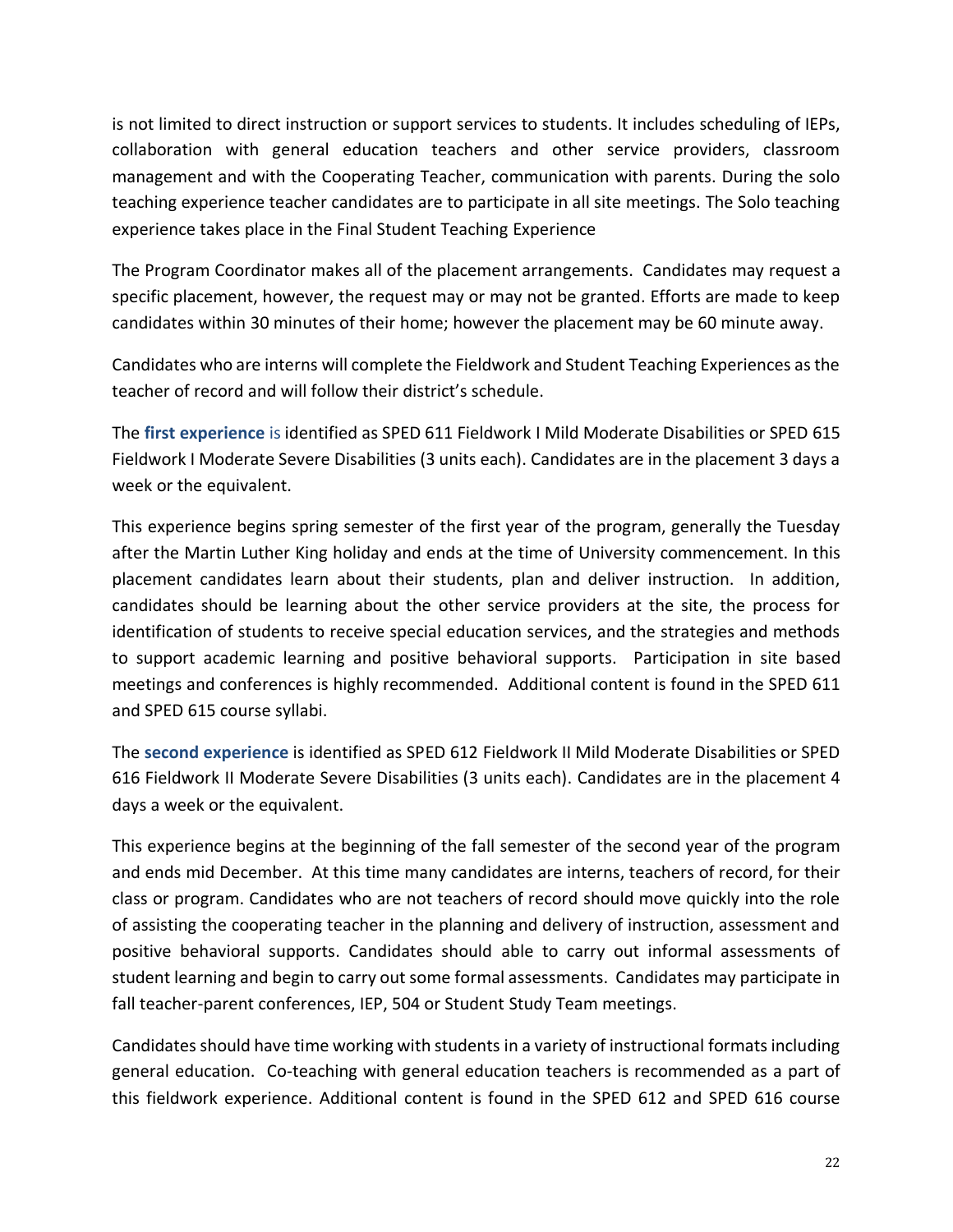syllabi.

The **third experience** is identified as SPED 613 Final Full Time Student Teaching Mild Moderate Disabilities or SPED 617 Final Full Time Student Teaching Moderate Severe Disabilities (6 units each). Candidates are in the placement 5 days a week of the equivalent. The solo teaching experience should be a minimum of 10 days.

This experience begins spring semester of the second year of the program, generally the Tuesday after the Martin Luther King holiday and ends at the time of University commencement. At this time candidates have had two semesters of guided instruction and support within schools and across models of service delivery. Candidates should be assuming responsibilities for instruction, assessment and positive behavior support quickly so that the experience become one of collaborative teaching and service delivery. Candidates should be participating in the case management activities of the site based program.

Candidates share the specific course syllabus with their University Supervisor and Cooperating Teacher or Employer Provided Mentor and the course syllabi for courses being taken at the beginning of the semester.

Supervisors should always check binders for candidates (including Interns) at EVERY visit. The checklist with all binder requirements should be at the front of the binder. The checklists include what is expected for each placement. The link to the checklists is included in the appendix. Bonders provide a place for candidates to document their work and progress towards meeting the Teaching Performance Expectations, TPEs.

## <span id="page-22-0"></span>Substitute Teaching

Student teachers are often asked to substitute for their cooperating teacher. Under no circumstances should a candidate substitute for their cooperating teacher without receiving compensation from the district. If this happens, the University Supervisor should contact the Program Coordinator immediately. Candidates MAY NOT take jobs in other classrooms during their student teaching hours. They may, however, substitute outside of their scheduled field work and student teaching hours. Teacher candidates are responsible for completing the district requirements for substitute teaching employment.

Candidates should not be responsible for the management of the classroom if there is a substitute teacher hired by the district.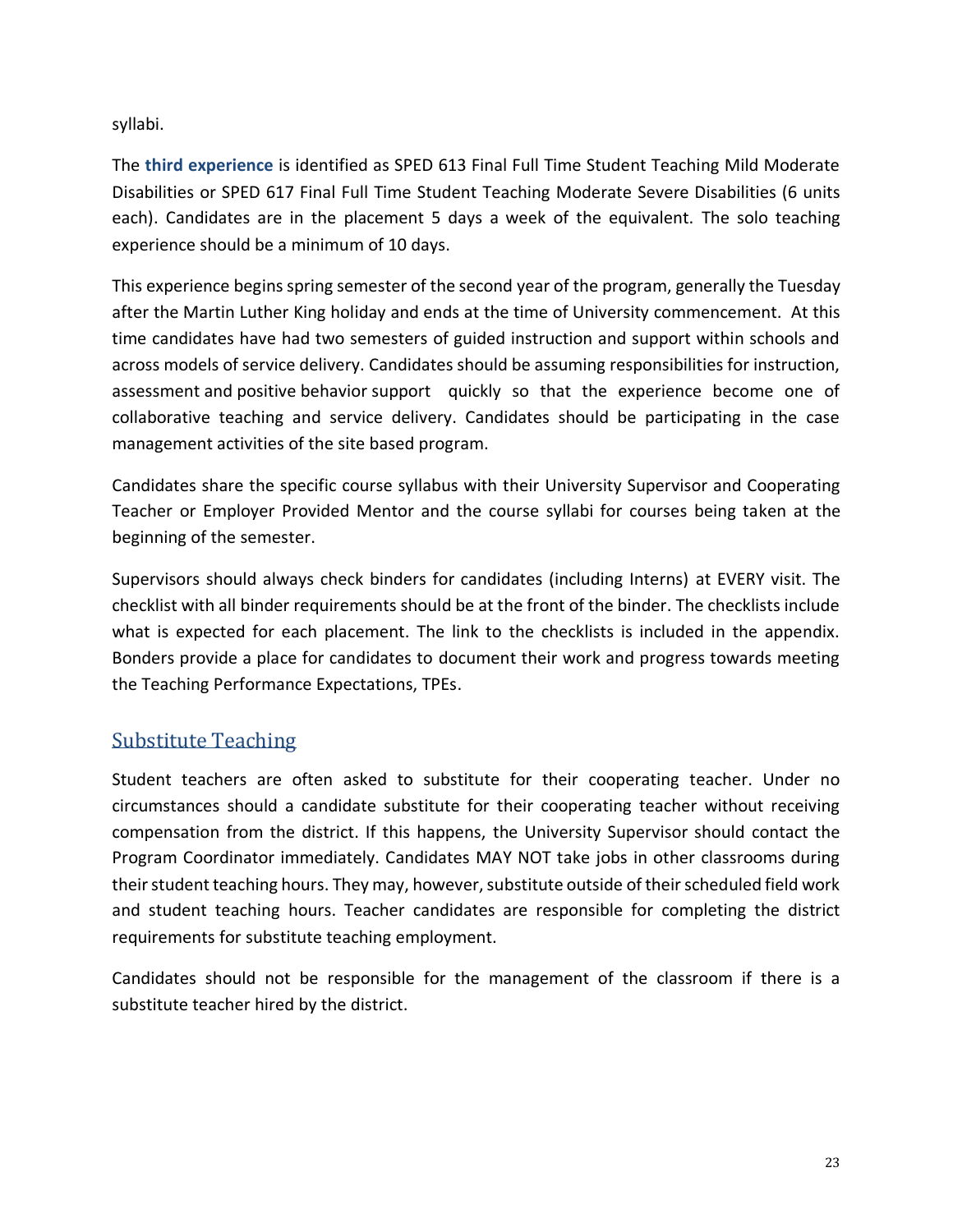# **Candidate Support**

# <span id="page-23-1"></span><span id="page-23-0"></span>Office of Equity and Diversity

## **If you believe a student teacher is facing an issue of inequity please do the following:**

- 1. Listen carefully for key words and nuances
- 2. Document the conversation and keep emails

3. Immediately email the Department Chair, Dr. Jack Davis with a CC to the Program Coordinator

- 4. Chair contacts the Office of Equity and Diversity
- 5. Do not try to fix the problem or ask leading questions.

## <span id="page-23-2"></span>Accommodations

Some candidates may require accommodations during their placement. Accommodations can only be offered if the candidate has a letter from the Office of Accessibility Services. We cannot make accommodations if the candidate is lacking such a letter. Candidates should be directed to the Education Specialist Program Coordinator who will tell them how to get in touch with the office. Questions from the candidate should be directed to the Program Coordinator.

If the candidate does have a letter of accommodation, we must follow it. Do not make any inquiries regarding the reasons for the accommodations.

# **Contact Information**

#### <span id="page-23-3"></span>**Department of Educational Psychology Credential Student Service Center**

Arts & Education Building, Room 250 Arts & Education Building, Room 250 California State University East Bay California State University East Bay 25800 Carlos Bee Boulevard 25800 Carlos Bee Boulevard Hayward, California 94542-3007 Hayward, California 94542-3007 Tel: (510) 885-3027 Tel: (510) 885-2227

### **Program Faculty**

Dr. Linda Smetana, Program Coordinator Dr. Meaghan McCollow, Program Faculty [Linda.smetana@csueastbay.edu](mailto:Linda.smetana@csueastbay.edu) Meaghan.mccollow@csueastbay.edu

Dr. Sara McDaniel, Program Faculty [Sara.mcdaniel@csueastbay.edu](mailto:Sara.mcdaniel@csueastbay.edu)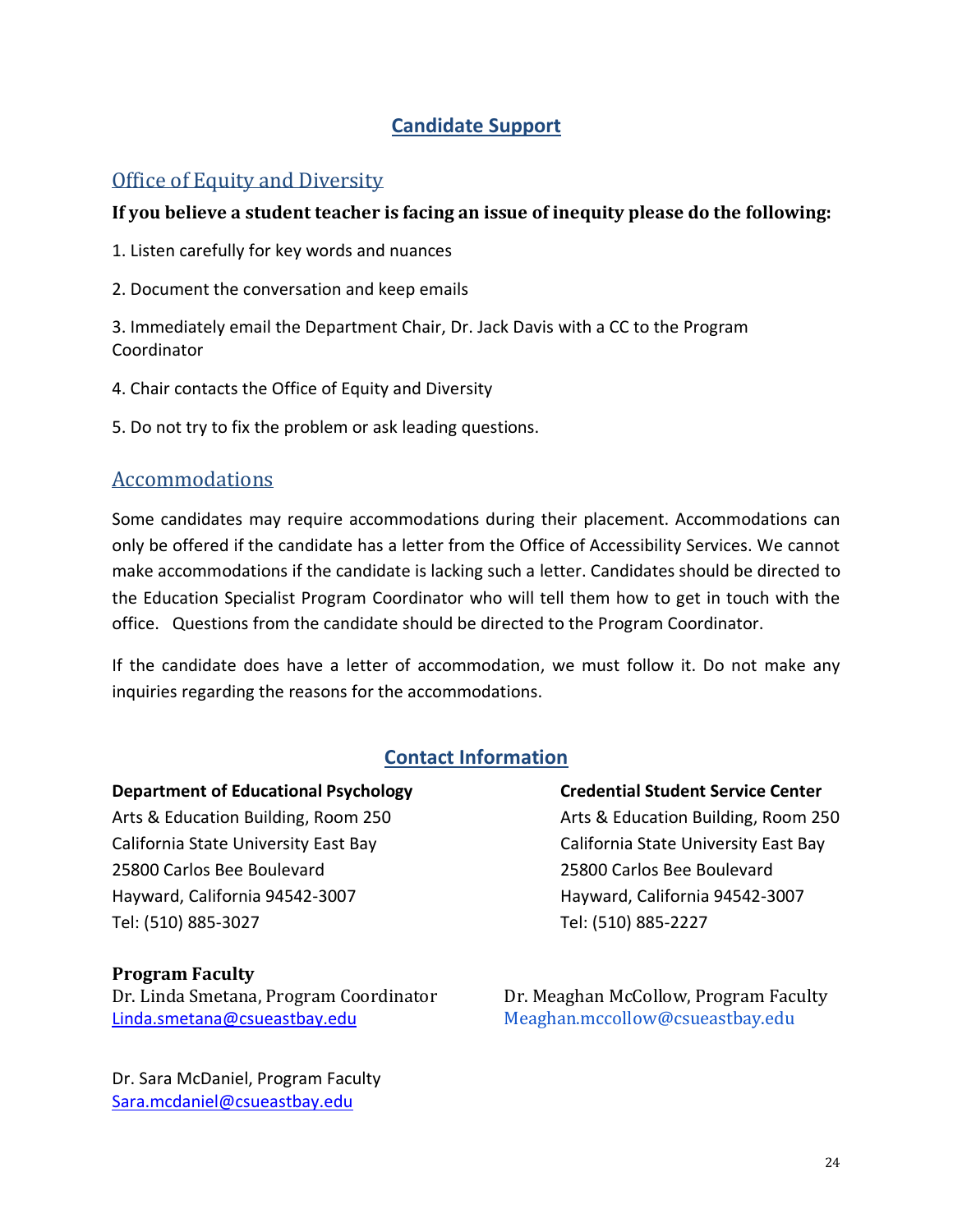Dr. Greg Jennings Chair Department of Educational Psychology greg.jennings@csueastbay.edu

Administrative Support Lisa Gonzales, Administrative Coordinator Justin Woo, Administrative Assistant [Lisa.gonzales@csueastbay.edu](mailto:Lisa.gonzales@csueastbay.edu) Justin.woo@csueastbay.edu 510-885-3027 510-885-3027

CSUEB Faculty & Staff E-Mail If you would like a CSU East Bay email please contact Lisa or Justin. [First.Last@csueastbay.edu](mailto:First.Last@csueastbay.edu)

<span id="page-24-0"></span>The information below is intended to support the health and well being of all students within the University community and is posted on all course syllabi.

## **Additional Information for Candidate Support**

#### **Accommodations**

If you have a documented disability and wish to discuss academic accommodations, or if you would need assistance in the event of an emergency evacuation, please contact me as soon as possible. Students with disabilities needing accommodation should speak with Accessibility Services: Library Complex 2400, (510) 885-3868, [as@csueastbay.edu,](mailto:as@csueastbay.edu)<http://www.csueastbay.edu/accessibility/>

#### **East Bay Cares**

If you are experiencing personal or academic challenges, including, but not limited to food or housing issues, family needs, or other stressors, please visit the East Bay Cares team page to learn about resources that can help:<http://www.csueastbay.edu/care/students.html> If you feel comfortable doing so, please also let the instructor know you are experiencing challenges as they may be able to assist you in connecting with campus or community supports. The Pioneers for H.O.P.E program offers immediate access to on-campus resources of free food, career clothing and [CalFresh \(](http://www.csueastbay.edu/calfresh/)free application or food aid renewal for the CalFresh program). Call 510-885-H.O.P.E.(4673), Email [hope@csueastbay.edu](mailto:hope@csueastbay.edu) or make a [H.O.P.E. appointment o](https://orgsync.com/146295/chapter)n BaySync.

#### **Academic Integrity/ Plagiarism**

By enrolling in this class, the student agrees to uphold the standards of academic integrity described at[: http://www.csueastbay.edu/academic/academic-policies/academic-dishonesty.html](http://www.csueastbay.edu/academic/academic-policies/academic-dishonesty.html)

#### **Classroom and Online Civility**

Each student is encouraged to help create an environment during class that promotes learning, dignity, and mutual respect for everyone. The Standards for Student Conduct are the standard within which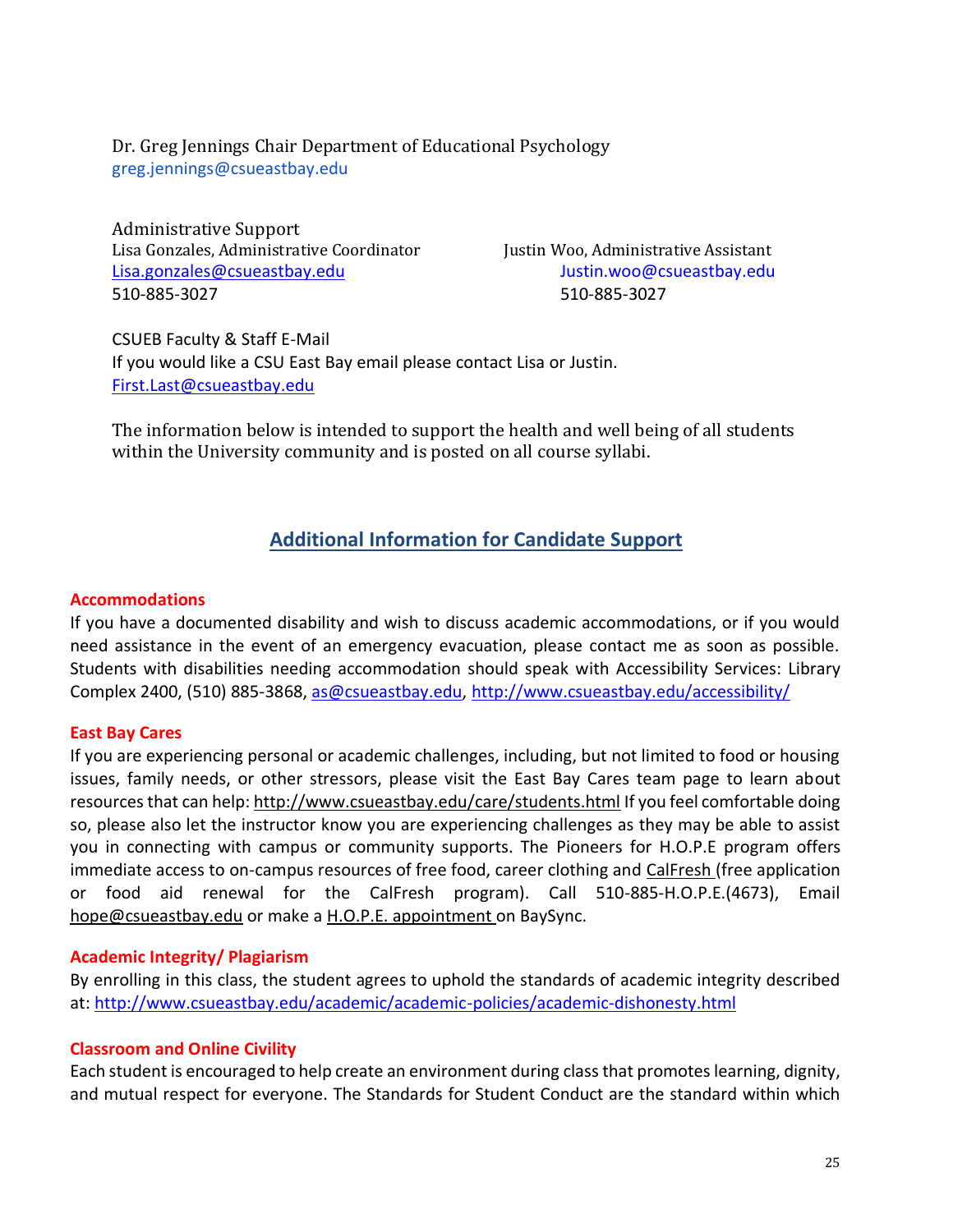classroom civility is expected. These standards can be found here: <http://www.csueastbay.edu/studentconduct/student-conduct.html>

#### **Emergency Information**

California State University, East Bay is committed to being a safe and caring community. Your appropriate response in the event of an emergency can help save lives. Information on what to do in an emergency situation (earthquake, electrical outage, fire, extreme heat, severe storm, hazardous materials, terrorist attack) may be found at: [http://www.csueastbay.edu/af/departments/risk](http://www.csueastbay.edu/af/departments/risk-management/ehs/emergency-management/index.html)[management/ehs/emergency-management/index.html](http://www.csueastbay.edu/af/departments/risk-management/ehs/emergency-management/index.html) Please be familiar with these procedures. Information on this page is updated as required. Please review the information on a regular basis.

#### **Audio/ Video Recording**

To protect the intellectual property interests of the instructor, the privacy of student members of the class, and to encourage an open and fair exposition of all student views in the classroom without fear that student views expressed will be recorded and possibly posted in another forum, recording of classroom lectures and conversations is not permissible without the prior written consent of the instructor.

#### **Blackboard**

To facilitate learning in the class, Blackboard will be utilized to provide course-related materials and to convey grades. Please familiarize yourself with Blackboard support on your Blackboard page, accessible through "Tools" and "Blackboard Support". Contact information for support as well as student tutorials are available to you. If you encounter technical difficulties with using Blackboard, please contact Blackboard Support (before contacting the instructor): Phone: (510) 885-4152 Email: stsc@csueastbay.edu

In person: Library Learning Commons Online:<https://bb.csueastbay.edu/ultra/stream> Overflow calls, after-hours, weekend, and holiday Phone: 1-855-414-9911

### **Sexual Misconduct Policy and My Reporting Obligations**

The University and its faculty are committed to assuring a safe and productive educational environment for all students. You can find information regarding the reporting of sexual misconduct, and the resources available to you, on the Title IX page here: http://www.csueastbay.edu/af/departments/risk-management/risk/titleix/index.html. Please familiarize yourself with the reporting requirements. Because I am a faculty member, I am required to report to the Title IX Coordinator if you tell me that you were a victim or perpetrator of Sexual Violence, even when confidentiality is requested.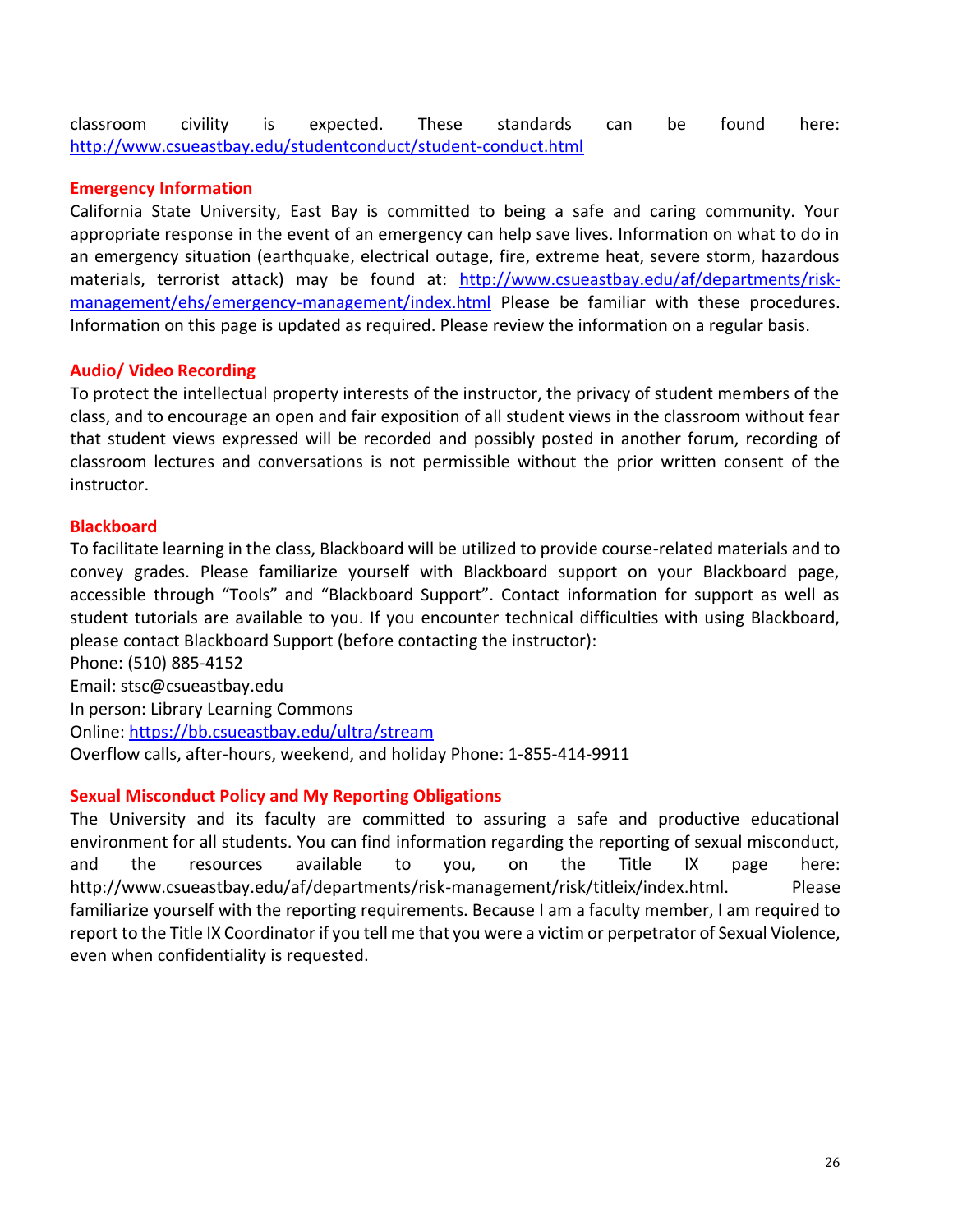# **Appendices, Checklists, and other Materials**

<span id="page-26-0"></span>The material in this section provides samples of the forms and templates that may be useful to the support provider in work with the candidates. Additional materials may be requested from program faculty.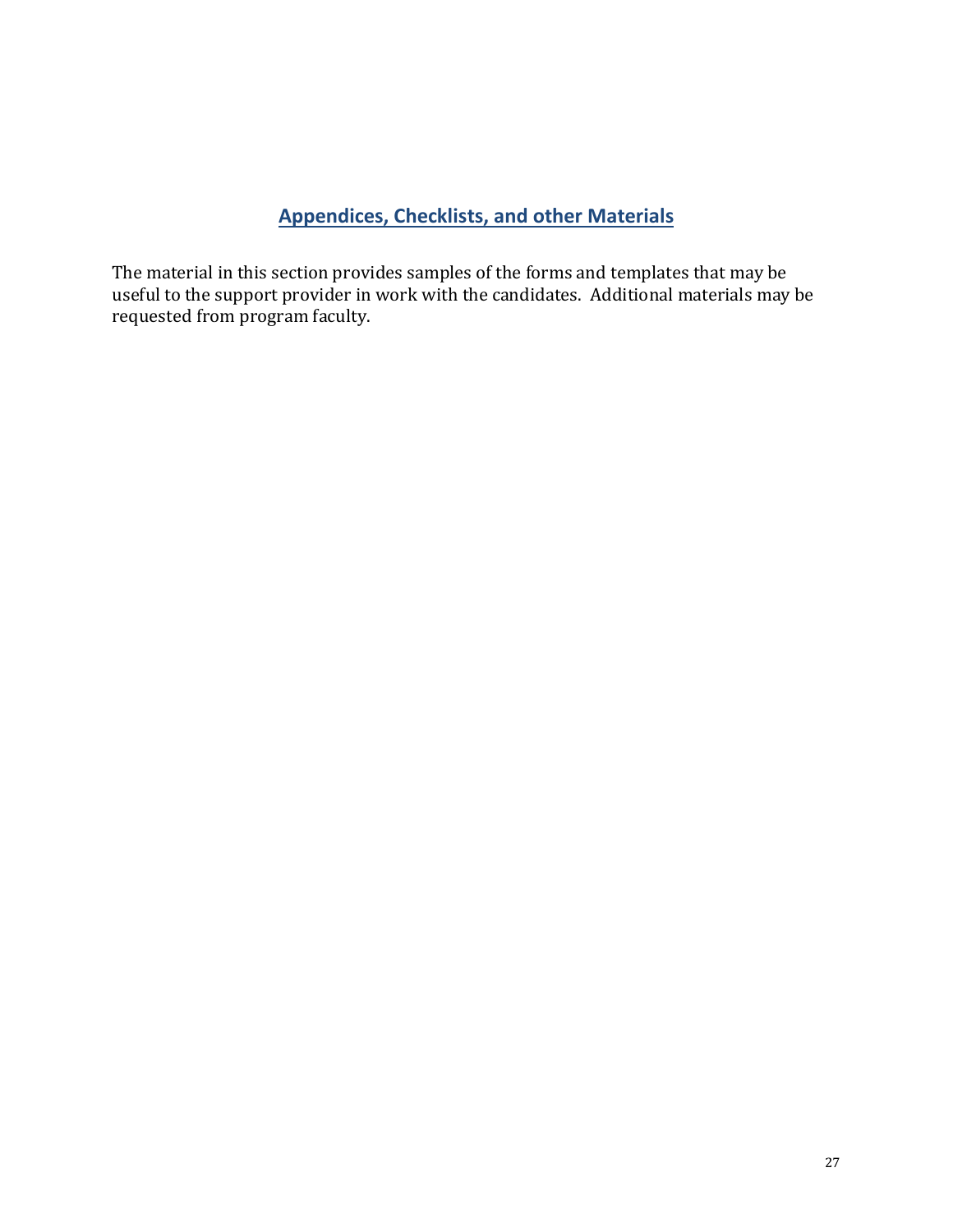# <span id="page-27-0"></span>Appendix A Supervisor Checklist

Though titled Supervisor Checklist, components of this checklist may also apply to others who support the candidate within the fieldwork and student teaching process.

## **Prior to the first observation**

❏ \_Call/Email introduction

❏ \_Meet with candidates and Cooperating Teachers, Service Providers, Employer Provided Mentors and the site administrator before your first observation

 $\Box$  Set expectations and tentative dates for 6 visits for student teachers and interns

 $\Box$  Expectation for visits should include watching the candidates doing the following: providing direct instruction to students in a variety of contexts, instructional or behavioral support in self-contained or general education classroom, participation in case management activities including SST, IEP meetings, PBIS and 504 meetings, conferences with service providers, teachers, and parents.

 $\Box$  Remind candidates that their binder must be available for viewing at each observation AND that the lesson plan must be provided 24-48 hours prior to your visit. Candidates providing distributed services must present a plan for the focus and delivery of services during the visit.

## **During the observation**

 $\Box$  Arrive early to determine where you should sit in the classroom, and introduce yourself to the cooperating teacher and/or site administrator.

 $\Box$  Take notes that correspond to how the candidate is making progress towards the TPEs

 $\Box$  Check candidate binder for TPE evidence (lesson plans, unit plans, service delivery notes, reflections)

 $\Box$  Observations of the candidate in duties other than teaching students will be needed in order for candidates to demonstrate making progress towards the TPEs.

## **After the observation**

❏ \_Hold post-observation conference

 $\Box$  Provide written and verbal feedback to candidate that corresponds to the TPEs, as well as strengths and needs, performance in case management activities, collaboration, consultation and delivery of services

### **Concerns**

 $\Box$  \_Document concerns clearly and make sure that any issues directly tie to the TPEs and well as professional practices

 $\Box$  Share concerns with candidate, Cooperating Teacher and with Program Coordinator if necessary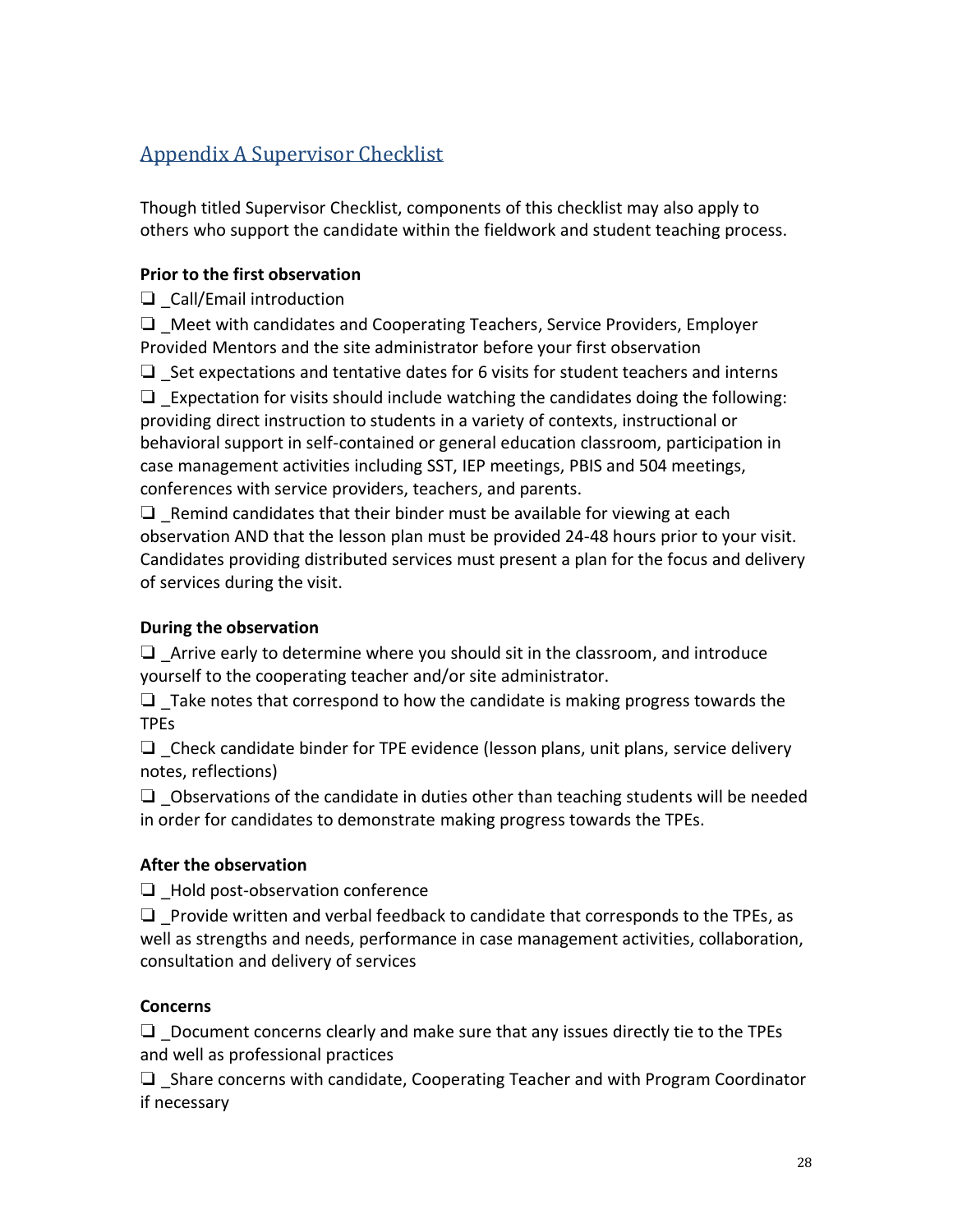\*Problems should be addressed early so candidates have the opportunity to make changes to their work. Early notification provides time for the candidate to develop the knowledge, strategies and skills to demonstrate that they are making progress towards meeting the Teacher Performance Expectations. A candidate may not receive a failing grade if the supervisor does not follow this protocol.

## **Solo Days Week/s**

 $\Box$  Observe one lesson during the solo days/week/s

 $\Box$  Observe the candidate in the role of a service provider, such as in a parent conference, IEP meeting, SST meeting, PBIS or 504 meeting.

## **Summative Evaluation**

 $\Box$  Remind the Cooperating Teacher or Principal (Interns) to complete the Summative Evaluation form prior to the 3-way conference

- $\Box$  Lead 3-way Summative Evaluation Conference at the end of the placement
- ❏ \_Collect 3-way Summative Evaluation forms deliver with the Program Coordinator

## **Intern specific requirements**

- $\Box$  Accept invitation to My Internship Journal
- $\Box$  Develop IIP with Intern and Mentor teacher
- $\Box$  Approve intern hours for university support only

# <span id="page-28-0"></span>Appendix B Binder Requirements \*

*Supervisors, please see the updated electronic Binder requirements as found on the shared Google drive, Supervisors 2020-2021 folder.* The Teacher Candidate's binder should be available at all times for review by both the Cooperating Teacher and University Supervisor. The binder is evidence for meeting many of the TPEs and are incorporated into the SPED 697 Professional Portfolio. Below are the specific requirements that candidates must include in the binder.

## **School/ Classroom/ Caseload Information:**

- ❏ School faculty/staff directory include service providers
- ❏ School policies
- ❏ Bell schedule
- ❏ Campus map
- ❏ Typical daily/ weekly schedule
- ❏ Description of model of service delivery, your/Cooperating Teacher's position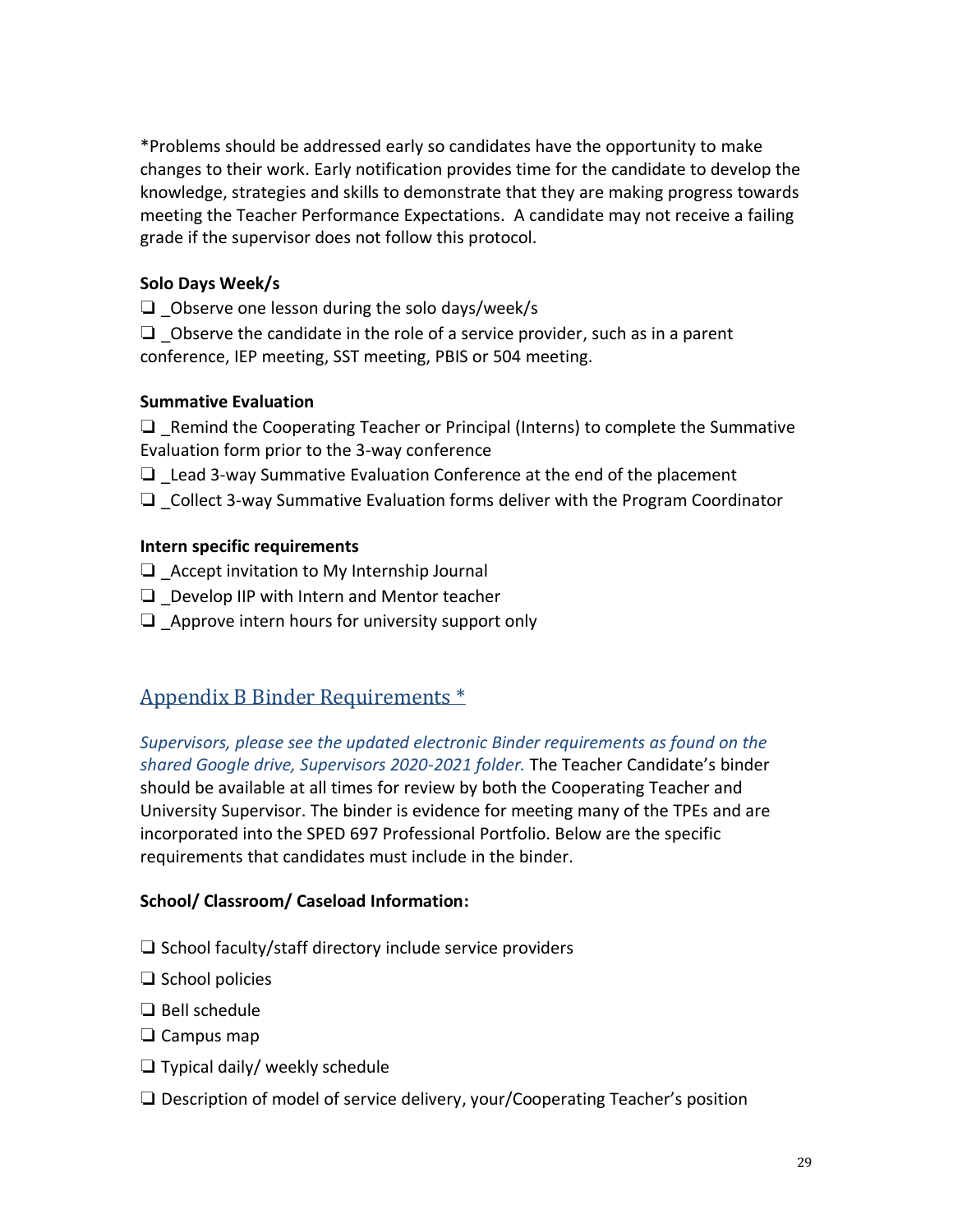❏ Seating chart, room arrangement or list of participating teachers and classes

❏ Behavior Management plan, positive behavior support strategies in use

## **Program Requirements:**

 $\Box$  IEP at a glance or chart with students (may use initials) you will serve and IEP goals/areas for growth - interns

❏ 15 lesson plans for this placement:

3 specific to English Learners (EL) s ❏ 1 small group listening/speaking, 1 small group reading/writing, 1 SDAIE

❏ Formal lessons delivered to a small group of students or targeted individual students

❏ Outlines of service delivery such as instructional support to students in a general education classroom, co-teaching outline

❏ All observed lessons and observation notes

❏ Notes from an observation of an SST, IEP, 504 or other student support meeting

❏ Weekly reflections highlighting what went well, areas for improvement, what was learned

❏ Summative evaluations

# **Appendix C Assumption of Responsibilities**

The content below is a proposed timeline for the assumption of responsibilities. This is for information purposes and may not fit the model of service delivery is which the candidate is placed. Though service delivery is organized in a different manner at the elementary and secondary levels, the schedule does provide a schedule for candidate participation in the instructional process.

| Week           | Possible gradual release of responsibility schedule                                                                                                                | <b>Calendar Notes</b>                                               |
|----------------|--------------------------------------------------------------------------------------------------------------------------------------------------------------------|---------------------------------------------------------------------|
|                | *Observe teaching and take notes on what and how your<br>Cooperating Teacher $(T)$ is teaching and establishing routines                                           | Plan to begin student teaching<br>close to the first day of school. |
|                | *Observe teaching and take notes<br>*Actively interact with students and participate in routines                                                                   |                                                                     |
| 13             | <i>*Teach/lead a routine activity</i><br>Continue to observe and interact with students throughout entire<br><i>placement!</i>                                     | $9/7$ : Labor Day                                                   |
| $\overline{A}$ | *Plan and teach a whole group or small group lesson $2x$ during<br>week Lesson plans are to be reviewed with CT a day or more prior<br>to teaching the $lesson(s)$ |                                                                     |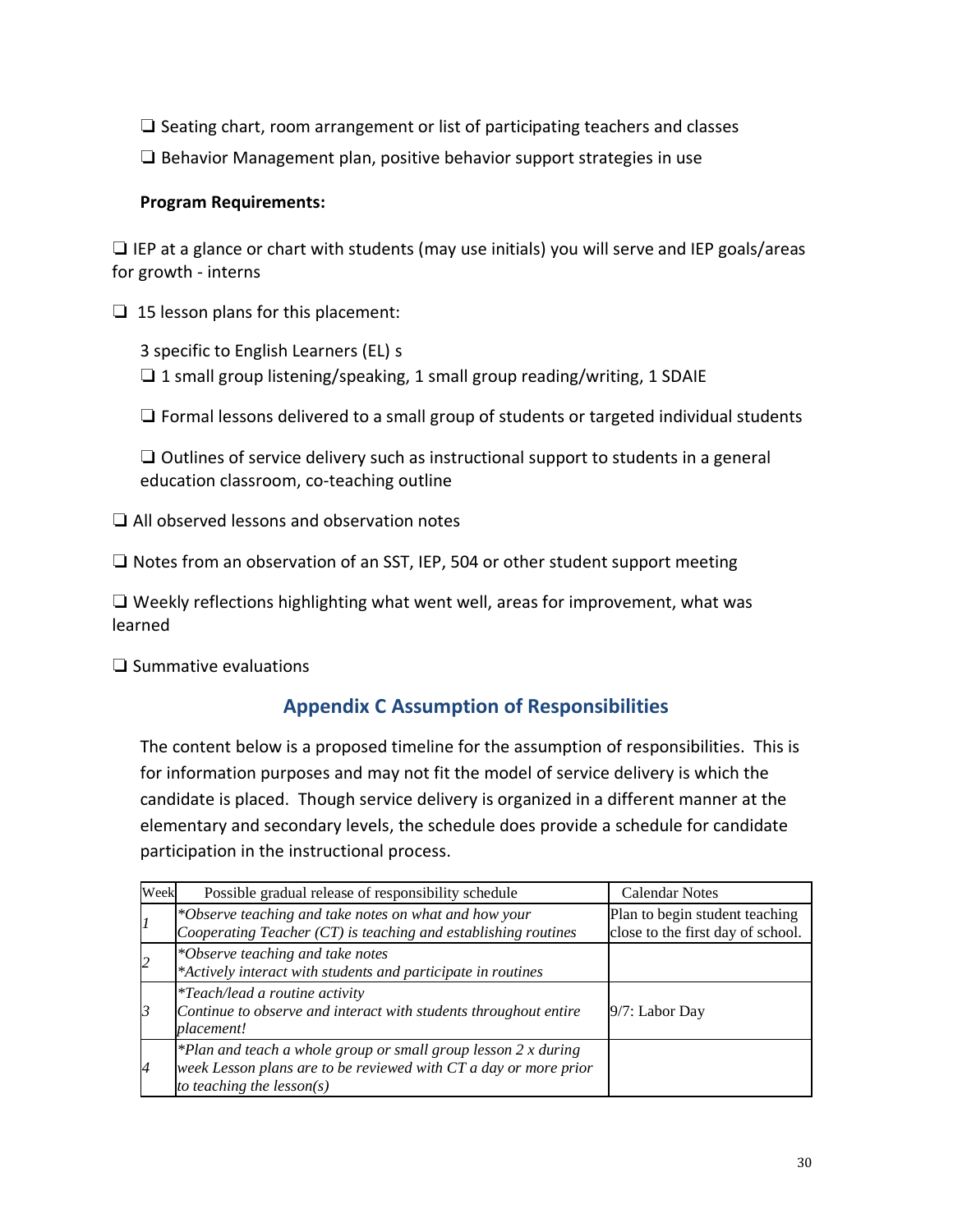| 5  | <b>Discuss class assignments</b> $*Plan$ and teach a whole group $2x$<br>during week *Plan and teach a small group daily                                                                                                                                      |                                                                                    |
|----|---------------------------------------------------------------------------------------------------------------------------------------------------------------------------------------------------------------------------------------------------------------|------------------------------------------------------------------------------------|
| 6  | *Plan and teach a whole group lesson daily *Plan and teach a small<br>group daily                                                                                                                                                                             |                                                                                    |
| 7  | *Plan and teach a whole group lesson daily *Plan and teach a small<br>group daily                                                                                                                                                                             |                                                                                    |
| 8  | *Plan and teach a whole group lesson daily in one subject area<br>(take responsibility for the subject area including assessment)<br>*Plan and teach a small group daily                                                                                      |                                                                                    |
| 9  | *Plan and teach a whole group lesson daily in one subject area<br>(take responsibility for the subject area including assessment)<br>*Plan and teach a small group daily                                                                                      |                                                                                    |
| 10 | *Plan and teach a whole group lesson daily in one subject area<br>(take responsibility for the subject area including assessment)<br>*Plan and teach a whole group lesson 2x in a different subject area<br>than above<br>*Plan and teach a small group daily |                                                                                    |
| 11 | *Plan and teach a whole group lesson daily in one subject area<br>(take responsibility for the subject area including assessment)<br>*Plan and teach a whole group lesson 2x in a different subject area<br>than above                                        | 10/31: Halloween                                                                   |
|    | *Plan and teach a small group daily                                                                                                                                                                                                                           |                                                                                    |
| 12 | *Plan and teach a whole group lesson daily in two subject areas<br>(take responsibility for the subject area including assessment)<br>*Plan and teach a small group daily                                                                                     | 11/11: Veteran's Day                                                               |
| 13 | *Plan and teach a whole group lesson daily in two subject areas<br>(take responsibility for the subject area including assessment)<br>*Plan and teach a small group daily                                                                                     |                                                                                    |
| 14 |                                                                                                                                                                                                                                                               | 11/23-11/27 CSUEB<br>Thanksgiving Break-check<br>with your district as to schedule |
| 15 | *Plan and teach a whole group lesson daily in two subject areas<br>(take responsibility for the subject area including assessment)<br>*Plan and teach a small group daily                                                                                     |                                                                                    |
| 16 | Possible SOLO DAYS if appropriate or 3 Way Conference                                                                                                                                                                                                         |                                                                                    |
| 17 | *Continue to teach in placement classroom using what you learned<br>during solo week!<br>*Observe in other classrooms<br>*Celebrate your growth as a teacher                                                                                                  |                                                                                    |

# <span id="page-30-0"></span>Appendix D Summative Evaluation Form

Below appears the content of the Summative Evaluation form that Supervisors, Cooperating Teachers, and/or Site administrators complete at the end of the Fieldwork/Student Teaching Experience. The form to be completed will be e-mailed to appropriate personnel.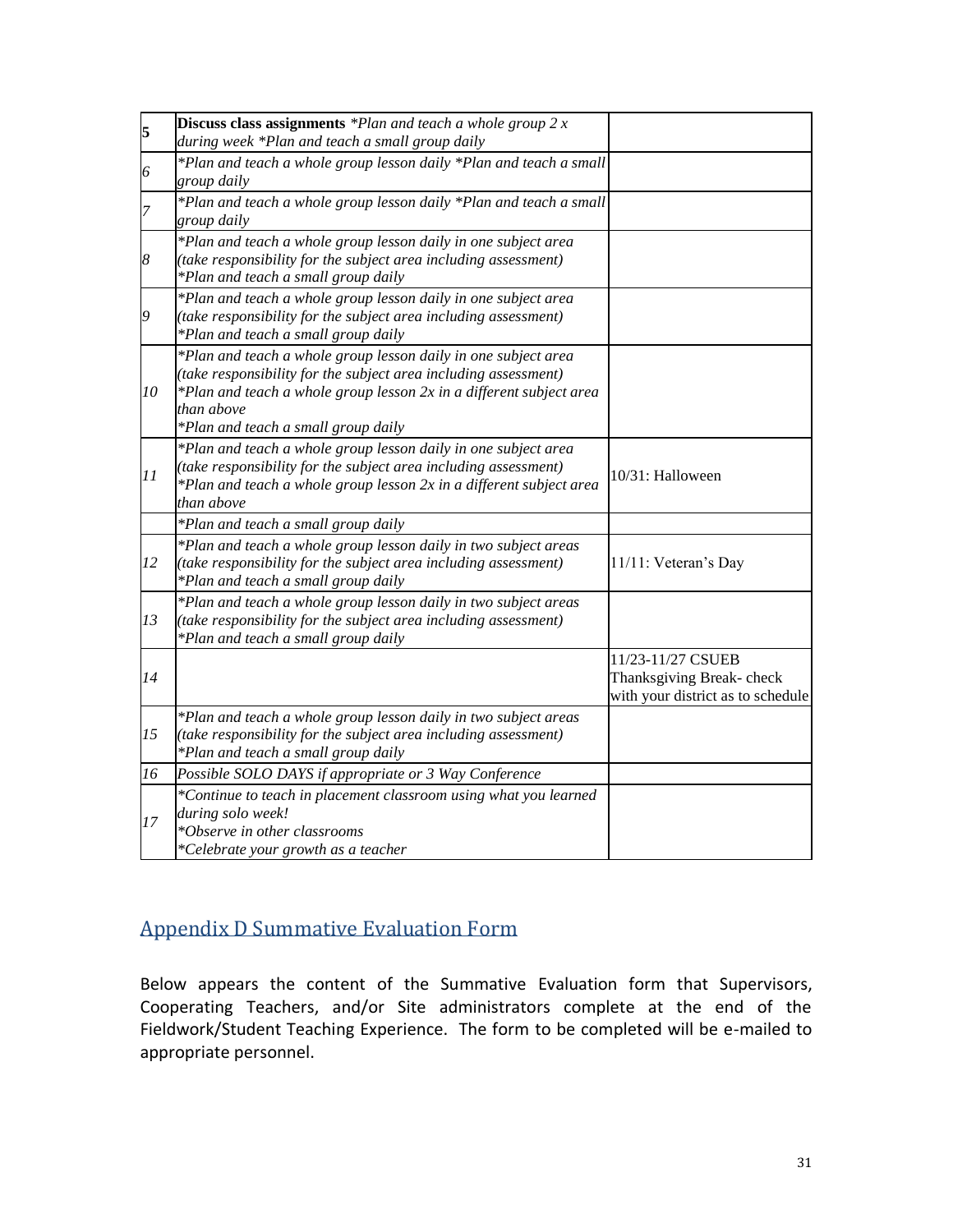## **Teaching Performance Expectations: Levels of Attainment**

| Candidate: |           | Supervisor: |  |  |
|------------|-----------|-------------|--|--|
| Course:    | Semester: | Date:       |  |  |
| Site:      | Role:     |             |  |  |

The information below presents a summary of candidate's development with respect to the Teaching Performance Expectations. Level of attainment, progress towards meeting each Teaching Performance Expectation is noted with the following descriptors: Minimally Effective, Developing, Proficient, and Skillful.

## **Teaching Performance Expectation 1 Engaging and Supporting All Student in Learning**

Level of attainment: Minimally Effective, Developing, Proficient, and Skillful.

Comments:

## **Teaching Performance Expectation 2 Creating and Maintaining Effective Environments for Student Learning**

Level of attainment: Minimally Effective, Developing, Proficient, and Skillful.

Comments:

# **Teaching Performance Expectation 3 Understanding and Organizing Subject Matter for Student Learning**

Level of attainment: Minimally Effective, Developing, Proficient, and Skillful.

Comments: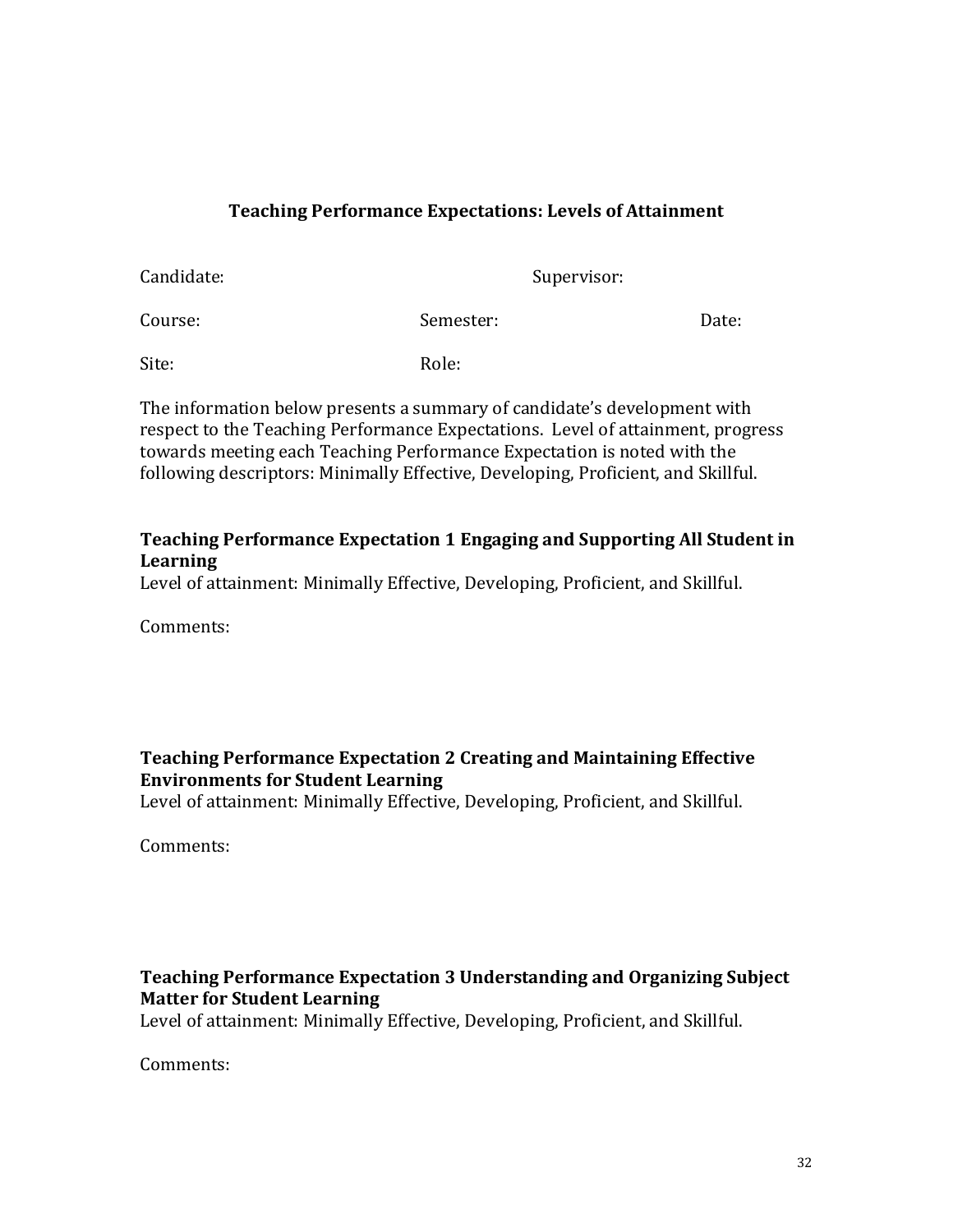## **Teaching Performance Expectation 4 Planning Instruction and Designing Learning Experiences for All Students**

Level of attainment: Minimally Effective, Developing, Proficient, and Skillful.

Comments:

### **Teaching Performance Expectation 5 Assessing Student Learning**

Level of attainment: Minimally Effective, Developing, Proficient, and Skillful.

Comments:

**Teaching Performance Expectation 6 Developing as a Professional Educator** Level of attainment: Minimally Effective, Developing, Proficient, and Skillful.

Comments:

# <span id="page-32-0"></span>Appendix E Fieldwork/Student Teaching Improvement Plan\*

Date: TO: FROM: RE: Improvement Plan CC:

### **PART 1: Instructional Planning**

TPE 9 Instructional Planning: The candidate writes both long-term and short-term instructional plans that teach state- adopted academic content standards and are based on students' current level of achievement and reflect IEP goals and objectives.

1) Candidate X will prepare a typed lesson plan with applicable state standards and clear objectives for student outcomes for each day of teaching. Candidate X will identify the IEP goals and objectives that the lesson is designed to address.

2) Candidate X will email the lesson plans to both cooperating teachers and the university supervisor the day prior to the lesson being taught.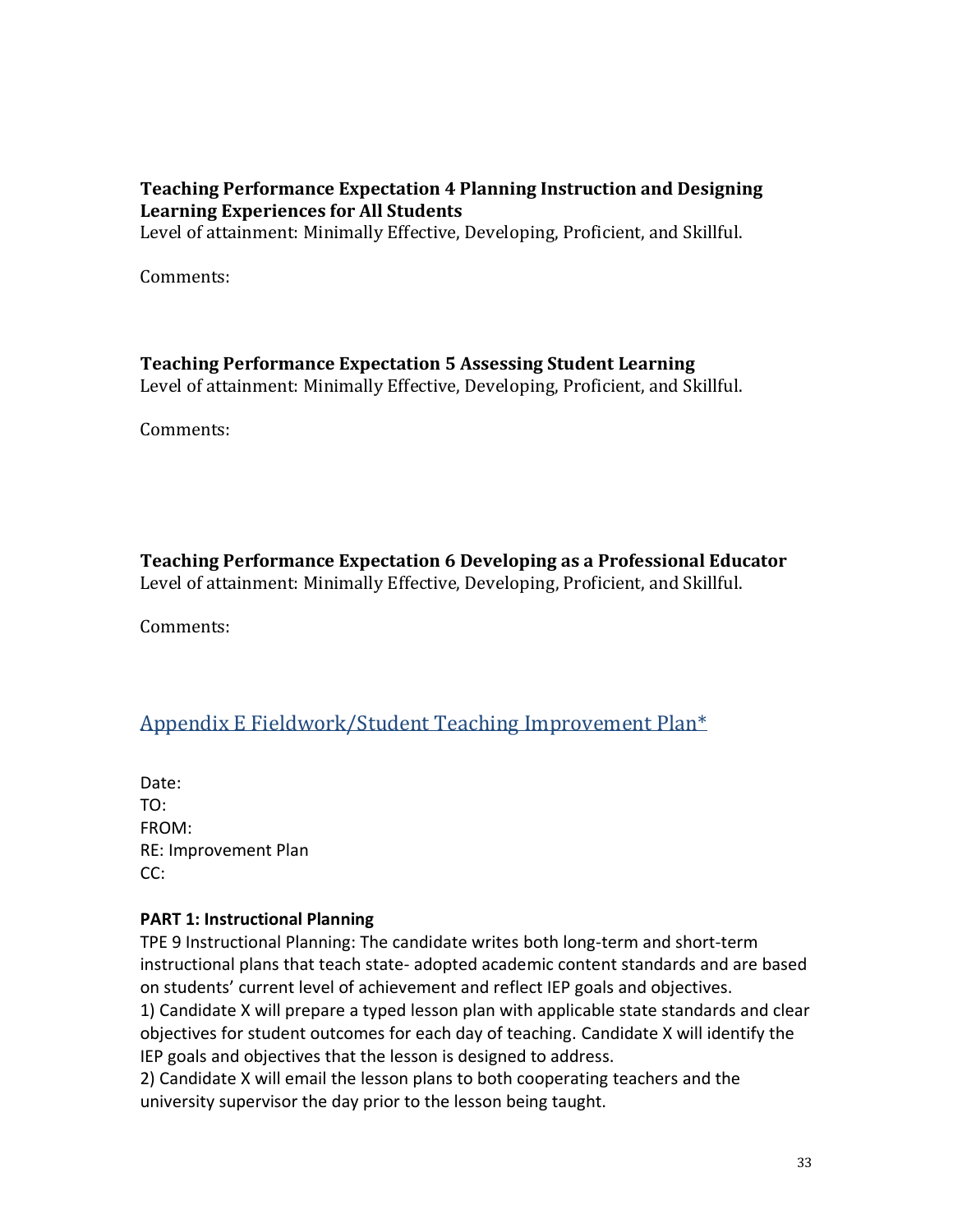3) The binder will be up to date and ready for perusal by the university field supervisor during all observations.

## **PART 2: Assessment**

TPE 3: Interpretation and Use of Assessments: The candidate uses a variety of informal and formal, as well as formative and summative assessments, to determine students' progress and plan instruction.

1. Candidate X will design assessments related to the state content standards and to monitor progress towards IEP goals.

2. Candidate X will note the informal and formal assessment(s) used on each written lesson plan and indicate the focus of the assessment.

3. Candidate X will explain how s/he uses assessment results in planning and adapts assessments for student needs.

## **PART 3: Professional Growth**

TPE 6: The candidate evaluates her/his own teaching practices, solicits and accepts feedback, and uses that information to increase knowledge of subject matter, knowledge of students and teaching effectiveness.

1. Candidate X will solicit feedback and engage in cycles of planning, teaching, reflecting, discerning problems, and applying new strategies with his master teachers.

2. Candidate X will use reflection and feedback to formulate and prioritize goals for increasing his subject matter knowledge and teaching effectiveness.

## **Failure to comply with this Improvement Plan may result in a range of consequences from receiving a "No Credit" for your current field placement to declassification from the credential program.**

\*This plan lays forward the process and structure for an improvement plan base on the TPEs that will expire in 2022. However, the plan outlines the elements required to support candidate progress

# <span id="page-33-0"></span>**Appendix F: Declassification Policy**

A credential candidate or graduate student may be declassified for a range of reasons, including, but not restricted to, the following:

- 1. Failing to achieve a 3.0 GPA in required program courses.
- 2. Grades of Incomplete (I) shall not be counted in the candidate's GPA; however, three or more grades of Incomplete or Unauthorized Withdrawal (WU) may serve as grounds for declassification. Field Experience courses will not be counted in the GPA. Candidates must repeat any course with a grade lower than  $C-$ .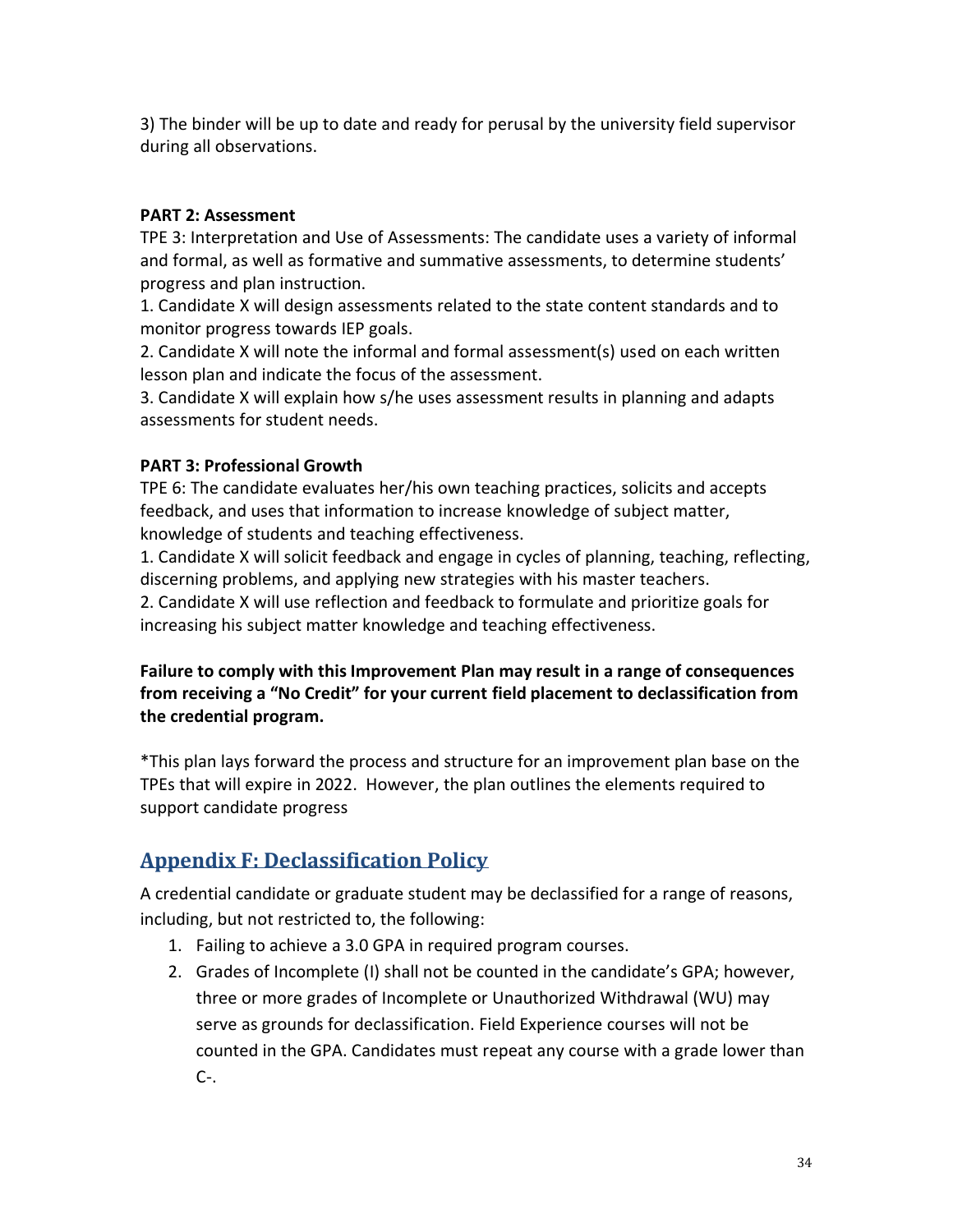- 3. If the GPA is above 3.0 yet program faculty determine that the student is incapable of completing degree requirements at the level expected of a graduate student.
- 4. Repeatedly failing to enroll in program courses.
- 5. Behaviors that interfere with the learning of others.
- 6. Failing to achieve a specified level of performance in required field experience.
- 7. If the school or school district requests that a student be removed from his/her placement.
- 8. Failing to demonstrate professional conduct toward any participant in the program, including university administrators, university faculty, university staff, university students, K-12 administrators, K-12 faculty, K-12 staff, and K-12 students.

### Procedure:

The credential coordinator shall notify, in writing, a student subject to declassification. The notification memorandum shall do the following:

- 1. Cite the appropriate section of this policy,
- 2. Detail the specific behaviors that led to the declassification, and
- 3. Notify the student that he/she may appeal to the department chair within 10 calendar days.

Students may appeal declassification to the department chair, who upholds the decision or re-instates the student with or without conditions stated in writing. The department chair also informs the student that the decision can be appealed to the associate dean of the College within 10 days. If the associate dean upholds the declassification, he/she requests in writing that the Office of Academic Programs and Graduate Studies (APGS) take final action and notify the student and the Registrar's Office. A candidate who has been declassified is not eligible to reapply to the declassifying program but may apply to other programs at CSUEB.

# <span id="page-34-0"></span>Appendix G Lesson Plan Template

All candidates should have an organizational structure for their participation in the model of service delivery and placement. This Lesson Plan is a template for a lesson that would be delivered to students. Candidates who are supporting in a general education classroom should complete as much as possible and identify their role in the process. Candidates who are assisting, supporting students should provide a detailed outline of their support and the relationship of the support to student's IEP goals and access to the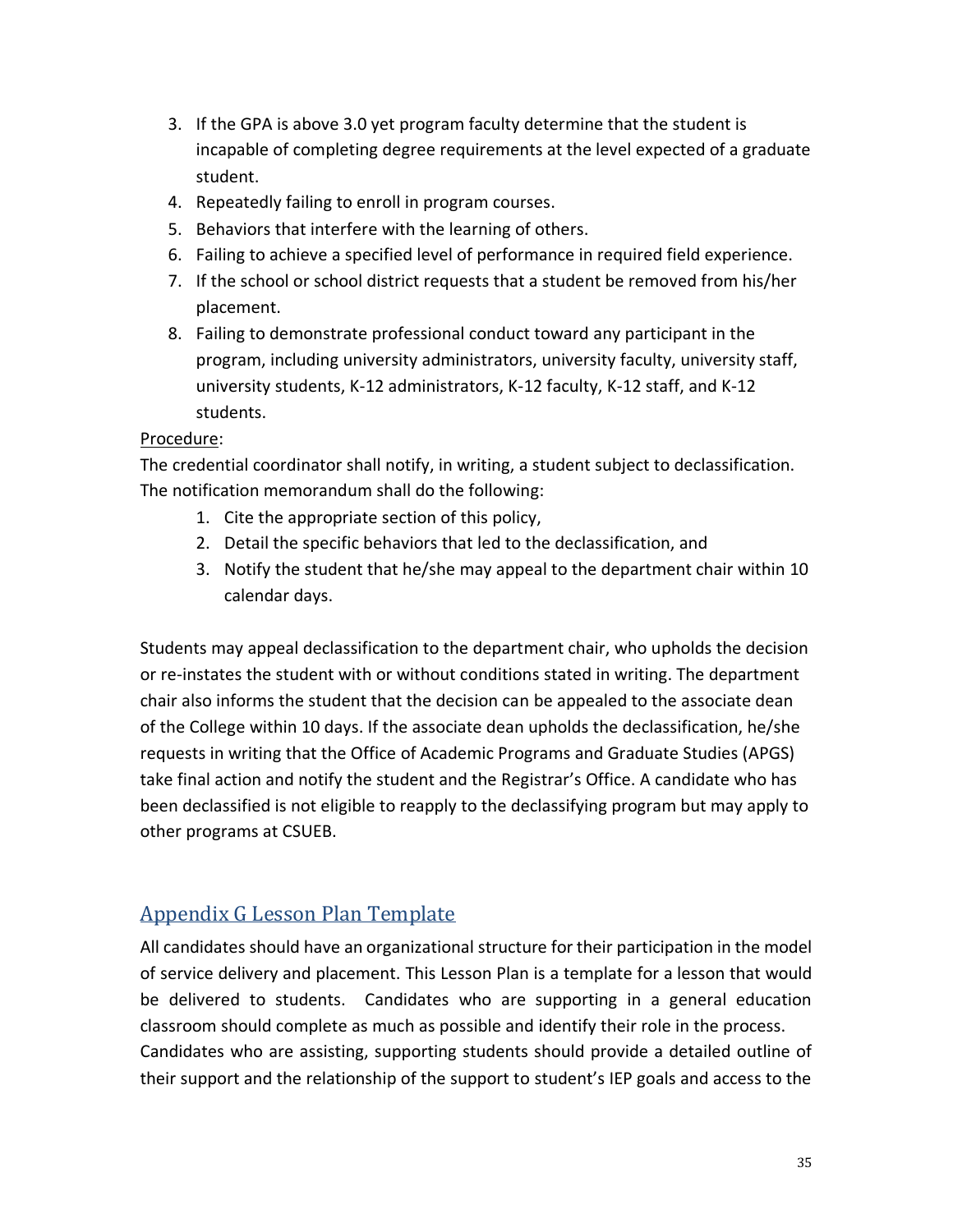core curriculum. Additional lesson plan formats are located in the shared Google drive, Supervisors 2020-2021 folder.

#### **Lesson Plan**

**Teacher Candidate:**

| Grade:                                                    | <b>Content/Instructional</b><br>Area:                 | <b>Time allotted:</b> |  |  |  |
|-----------------------------------------------------------|-------------------------------------------------------|-----------------------|--|--|--|
| <b>Prior Assessment:</b>                                  |                                                       |                       |  |  |  |
|                                                           | <b>Grade-level Standard(s):</b>                       |                       |  |  |  |
|                                                           | IEP Goals of Target Students:                         |                       |  |  |  |
| <b>Lesson Objective:</b>                                  |                                                       |                       |  |  |  |
| <b>Purpose:</b>                                           |                                                       |                       |  |  |  |
| <b>Materials and Resources:</b>                           |                                                       |                       |  |  |  |
| <b>Assessment:</b>                                        |                                                       |                       |  |  |  |
|                                                           | What evidence of student learning will you collect?   |                       |  |  |  |
|                                                           | How will you use this evidence?                       |                       |  |  |  |
|                                                           | What criteria will you use to interpret the evidence? |                       |  |  |  |
| How will the evidence affect your next steps in teaching? |                                                       |                       |  |  |  |
| <b>Instructional Sequence:</b>                            |                                                       |                       |  |  |  |
| Set or introduction:                                      |                                                       |                       |  |  |  |
| <b>Developing Content/Body of Lesson:</b>                 |                                                       |                       |  |  |  |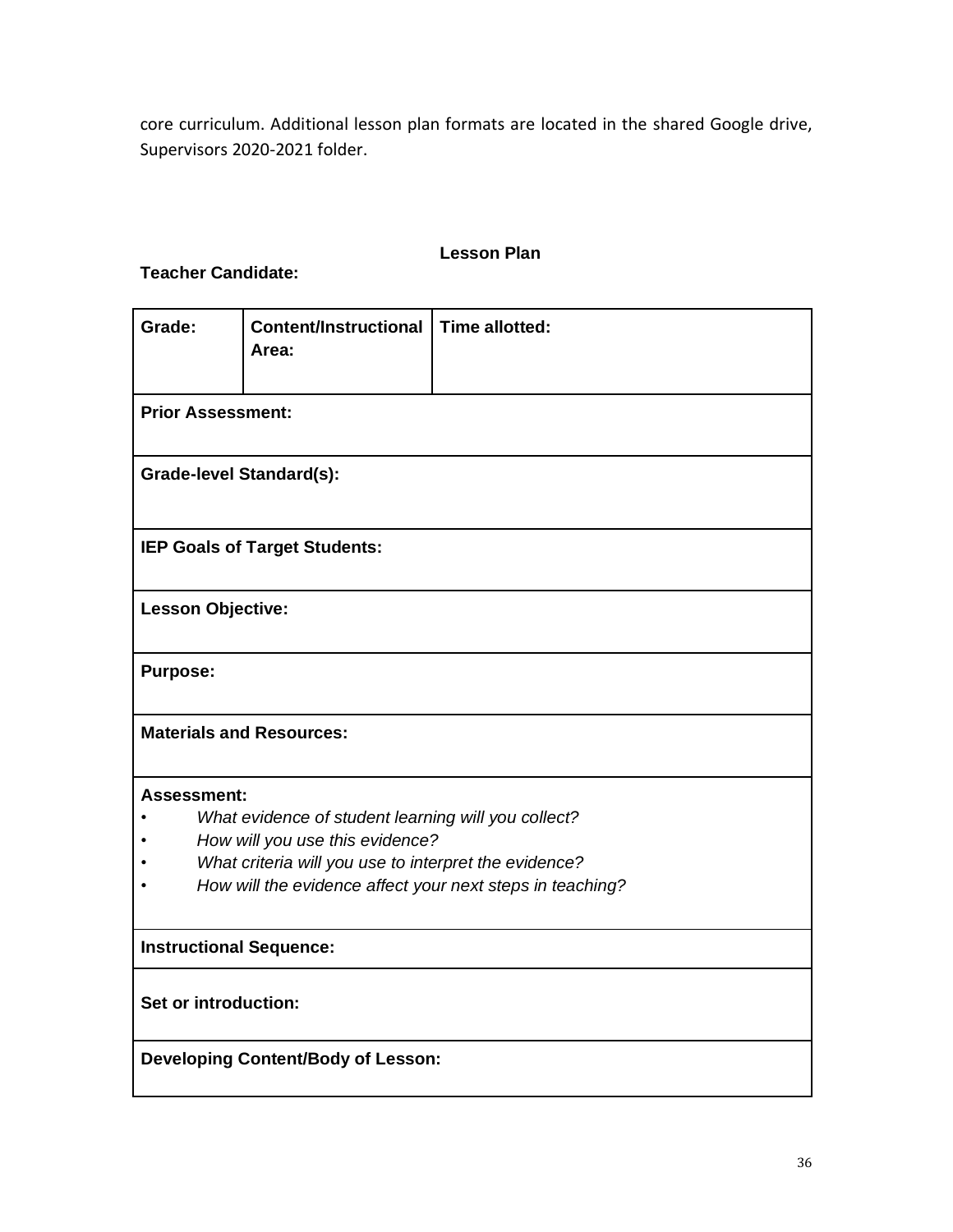**Checks for Understanding / On-going informal assessment:**

**Closure:**

#### **Strategies for Making Content Accessible:**

- **ELD** students
- Specific students with identified needs (include use of AT/AAC if appropriate)

**Next Steps:**

#### **Candidates Reflection Completed after the Lesson:**

# <span id="page-36-0"></span>Appendix H Fall 2020 Schedule of Courses\*

*\*All courses for the fall semester will be offered online*. Faculty may carry out classes in synchronous or asynchronous format. The program may return to a hybrid format with an on campus week and then an online week after the University returns to a traditional schedule and method of course delivery. Below is the face-face schedule for fall courses. The schedule is subject to change. Please consult program faculty and the University website for most current information.

| <b>Week</b> | <b>Dates</b>   | On Campus or Online/Field-based |
|-------------|----------------|---------------------------------|
| Week 1      | $8/18 - 8/22$  | On Campus                       |
| Week 2      | $8/25 - 8/30$  | Online/Field-based              |
| Week 3      | $9/1 - 9/5*$   | On Campus                       |
| Week 4      | $9/8 - 9/12$   | Online/Field-based              |
| Week 5      | $9/15 - 9/19$  | On Campus                       |
| Week 6      | $9/22 - 9/26$  | Online/Field-based              |
| Week 7      | $9/29 - 10/3$  | On Campus                       |
| Week 8      | $10/6 - 10/10$ | Online/Field-based              |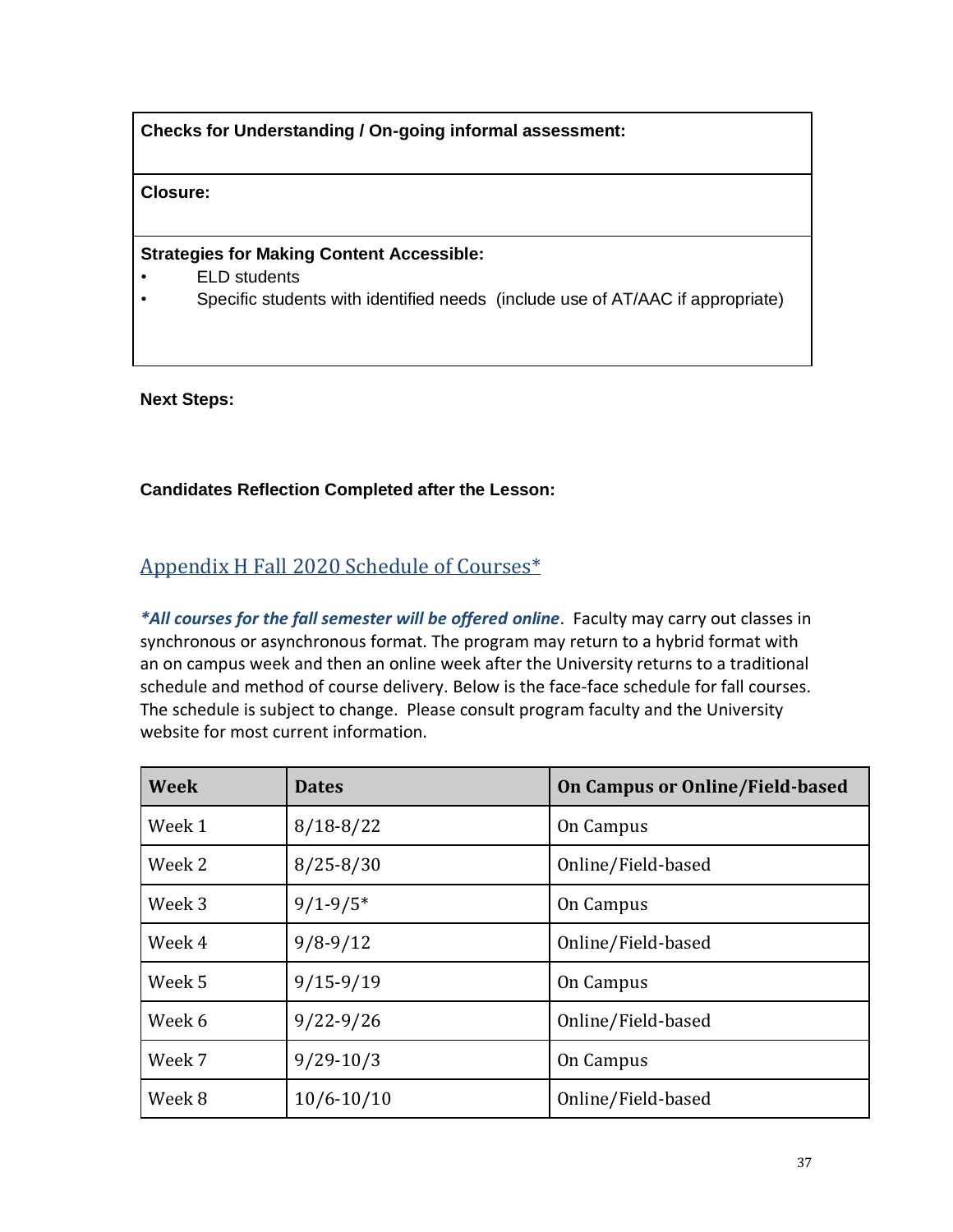| Week 9                     | $10/13 - 10/17$    | On Campus            |  |  |
|----------------------------|--------------------|----------------------|--|--|
| Week 10                    | 10/20-10/24        | Online/Field-based   |  |  |
| Week 11                    | 10/27-10-31        | On Campus            |  |  |
| Week 12                    | $11/3 - 11/7$      | Online-Field-based   |  |  |
| Week 13                    | $11/10-11/14*$     | On Campus            |  |  |
| Week 14<br>$11/17 - 11/21$ |                    | Online/Field-based   |  |  |
|                            | Thanksgiving Break | University is closed |  |  |
| Week 15                    | $12/1 - 12/5$      | On Campus            |  |  |
| Week 16                    | $12/8 - 12/12$     | <b>Finals Week</b>   |  |  |

\* - The University is closed on Labor Day and Veterans Day; no classes will be held those dates

**Fall Courses**

**Year 1 Candidates Year 2 Candidates**

SPED 610 MM and MS SPED 601 MM or SPED 602 MS SPED 609 MS SPED 697 SPED 612 MM or SPED 616 MS SPED 697 EPSY 697

All Interns, year 1 and year 2 MUST enroll in SPED 695 Internship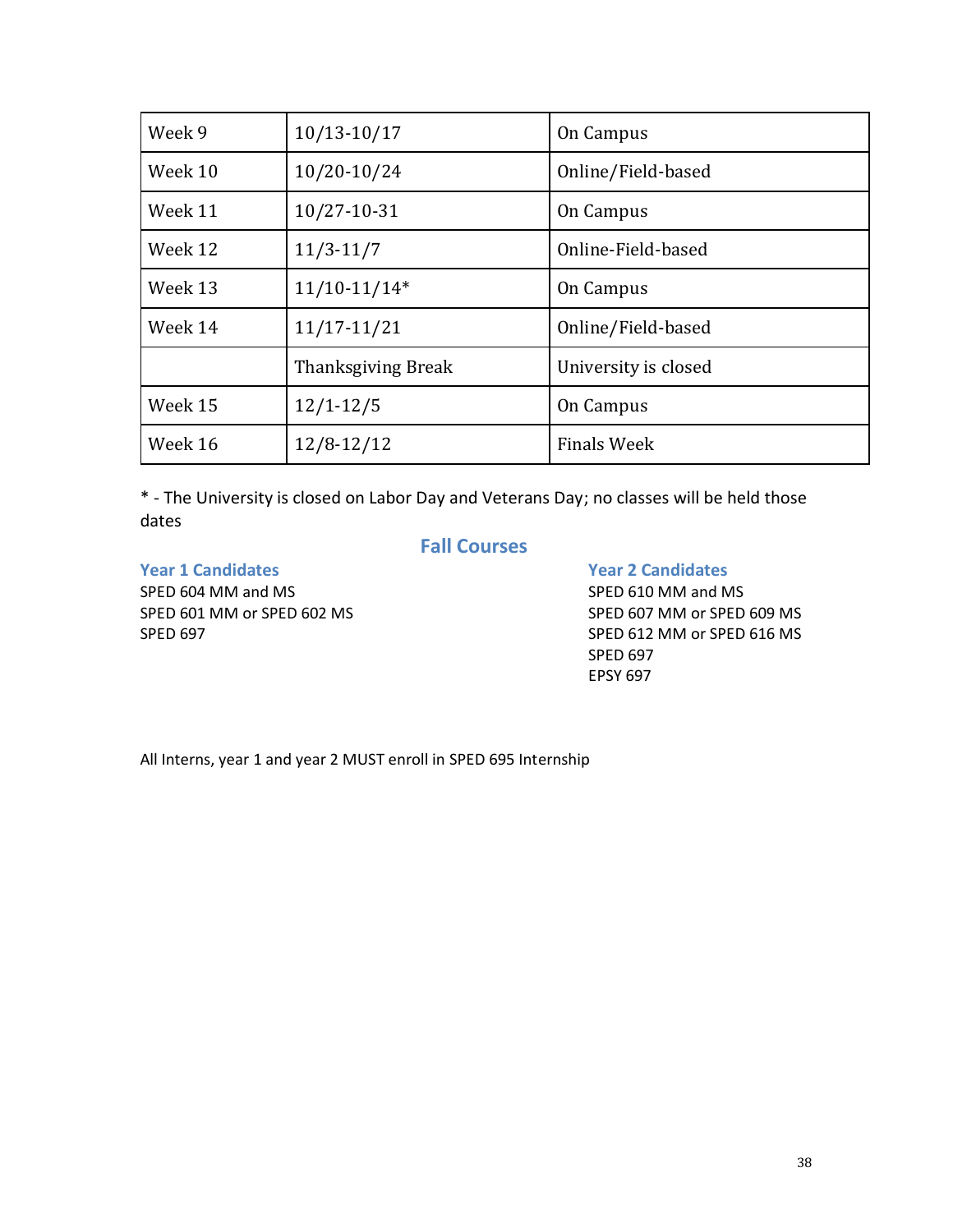# Appendix I Sample Field Based Observation Form

# **Additional Field Based Observation forms are located in the shared Google drive, Supervisors 2020-2021 folder**

#### Teaching Performance Expectations Observation Sheet

| Candidate                  | School              | Position |      | Placement  | ELD yes no |
|----------------------------|---------------------|----------|------|------------|------------|
| Fieldwork/Student Teaching | Subject(s) Observed | Date     | Time | Supervisor |            |

<span id="page-38-0"></span>Check  $(\sqrt{\ } )$  the line with the elements of the TPE observed. Circle (O) the specific method of demonstration. Additional may be placed content under evidence.

**TPE 1. Specific Pedagogical Skills for Subject Matter Instruction (Standards 12, 13, 23 and 25)** The candidate instructs students with disabilities in the core academic curriculum at the grade levels and in the service delivery modes of their legal assignment \_\_\_\_\_\_\_The candidate demonstrates knowledge of the disability and the effects of learning, skills development, and behavior The candidate implements appropriate accommodations for assessment and instruction as described in the IEP *As demonstrated by* • Use of strategies to identify academic content or skills/standards appropriate to the content, grade level and skills of the student • Written lesson outcomes for students consistent with identified standards • Use of instructional strategies and materials appropriate to the student, content and lesson outcome • Incorporation of a variety of strategies and provides multiple examples consistent with content, standards and outcomes *Evidence* **TPE 2. Monitoring Student Learning During Instruction (Standards 12, 13 and 17)** \_\_\_\_\_\_\_The candidate uses progress monitoring based on each student's Individualized Educational Program to determine whether students are progressing adequately toward achieving goals. \_\_\_\_\_\_\_\_The candidate paces instruction and re-teaches content based upon evidence gathered using assessment strategies. *As demonstrated by* • Use of strategies to monitor student at key parts during instruction • Use of questions or other tasks to check for understanding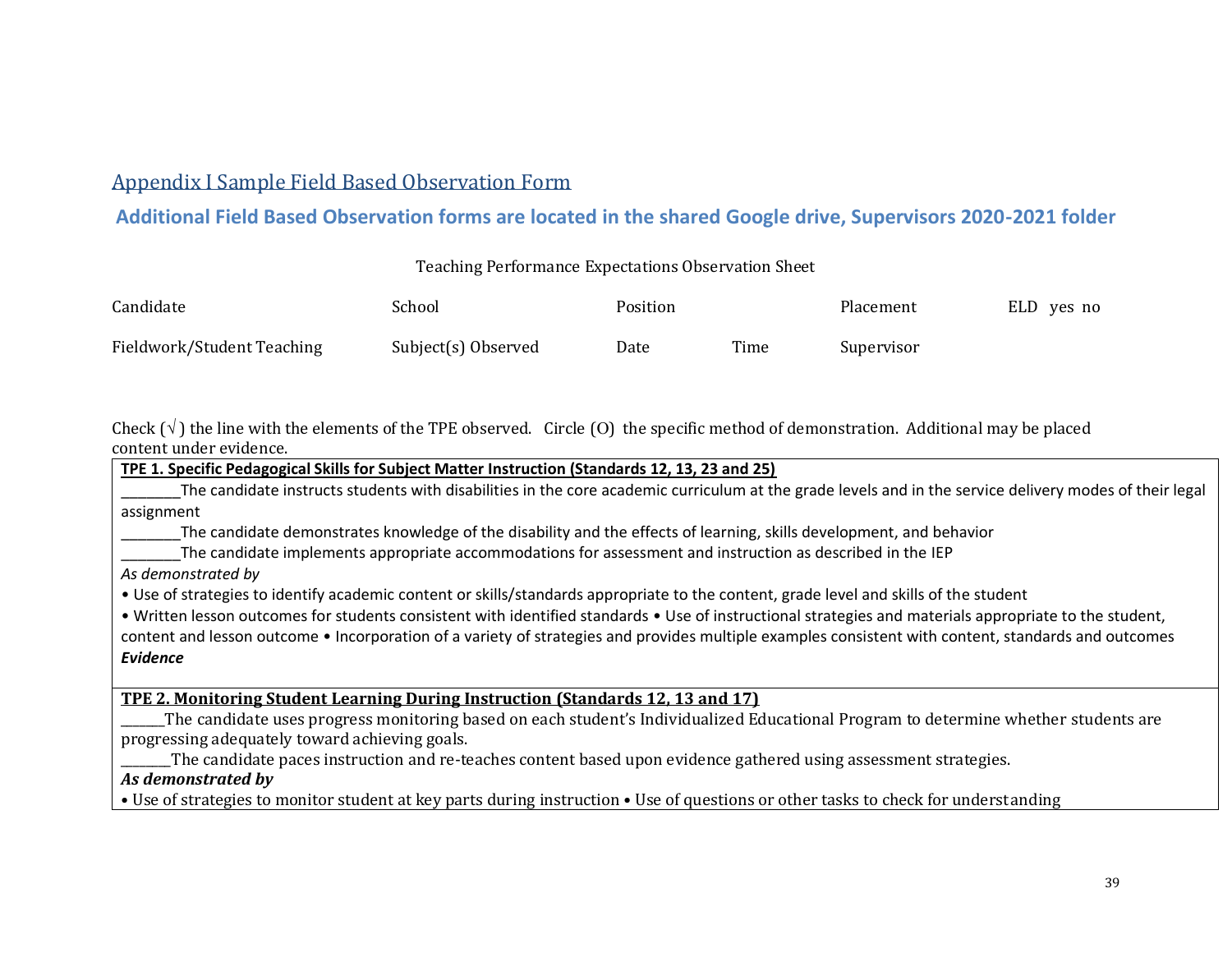• Use of strategies to check for misunderstandings • Reteaching content based on data gathered/observed *Evidence*

#### **TPE 3. Interpretation and Use of Assessments (Standards 17 and 22)**

The candidate utilizes a variety of formal and informal, formative and summative assessments to determine students' progress and plan instruction.

The candidate utilizes multiple measures to assess student knowledge, skills and behaviors.

\_\_\_\_\_\_\_The candidate demonstrates knowledge of requirements for appropriate assessment and identification of students whose cultural, linguistic, ethnic, or gender differences may be confused with manifestations of a disability.

#### *As demonstrated by*

• Use of assessments and prior assessment data in planning • Feedback to students in a variety of ways • Use of a variety of formal and informal, formative and summative assessments in the instructional sequence • Adaptation of assessments for students based on their knowledge, skills, abilities and needs

• Maintenance of assessment records and use of the data in the instructional process

#### *Evidence*

#### **TPE 4 Making Content Accessible (Standards 10, 11)**

The candidate demonstrates the ability to participate in the development and implementation of IEP instructional goals aligned with CA content standards leading to the effective inclusion in the general education core curriculum with the use of appropriate materials, supports and classroom procedures.

\_\_\_\_\_\_\_The candidate creates DRAFT IEP goals aligned with CA content standards that are shared with the IEP team

\_\_\_\_\_\_\_The candidate incorporates developmentally appropriate instructional strategies into lessons and instructional sequences

#### *As demonstrated by*

• Goals, benchmarks that align with CA content standards • Strategies to motivate and encourage students • Progress monitoring strategies to measure student growth effectiveness of instruction • Pacing and presentation of content that reflect students' knowledge and skills • Multiple ways to reinforce content material • Strategies, activities and content material that aligns with students 'skills and achievement • Instruction that is sequence in a logical and coherent sequence • Time for practice and application of learnings *Evidence*

#### **TPE 5 Student Engagement (Standard 15)**

The candidate demonstrates the ability to provide students with opportunities to engage in academic and social pursuits based on the student's developmental and functioning levels.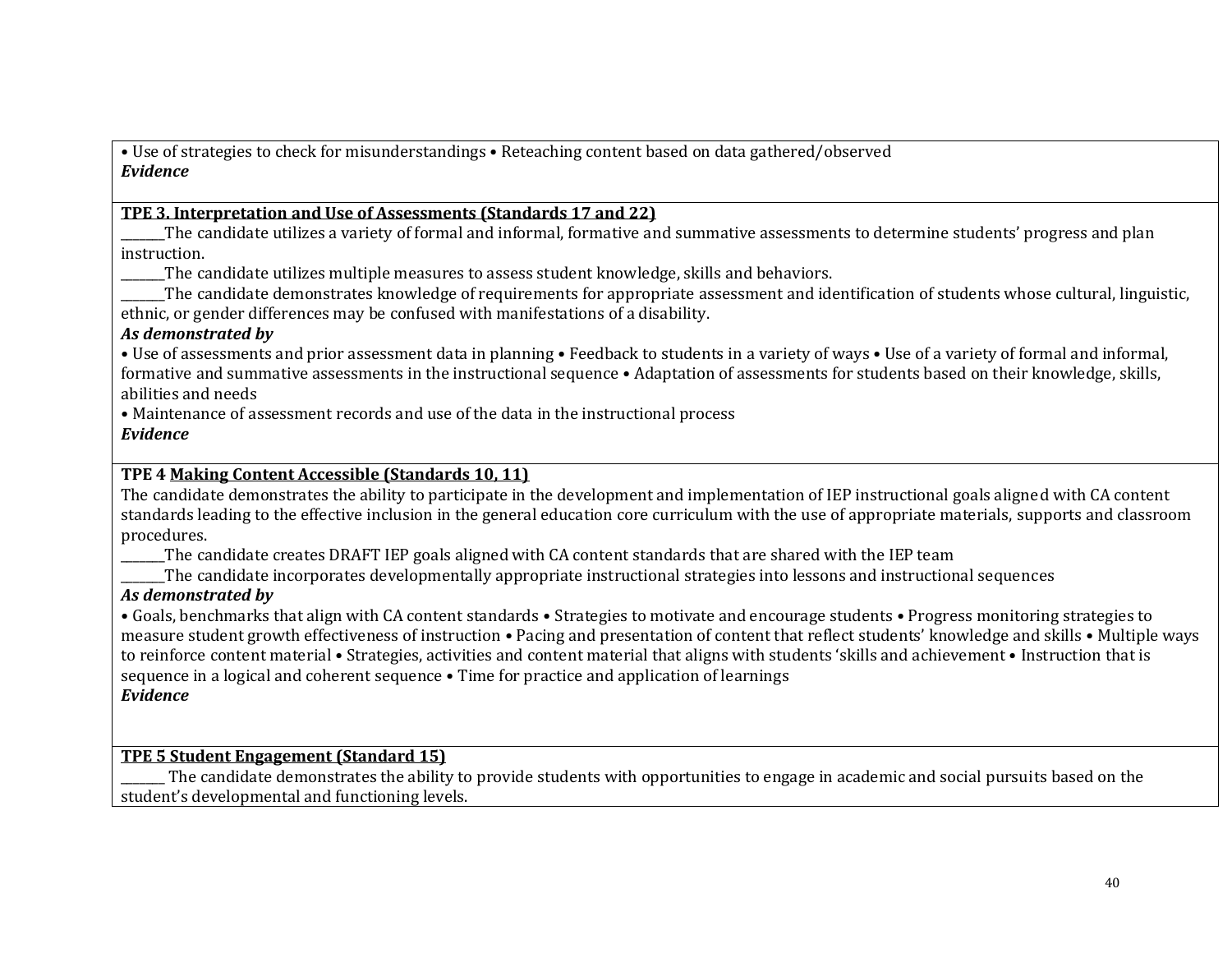#### *As demonstrated by*

• Communication that is clear and comprehended by students • Time for practice and application of learnings • Redirection and re-engagement of students that are off task, distracted, or struggling in class. • Encouragement of student participation and dialog • Strategies to develop higher order thinking

#### *Evidence*

#### **TPE 6 Developmentally Appropriate Teaching Practices (Standard 24 and 25)**

The candidate demonstrates the ability to set student expectations based on their knowledge of typical and atypical development. The candidate develops and implements behavior support plans and accommodations that promote successful inclusion for students with disabilities within the general education setting as well as plans that are specific for age appropriateness and severity of the disability

#### *As demonstrated by*

• Multiple strategies appropriate for students cognitive, emotional and social development • Use of higher order thinking strategies, processes

• Multiple modality and/or hands on activities • Various modes of response and grouping strategies

#### *Evidence*

#### **TPE 7 Teaching English Learners\*\* (for candidates who have not met ELD requirements)**

The candidate implements instructional strategies that promote English literacy including listening and speaking abilities.

The candidate implements instructional strategies that promote acquisition of appropriate academic content.

## *As demonstrated by*

**•** Use of research-based strategies for acquisition of grade level content, knowledge and skills • Differentiated instruction, strategies for engagement and assessment

#### *Evidence*

## **TPE 8. Learning About Students (Standard 25)**

The candidate uses a variety of formal and informal methods to understand students' mastery of academic language, content knowledge, academic skills to understand students' abilities, ideas, interests, and aspirations.

The candidate uses this information to identify students needing specialized instruction.

#### *As demonstrated by*

• Use of a variety of formal and informal methods to understand student's content knowledge, skills and other attributes • Identification of students needing additional instruction • Use of information to plan appropriate lessons and implement specific instructional strategies *Evidence*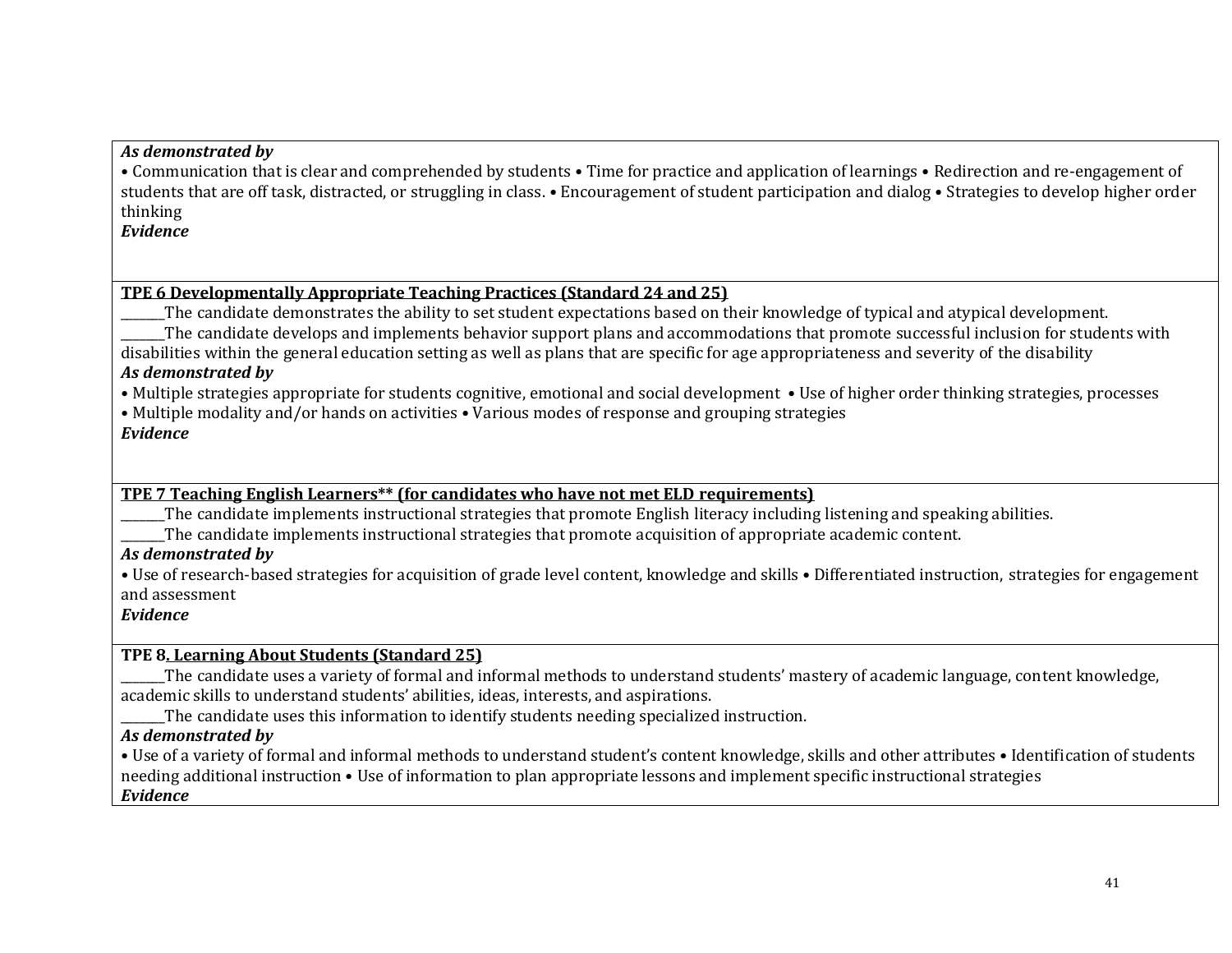#### **TPE 9. Instructional Planning (Standard 23)**

\_\_\_\_\_\_\_The candidate prepares both long-term and short-term instructional plans that teach state-adopted academic content standards The specific lessons are based on students' current level of achievement, and reflect IEP goals and objectives.

#### *As demonstrated by*

**•** Use of strategies to **c**onnect content to students' interests • Connections across lessons • Use of short and long term plans • Establishment of goals that drive the instructional plans • Use of differentiated instruction • Use of appropriate strategies, materials, resources for instruction *Evidence*

#### **TPE 10. Instructional Time (Standard 16)**

\_\_\_\_\_\_\_The candidate demonstrates the ability to coordinate, direct, and communicate effectively with other special education service providers, general education teachers, paraprofessionals/instructional assistants, and volunteers for useful instructional activities.

\_\_\_\_\_\_\_ The candidate demonstrates effective pacing and use of time for maximum student achievement.

#### *As demonstrated by*

• Effective in class use of support personnel to maximum student learning • Communications with service personnel and general education teachers

• Lessons that keep the students engaged with the content and processes within the lesson

#### *Evidence*

#### **11. Social Environment (Standards 15 and 24)**

The candidate demonstrates the ability to use a variety of effective strategies including methods for promoting positive behavior.

The candidate implements strategies for and social skills for building constructive relationships between students.

## *As demonstrated by*

*•* Development and implementation of PBIS plans • Clear expectations for students' academic and social behavior • Develops and maintains a positive climate for learning • Use of strategies for motivating and encouraging students •Supports and recognizes individual efforts and engagement • Incorporates individual and group work activities • Sets routines and expectations for behavior • Treats students with respect *Evidence*

#### **12. Professional, Legal, and Ethical Obligations (Standards 10, 11)**

The candidate is aware of personal values and biases that could affect student learning, promotes equity and fairness in the classroom, manages professional time effectively.

\_\_\_\_\_\_\_ The candidate and understands the relevant California and federal laws that govern the teaching profession.

#### *As demonstrated by*